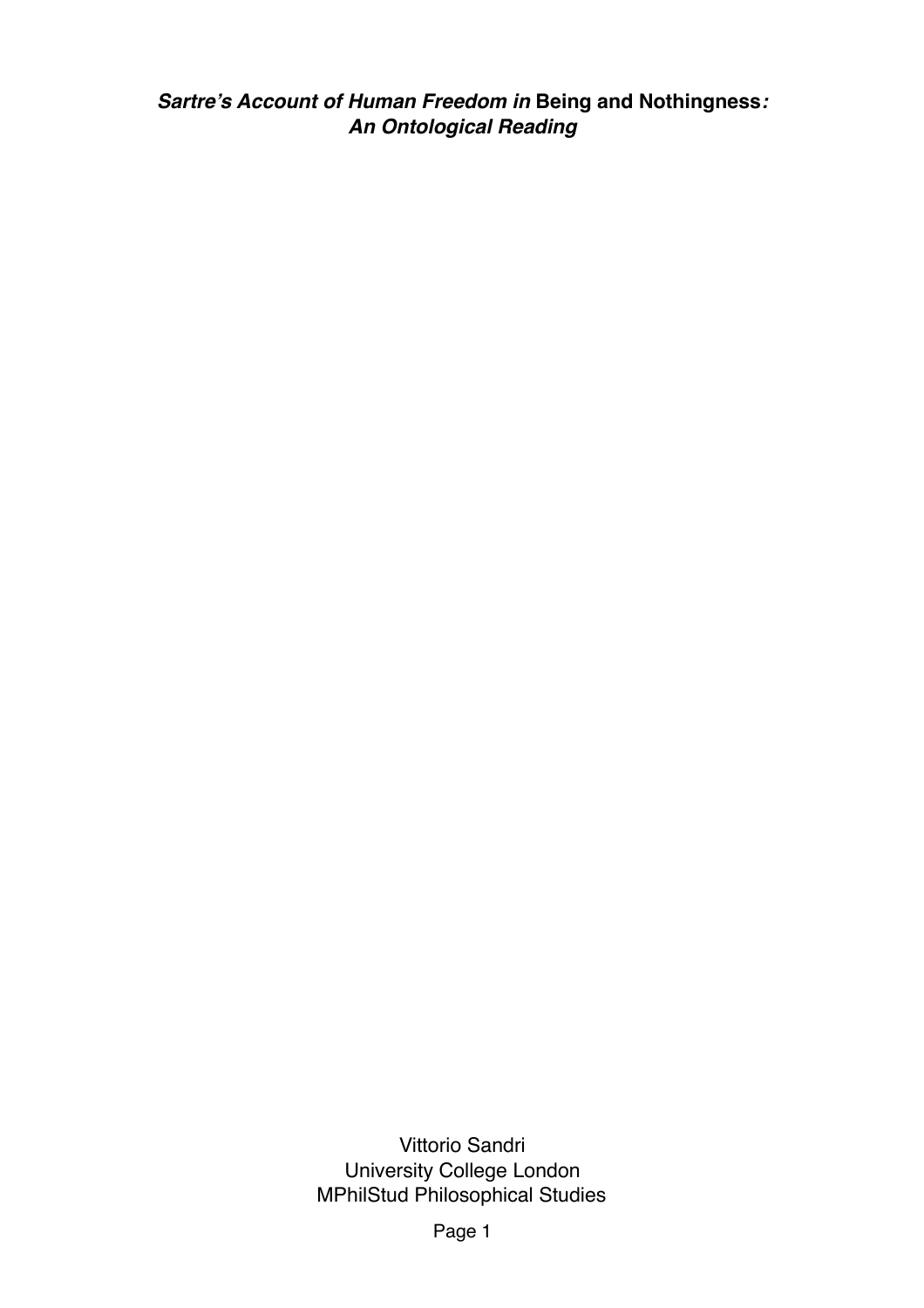I, Vittorio Sandri, confirm that the work presented in this thesis is my own. Where information has been derived from other sources, I confirm that this has been indicated in the thesis.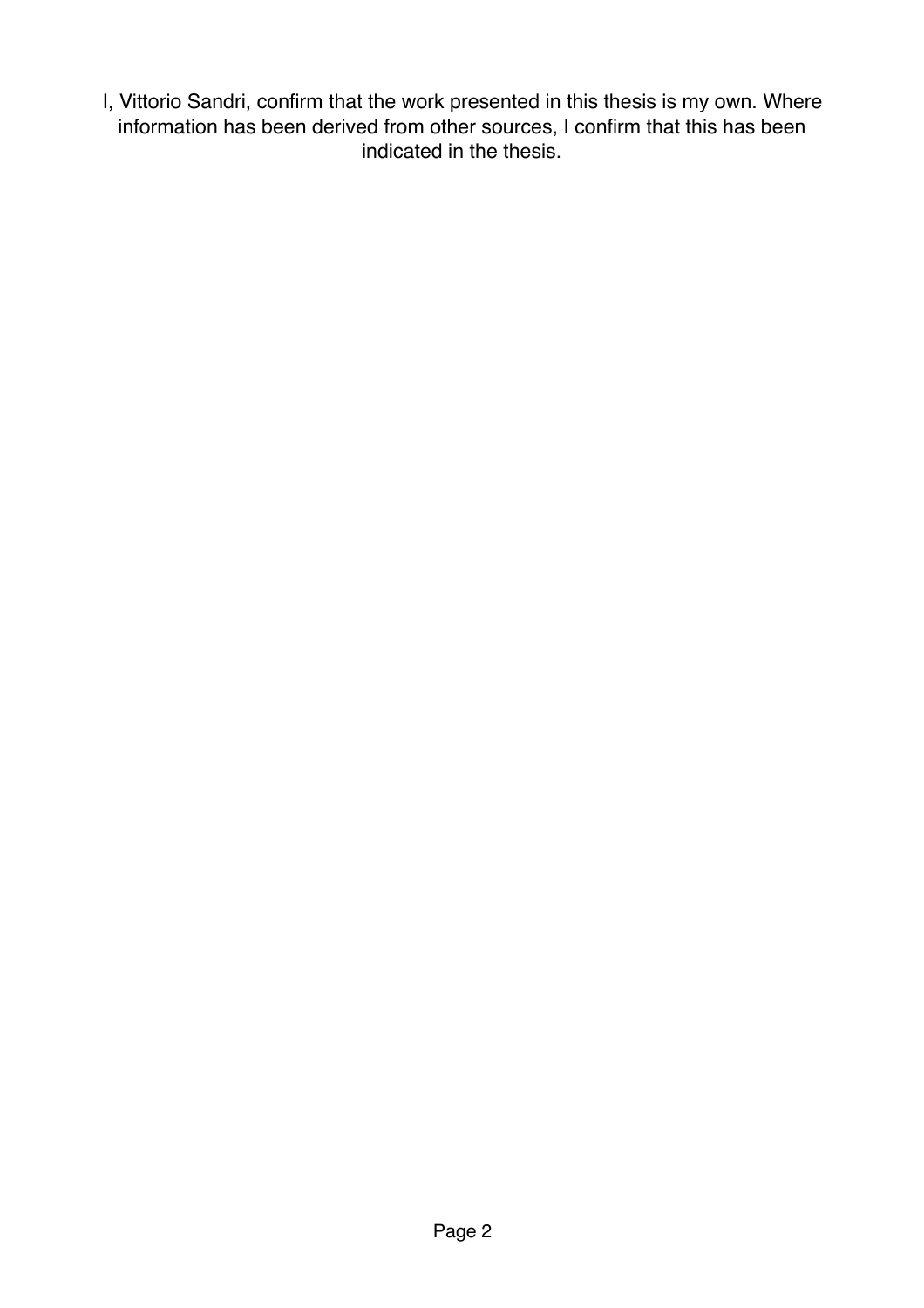# **ABSTRACT**

In the present work, I attempt to provide what may be labelled an 'ontological' reading of Sartre's theory of freedom as it was developed by him in *Being and Nothingness*. Contrary to what is often suggested in the literature, I seek to show that Sartre is highly engaged in supplying an argued ontological foundation for his theory of freedom, of which I provide a sympathetic reconstruction. In chapter one, I attempt to show that material to undermine the intelligibility of psychological determinism (which constitutes a crucial part of Sartre's account of freedom), can be found (1) in Sartre's account of the nature of consciousness, (2) in his account of the relation between Nothingness and Negation and finally (3) in his account of temporality. I argue that Sartre's conclusions about human freedom are not grounded exclusively on our acceptance of his phenomenological descriptions of everyday experiences, and I suggest how the relation between Sartre's descriptions and his ontological-phenomenological claims should be conceived. In chapter two I examine the two connected notions of 'original project' and 'original choice', and I argue that a number of criticisms that have been raised against Sartre can be dispelled once the meaning of these notions has correctly been understood. Finally, in chapter three I endeavour to show that Sartre's *Cahiers pour une morale* can be seen as carrying out the attempt to demonstrate that an ethics is possible on the basis of the ontology of freedom put forward in *Being and Nothingness*, and I suggest what may be Sartre's grounds for proposing freedom as the supreme value of the For-itself, for a universalisation of this proposal as well as for the claim that we should value and actively pursue not only our freedom, but that of others as well.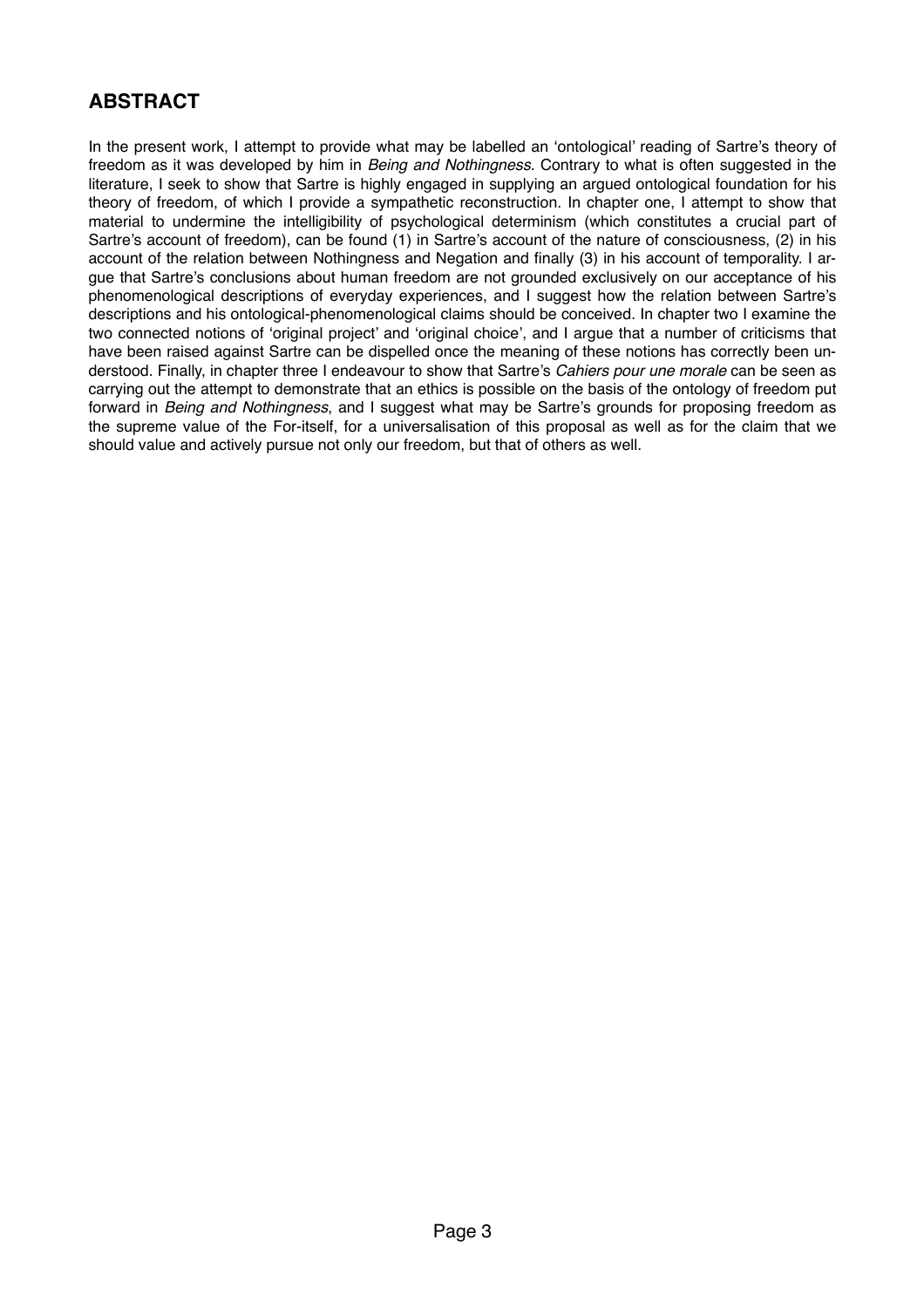# **INDEX**

| Introduction                                         | 5  |
|------------------------------------------------------|----|
| Chapter I-Ontological Freedom                        | 10 |
| Chapter II-The Original Project and Choice of Myself | 29 |
| Chapter III-Freedom and Ethics                       | 52 |
| Conclusion                                           | 64 |
| <b>Bibliography</b>                                  | 67 |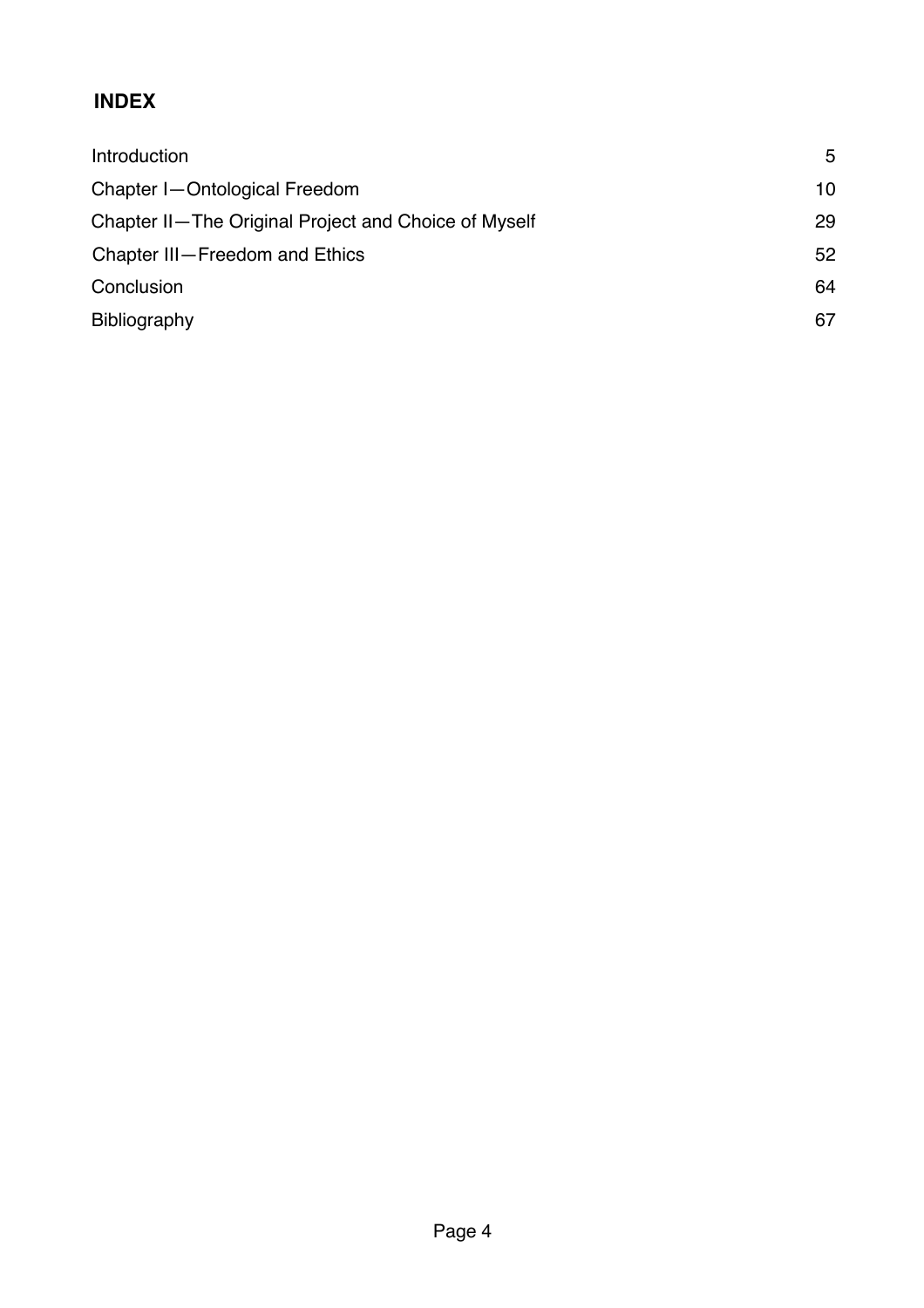#### **Introduction**

The esteem in which Jean-Paul Sartre and his oeuvre were held in the Anglo-Saxon world until recently could be exemplified by the portrait that Clive James drew of him in his article 'Jean-Paul Sartre: The Nothingness at the Heart of His Philosophy'. The worldview conveyed by Sartre's philosophy as well as his writing style, James (2007) claims, are the result of the man's irresistible 'urge to be extraordinary'. This urge of his, which may have been due to his need to compensate for his squint and physical ugliness, 'prevented Sartre from telling the truth, because telling the truth was something that ordinary men did'. To conceal the truth, therefore, Sartre ended up developing an argumentative style in which, as James soberly puts it, 'German metaphysics met French sophistry in a kind of European Coal and Steel Community producing nothing but rhetorical gas' (*ibid.*).

Although the situation has significantly changed in recent times, reading Sartre is still for most, as Thomas Baldwin (1996, 81) put it, 'the equivalent of spending a dirty weekend in Paris, before returning to the logical analysis of common sense amidst the homely comforts of suburban England'. On the other hand, even among those who take Sartre seriously, so to speak, and are genuinely interested in his works, one can notice a tendency to display a certain reluctance in acknowledging that the reasoning that supports Sartre's conclusions warrant the status of an 'argument'. Particularly, the way in which the relation between Sartre's ontology and his phenomenological descriptions of everyday experience is understood results often, I think, in a diminishment of the philosophical scope of Sartre's discussions.

In commenting on Sartre's argumentative strategy in *Being and Nothingness*, for instance, Mary Warnock suggests that Sartre employs essentially two types of argumentative patterns. The first consists in an argument '*from* certain unproved and extremely general ontological propositions *to* particular concrete facts' (Warnock 1970, 6). Among these unproved and extremely general ontological propositions Warnock lists Sartre's account of the nature of consciousness. 'The nature of consciousness', she says, 'is also stated as a premiss in this first kind of argument' (*ibid*.). In the second pattern of arguments, on the other hand, 'the concrete facts are first described, and the deduction is that the ontology must be of this general kind if the facts are indeed as they have been presented' (*ibid.*). The method of this second pattern of argument, she continues, 'is basically the anecdote', which should not be understood as 'a device for presenting examples of something which is to be argued for independently' (*ibid.*).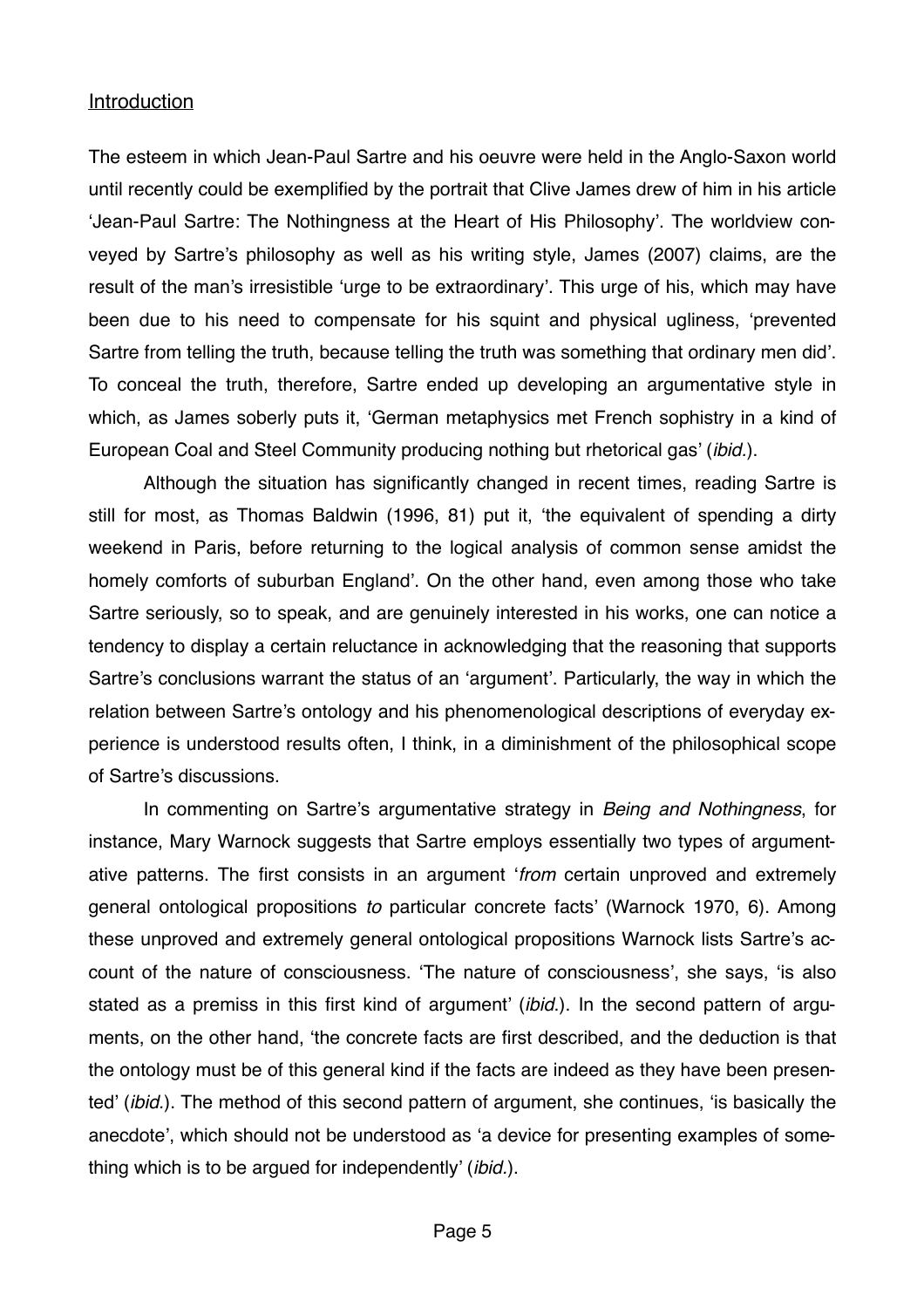The result of this reading is to make the merits of Sartre's philosophical accounts entirely dependent on the degree to which we find his 'anecdotic' descriptions correct and persuasive. If we exercise the *imagination* in the same way in which Sartre does, Warnock argues, and we see certain objects and situations as 'analogues' for more general fundamental human attitudes, then (and only then) are Sartre's ontological assumptions vindicated. For it is only by drawing the reader to see imaginatively certain concrete features of the world that, she (1970, 12) claims, Sartre can 'get them to accept the general thesis about man's relation to the world'. But what if, on the contrary, one exercises one's imagination differently? What if, for instance, one does not see in the roots of a tree a kind of 'obscene sprawling spreading treacly overflowing', as Roquentin does? According to this reading, in that case Sartre has no independent arguments to persuade him or her of his phenomenological-ontological claims about the nature man's relation to the world.

Along similar lines, Katherine Morris (2016, 197) suggests that Sartre's phenomenological-ontological claims 'are elicited' from his descriptions of experience. According to Morris, for example, Sartre's idea that man is the being through whom nothingness comes to the world is not grounded on any *argument*, but on a certain concrete experience, which in this specific case is supposed to be portrayed by Sartre's famous example of Pierre and the Café. It is true, she (2016, 2014) affirms, that Sartre 'fancies himself a scholar and feels the need to review what Hegel and Heidegger have said about nothingness before making his own phenomenological-ontological claim', but these pages 'are nothing but window dressing' (*ibid*.).

This reading of Sartre that she advocates, Morris contrasts to that of those who, like Gardner (2010) and Sacks (2005), suggest that Sartre is best read as employing a kind of transcendental reasoning. Morris (2016, 197) characterises the transcendental reading of Sartre as the idea that 'the phenomenological claims are conditions for the possibility of the everyday experiences Sartre describes'. This requires, she (*ivi*, 208) claims, that Sartre's descriptions of everyday experiences be 'indisputable'. However this, she points out, cannot be true for Sartre's descriptions imply a number of philosophical presuppositions that various philosophers would not make or would positively argue against. Therefore, she (2016, 210) concludes, 'Sartre's descriptions *cannot* be understood as playing the role of indisputable 'premises''.

What then is the strategy that Sartre follows in *B&N* ? How are his phenomenological-ontological claims 'elicited' from his disputed and disputable descriptions of everyday experiences? According to Morris (*ivi*, 215) in two ways: (1) through a '(non-inferential) 'ampliative' move from descriptions of experience to 'meaning', and (2) through a '(non-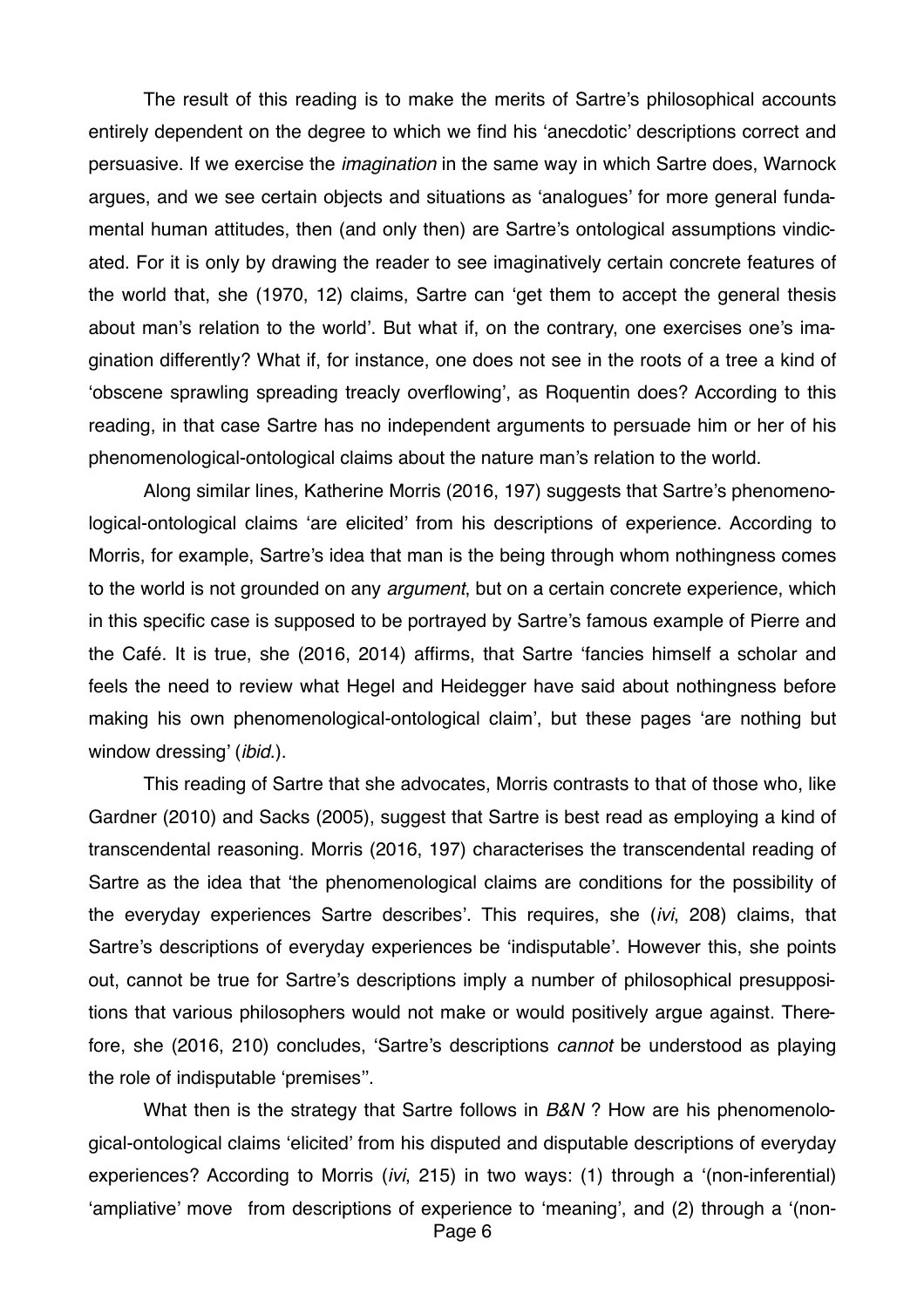inferential) revelation of the 'principle of the series', i.e. the essence of the phenomenon described and thus part of a phenomenological ontology'. Again it should be noticed how, according to this reading, our acceptance of Sartre's philosophical standpoints should be based exclusively upon the persuasiveness of his elucidation of the deep meaning of the everyday experiences he describes, and from our capability to see these experiences 'ampliatively' as representative of man's ontological status.

But what if, once again, we do not accept Sartre's descriptions? According to this view, it would seem, we are validated in rejecting his ontology, because Sartre has no independent arguments to prove its worth. This, however, should not be seen as problematic according to Morris, because Sartre's intent is not that of building a philosophical system, but rather that of therapeutically ridding us of the 'bad-faith' that prevents us from seeing the truth of his descriptions of everyday experiences. As an aid in this therapeutic task, Morris (2016, 214) contends, 'an 'argument' as we would ordinarily understand it is useless - by definition'.

In the present work, which is a study on Sartre's theory of freedom as it is presented in *Being and Nothingness*, one of my central aims will be to show that, on the contrary, Sartre *does* employ independent arguments to ground his claims about the nature of reality, and that their relation to his descriptions of everyday experience should be understood in a different way to that indicated by Warnock and by Morris. Sartre's theory of human freedom is, as he (1975) himself indicated, the most complex and profound of his philosophy, and can really be regarded as the vanishing point of his thought. As is the case for the most deep and interesting theories, it was the source of much criticism. Sartre was accused at the same time, by some, of attributing to the human subject a freedom that was too radical to be plausible, by others of having fatalistic implications, and by others still of being just 'deeply unintelligible' (Marcel, 1948, 61 [1946]).

I myself do not think that Sartre's theory of human freedom is unexceptionable, but I still think it is one of the theoretically richest and philosophically most interesting accounts to have been formulated, and I am convinced that several of the criticisms to which Sartre's views on freedom have been subjected are due to mistaken or simplistic interpretations. The aim of the present work is therefore to provide a sympathetic reconstructive account of Sartre's theory of freedom as put forward in *L'Être et le Néant*, and to do so by emphasising the arguments that can be found in support of its phenomenological-ontological claims.

Compared to the approach to the topic exemplified by current debates on human freedom, Sartre's own approach will appear very different. At the present time, the topic of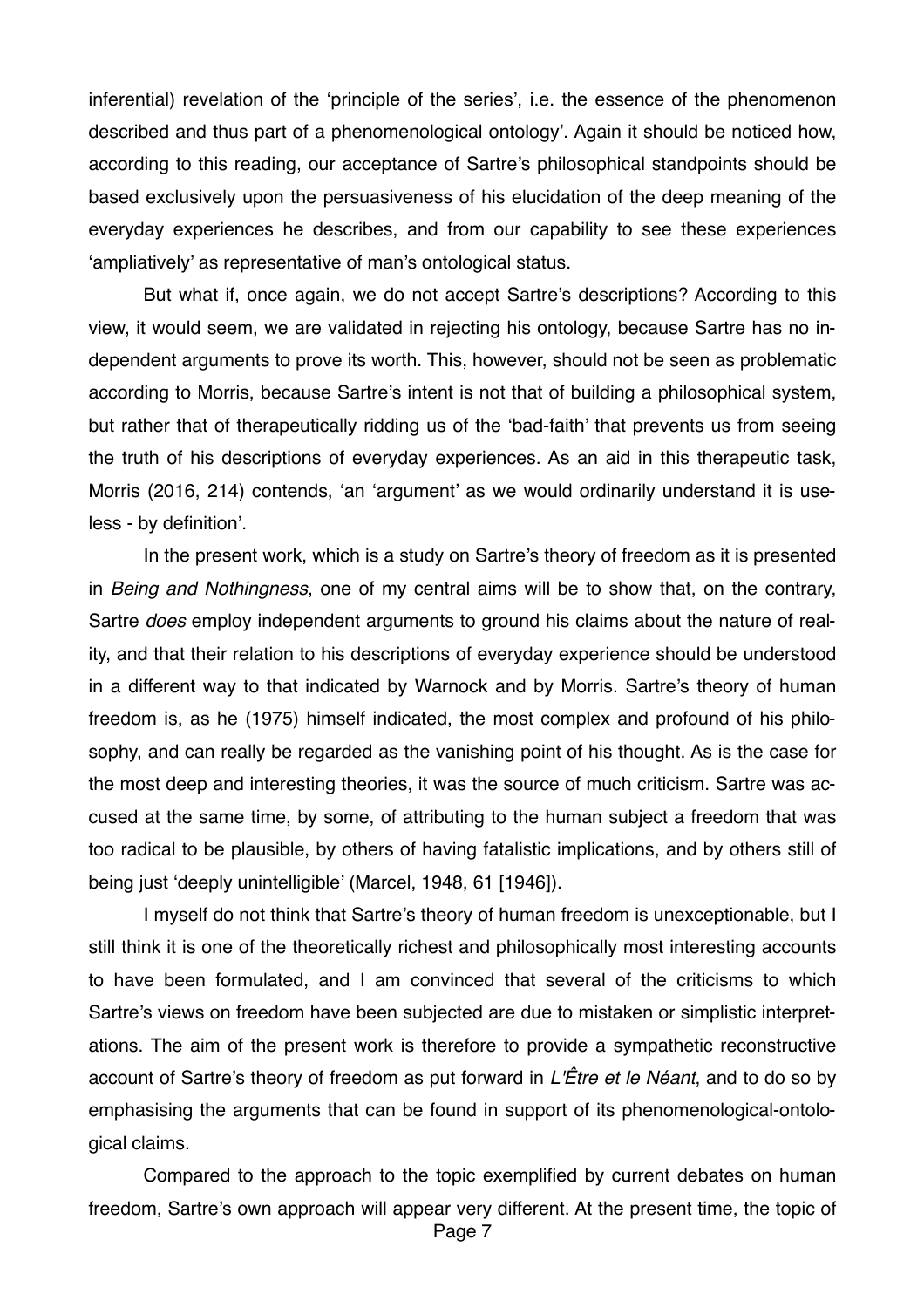<span id="page-7-4"></span><span id="page-7-3"></span>human freedom is discussed by philosophers in the context of practical philosophy, or else in the domain of metaphysics where, in line with a long tradition in the history of Western thought that dates back to the late Stoicism of Epictetus<sup>1</sup>, it is broached in terms of a debate on the existence of a human *free will.* To be sure, Sartre recognises the existence and legitimacy of 'practical' notions of freedom, such as political freedom<sup>[2](#page-7-1)</sup>, and he also ascribes to the will a role in his theory. The kind of human freedom he is concerned with in *Being and Nothingness*, however, is neither political freedom nor (primarily) the freedom of the will, but rather one that is 'ontological'—i.e. that is inseparable from what Sartre thinks a human being 'is'—and that constitutes the *precondition* of both political freedom and the freedom of the will. Sartre's discussion of freedom, therefore, is not set up as a debate on the freedom of the will, a consideration which can make Sartre's theory potentially attractive to those in the analytic field who, while interested in the topic, are discouraged by the results of contemporary debates or else who (following Gilbert Ryle)<sup>3</sup> regard the very notion of a 'will' with skepticism.

<span id="page-7-5"></span>As it is well known, Sartre reworked his conception of freedom throughout his life and well after the publication of *Being and Nothingness*, so my study does not purport to provide a portrait of Sartre's theory of freedom as a whole, and even within *Being and Nothingness* a considerable selection has been made to pursue what may be called an 'ontological' reading. At the same time, although *Being and Nothingness* will constitute the focus of my study, it will not constitute its sole primary source. In particular, because I am interested in the ethical consequences of Sartre's theory of freedom, in the last chapter of the thesis my discussion will largely draw on Sartre's posthumously published *Cahiers pour une Morale*, a series of notes that Sartre wrote between 1947 and 1948, and that can be considered an explorative attempt to develop an ethics on the basis of *B&N*'s ontology.

The discussion will be divided into three chapters. In chapter one I discuss Sartre's standpoint on freedom by contrasting it with that of psychological determinism, and I suggest how the relation between Sartre's descriptions and his ontology should be conceived. Chapter two critically examines the related notions of 'original choice' and 'original project' and the role that they play within Sartre's theory of freedom. Lastly, drawing on Sartre's *Cahiers pour une Morale*, chapter three enquires into the ethical consequences of the results obtained by Sartre's theory of freedom in *B&N*, and considers the value that, for

<span id="page-7-0"></span>Cf. Frede, *A Free Will. Origins of the Notion in Ancient Thought*, ch.3 [1](#page-7-3)

<span id="page-7-1"></span>Cf. *B&N*, 505. [2](#page-7-4)

<span id="page-7-2"></span><sup>&</sup>lt;sup>[3](#page-7-5)</sup> Cf. Gilbert Ryle, *The Concept of Mind*, ch. 3.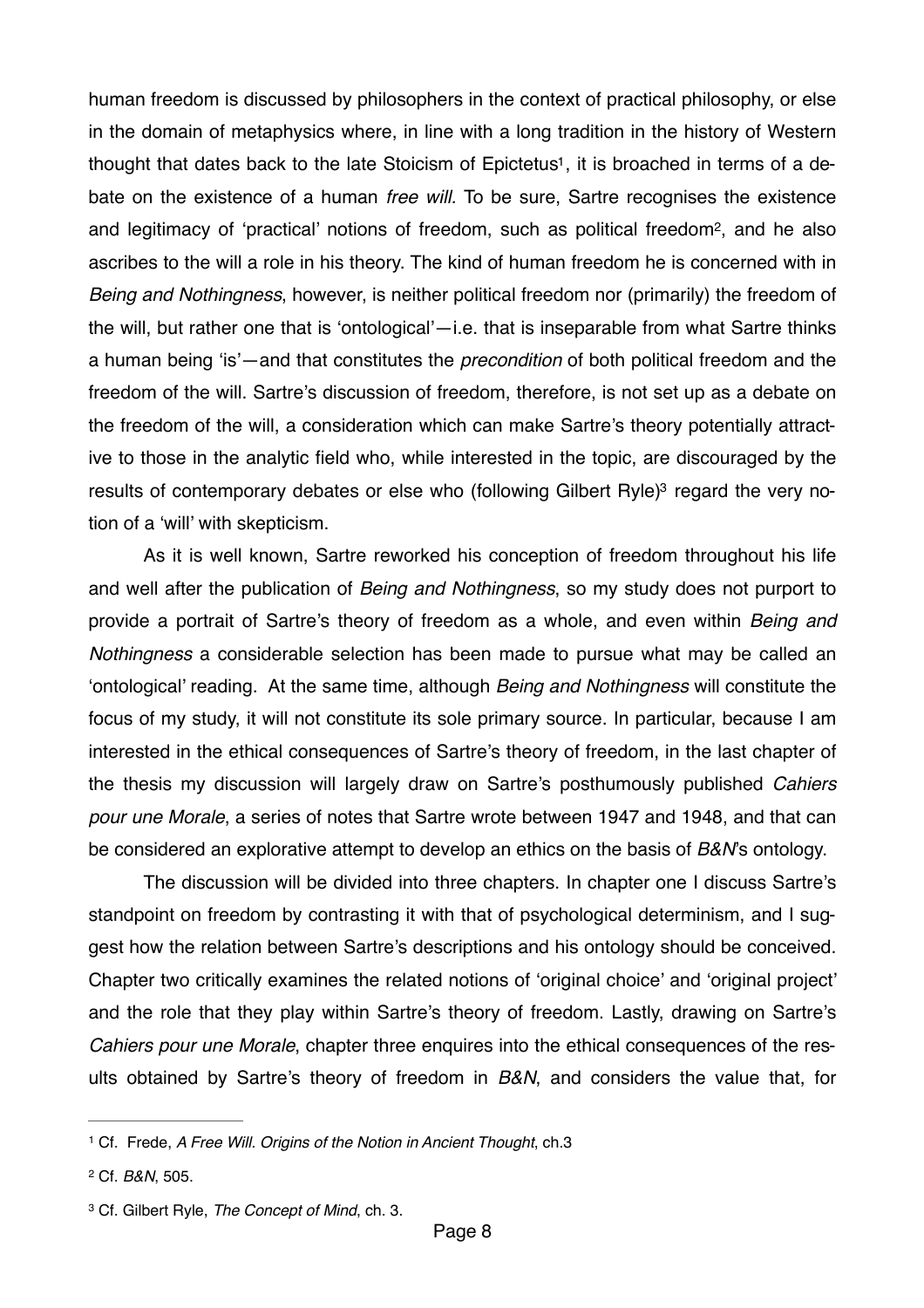Sartre, man can put in place of the unattainable 'In-itself-for-itself', how we can turn to it, whether it offers a viable alternative and whether there is any ground for a universalisation of Sartre's ethical suggestions that is at the same time consistent with his theory of freedom.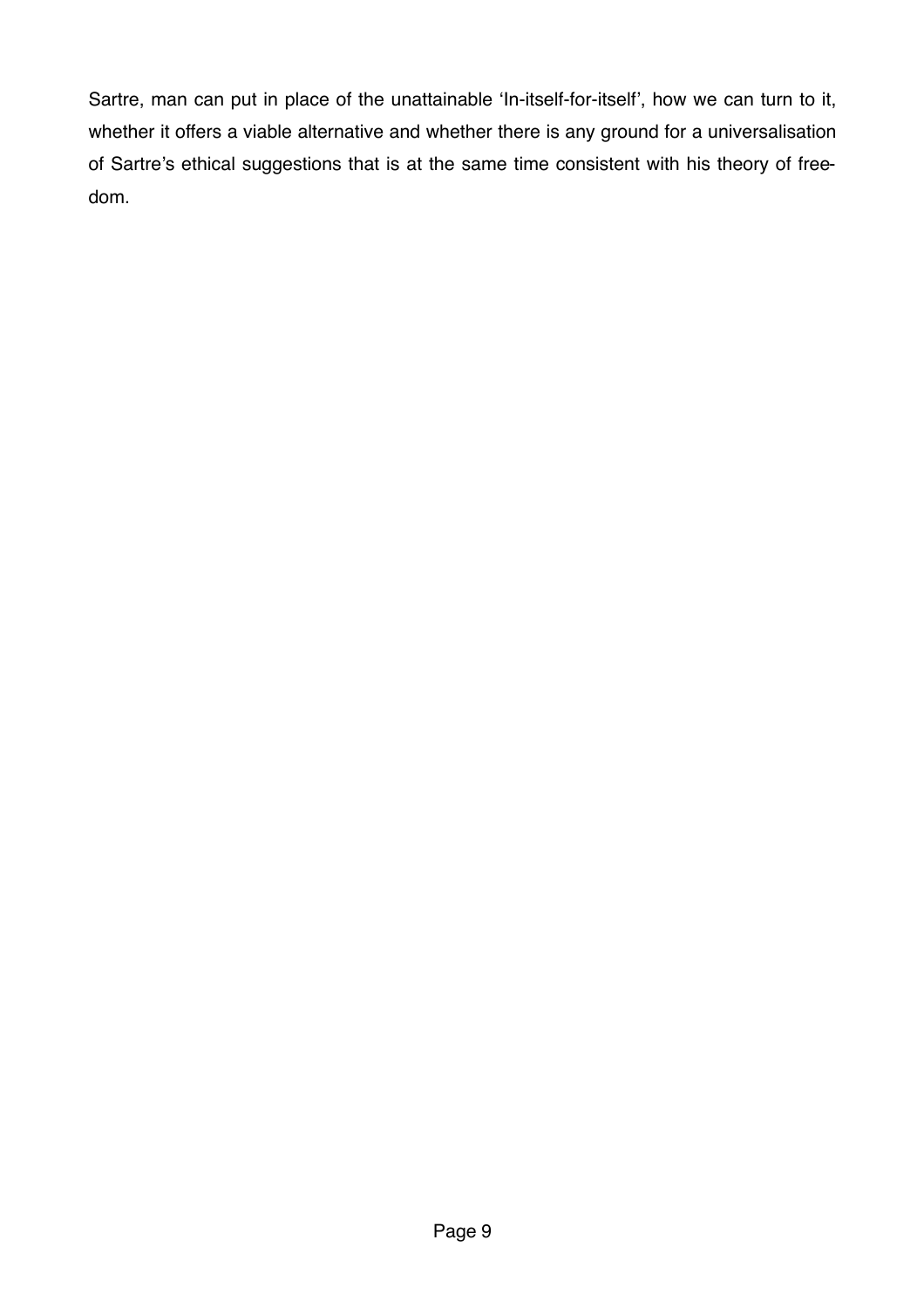## Chapter I - Ontological Freedom

An important part of Sartre's account of freedom consists in exhibiting the unintelligibility of psychological determinism. The starting point of psychological determinism consists usually in the enunciation of the principle of sufficient reason, which very generally expresses the idea that everything that happens must have a cause or a reason that explains why it happens rather than not. The idea of an event happening without a cause is deemed unintelligible, and if the the determinist is asked for further proof of the principle he will reply that the questioner, by asking for a reason that justifies its universal application, is thereby complying with the principle itself.

<span id="page-9-2"></span>Everything that happens, the determinist points out, must have a cause. But a 'cause', he contends, is not really a cause if it is not sufficient to bring about its effect; on the other hand, if it is impossible that a sufficient cause should not produce the effect, then a sufficient cause is a necessary cause.<sup>4</sup> Accordingly, every action, insofar as it is an happening, must be determined by a (necessary-sufficient) cause. If the action is thought of as proceeding from an 'act of will', this act of will itself, being an happening or event, must have a determining cause for its happening. Accordingly, the the libertarian notion of a *liberum arbitrium indifferentiae —* the idea that one can indifferently choose between two or more courses of action without any prior cause determining one's willing — is deemed unintelligible by the determinist[.](#page-9-1)<sup>[5](#page-9-1)</sup> Every action must, on the contrary, be determined by a prior motive that, by being present 'in' consciousness, brings about the action just as a physical cause produces its effect on a material body. The motive is therefore conceived of by the determinist as a 'psychic fact' that, present 'in' consciousness at a certain time t1, produces another psychic fact at t2 or else a decision within an unbroken chain of full psychic states.

<span id="page-9-3"></span> In commenting on Sartre's theory of freedom, McCulloch (1994, 38) writes that Sartre 'does not argue that we are metaphysically free', but 'assumes it' (*ibid*.) In what follows, I want to show that, on the contrary, Sartre's discussion of the nature of consciousness, of action and of temporality provides us with three independent set of considerations aimed, among other things, at arguing that we are free by undermining the intelligibility of psychological determinism. I shall now proceed to examine these three in turn and later I

<span id="page-9-0"></span>Cf. for example Hobbes, 'Of Liberty and Necessity' (1999 [1645]). [4](#page-9-2)

<span id="page-9-1"></span> <sup>&#</sup>x27;Cf. for instance Schopenhauer (1999, 40 [1839]) 'If we attempt to represent to our mind such a *liberum* [5](#page-9-3) *arbitrium indifferentiae* we soon become aware that here the understanding is really brought to a halt; it has no form of thinking such a thing'.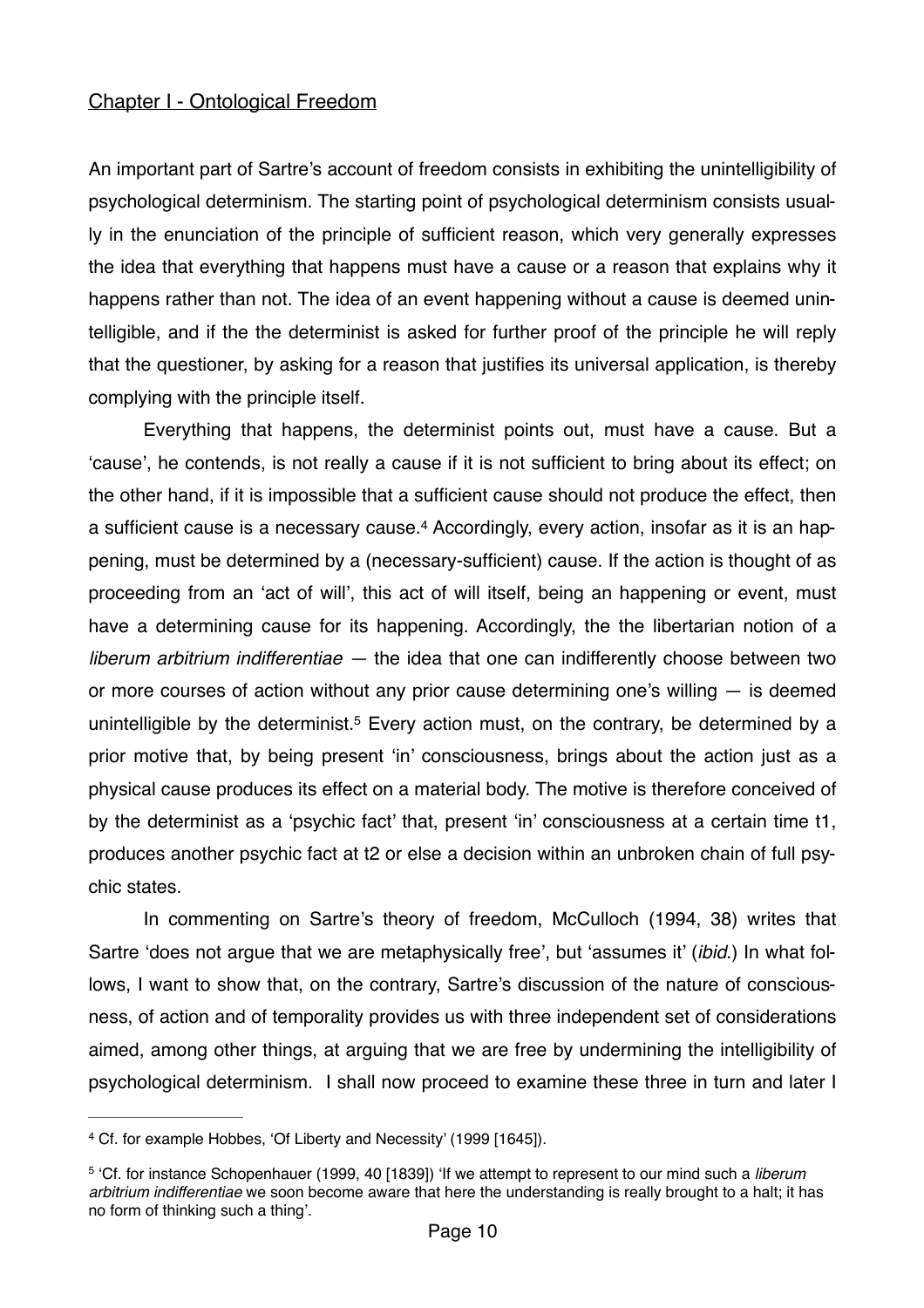will suggest, in the light of the discussion, how I think the relation between Sartre's phenomenological-ontological claims and his phenomenological descriptions of everyday experiences should be understood in defining Sartre's argumentative pattern.

<span id="page-10-4"></span><span id="page-10-3"></span>Let us start then with Sartre's conception of consciousness. The crucial aspect of this for the present purposes is the claim that consciousness is 'translucent', i.e. that there is nothing 'in' consciousness that is not consciousness (of) $6$  itself, contrary to what is sug-gested by what Sartre calls 'the effeminate philosophy of immanence'[.](#page-10-1)<sup>[7](#page-10-1)</sup> If this can be proven, then the determinist's notion of motive is undermined, because it follows that there can be no such thing as a 'motive' if this is understood as a psychic fact that, present 'in' consciousness, provokes one's actions. For the purpose of understanding the relation between Sartre's ontology and his phenomenological descriptions, it is important to see how this conception of consciousness as translucent is attained, and to do so we need to examine Sartre's discussion from where he begins, i.e. from the introduction to *Being and Nothingness*.

The introduction to *B&N* is one of the most difficult and truly on of the most important sections of the entire work, and examining it will also enable me to lay out some theoretical material that will become relevant for my discussion of Sartre's ethics of freedom in chapter III. The introduction begins with Sartre pointing out how the philosophy of his time has made important progress in attempting to reduce 'the existent' to 'the series of appearances which manifest it' (*B&N*, 1) . This attempt, which he attributes to Husserl and Heiddeger, goes in the right direction because it dispenses with the problematic dualism of 'being' and 'appearance' (as well as of potency/actuality), whereby being is conceived of as hidden behind or as the inaccessible 'interior' (*B&N*, 1) of appearance, thereby making our claims to *know* what is the case problematic.

<span id="page-10-5"></span>On the contrary, phenomenology is defined by the idea of a *phenomenon* that '*is* as it appears'. For instance, what the phenomenon 'force' *is*, is defined by the totality of the effects that it manifests or that appear (accelerations, deviations etc[.](#page-10-2)).<sup>[8](#page-10-2)</sup> Of course one might think that what it means for something to be a real existent and what is involved in the subject having an appearance are two separate questions. Admittedly, Sartre does not argue for the preferability of considering the two matters together, because he takes this to have been sufficiently established by phenomenology. This does not mean, however, that

<span id="page-10-0"></span><sup>&</sup>lt;sup>[6](#page-10-3)</sup> Where the parenthesis indicates, as we shall further elucidate in what follows, that the consciousness in question is conscious (of) itself in a 'pre-reflective' manner.

<span id="page-10-1"></span><sup>&</sup>lt;sup>[7](#page-10-4)</sup> Cf. Sartre (1970, 5 [1939]).

<span id="page-10-2"></span><sup>&</sup>lt;sup>[8](#page-10-5)</sup> Cf. *B&N*, 1.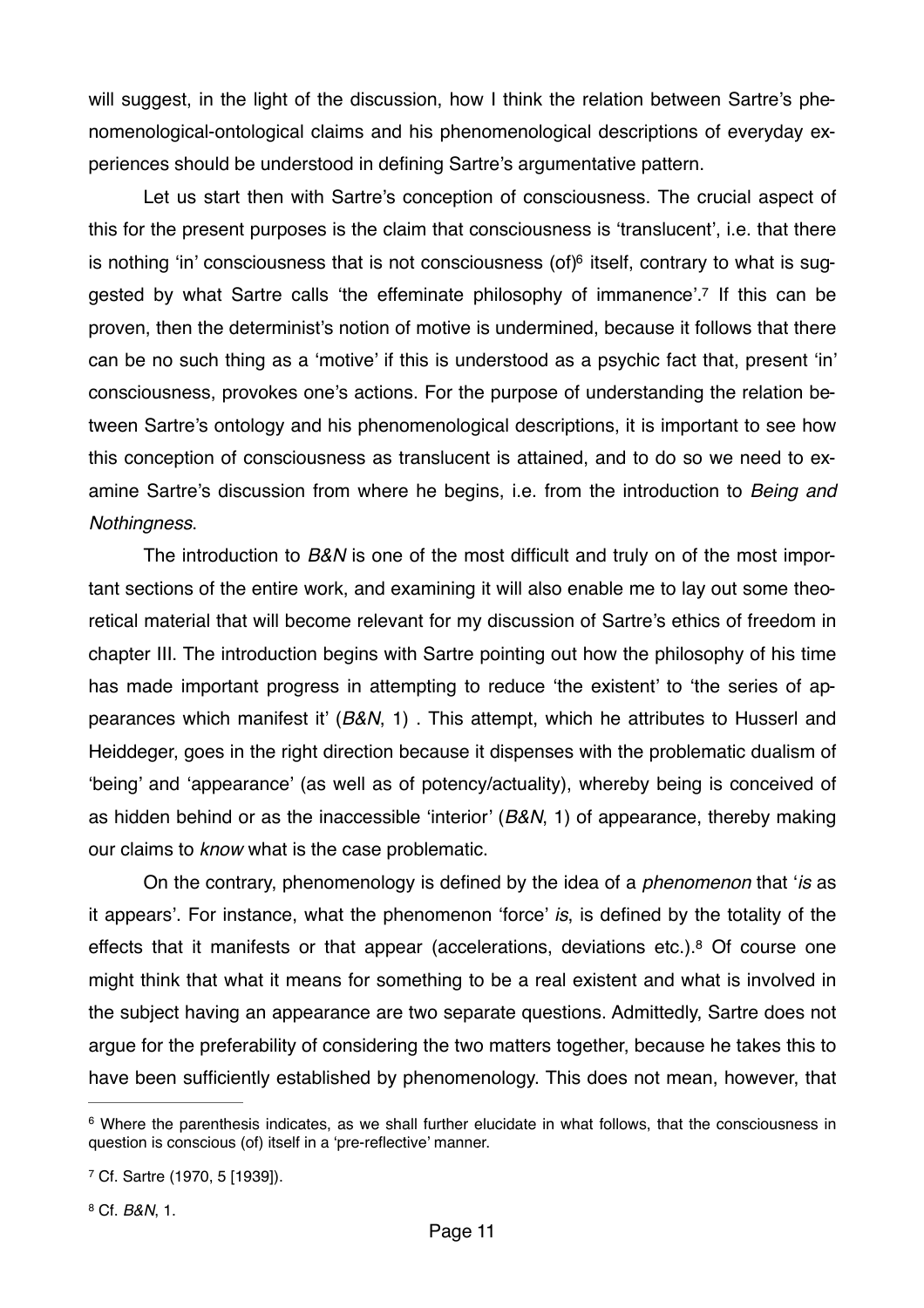his methodological stance is 'dogmatic'; it is rather aimed at avoiding the traditional philosophical problem of filling the gap, so to speak, between appearance and reality.

If the existent is reduced to the series of appearances which manifest it, these appearances must, as such, appear *to* a subject. This sole fact, Sartre points out, implies the possibility of multiplying ad infinitum the points of view on those appearances (*B&N*, 3). Each appearance, in other words, refers to an infinite number of other appearances. The principle or law which presides over the non-arbitrary succession of a series of appearances is defined as the 'essence' of the phenomenon under consideration, and the subject is said to be able to have an intuition of this essence — the essence itself can appear to the subject (*B&N*, 2-3). If a single appearance is sufficient to have an intuition of the *essence* of the phenomenon therein manifested, no single appearance can ever be sufficient to manifest the phenomenon in its completeness, because the appearances that manifest the phenomenon are infinite, and the phenomenon *is* the totality of these appearances. However, although in no single appearance the phenomenon is revealed 'completely', in [9](#page-11-0) each appearance the phenomenon is revealed 'absolutely', that is *as it is —* each appearance 'has its own *being*' (*B&N*, 4).

<span id="page-11-1"></span>Now, Sartre agrees on the fact that, although relative to a subject, the phenomenon reveals itself 'absolutely' to the subject, and this will turn out to be important for our discussion of Sartre's ethics in the third chapter. To say that each appearance 'has its own being', however, leaves unexplained what it means for an appearance to have being, i.e. how the concepts of being and appearance should be coordinated. The first question that Sartre raises in connection with this is whether there is a 'phenomenon of being' (*B&N*, 4). It seems that being must appear in some way if we are to explain the fact that we can talk about it along with the existence of certain *moods* (such as boredom and the kind of nausea that he describes in the homonymous novel) that involve, on our behalf, an attitude towards everything that exists *in general*.

However, Sartre now asks, is this 'phenomenon of being' the same as the 'being of the phenomenon'? (*B&N*, 4). In other words, can we coordinate the concepts of being and appearance by understanding being as *itself* an appearance (the phenomenon of being) that appearances can disclose as the possibility of their manifestations? This is the posi-

<span id="page-11-0"></span><sup>&</sup>lt;sup>[9](#page-11-1)</sup> As a result. Sartre points out, it seems that phenomenology has reintroduced a duality (albeit at the level of appearance) between the finite and the infinite. In order to grasp appearance as 'appearance-of-that-whichappears', Sartre points out, I must transcend it towards infinity. Moreover, because the series is infinite we have to think of the phenomenon in terms of potentiality, whereas the appearance is actual, thus it seems that phenomenology has also reintroduced a dualism of potency and actuality that it thought it had disposed of (*B&N*, 3).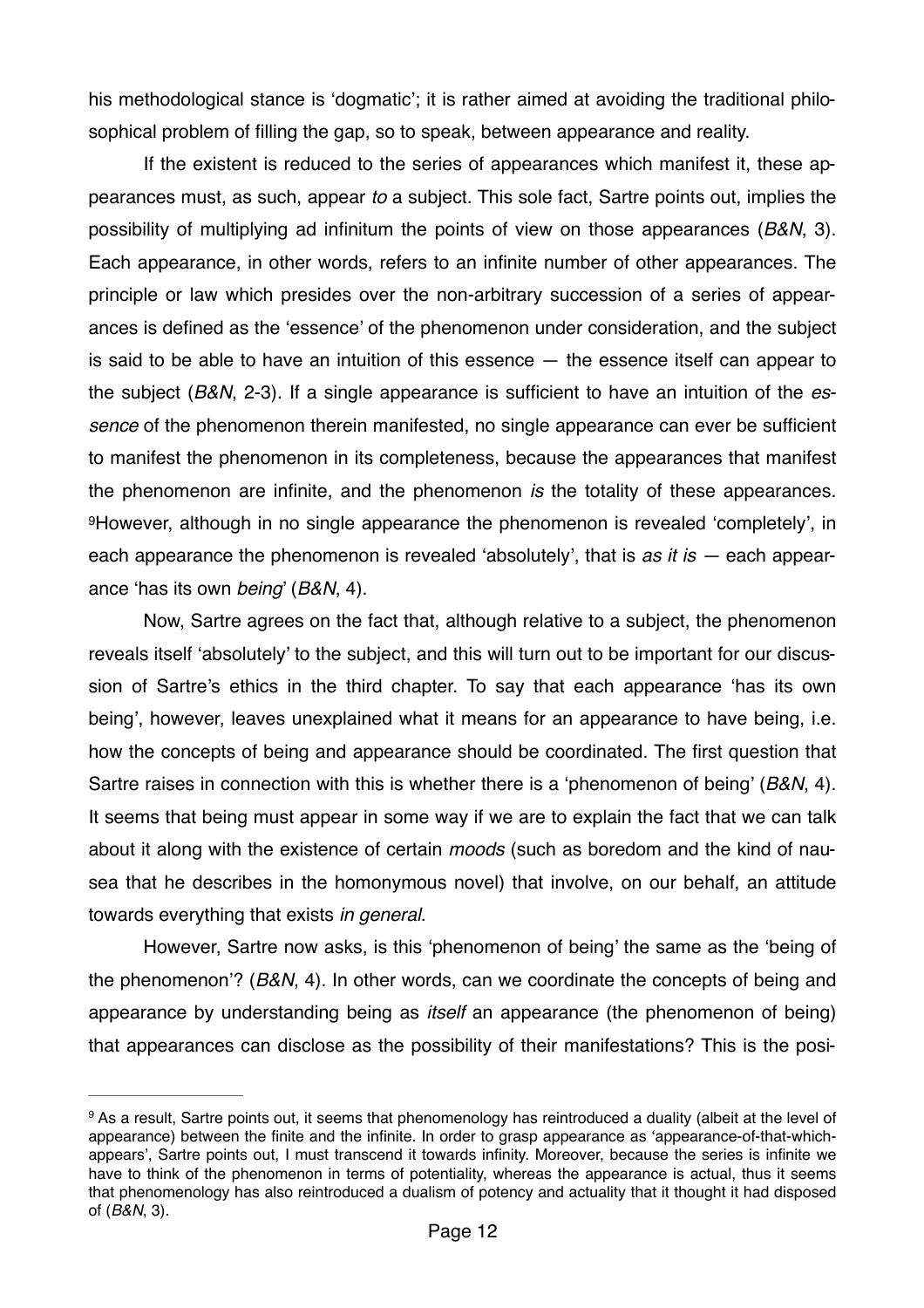tion that Sartre attributes to Heidegger. And yet, Sartre reasons, it is difficult to see what it is in the appearance that could 'do' this disclosing. For the phenomenon, whose aspects appearances manifest, only 'designates itself as an organised totality of qualities' (*B&N*, 5), but being is not one of these 'qualities'; nor is being the 'meaning' (or essence) of the phenomenon. Appearances do not refer to being as to their signification, but rather, Sartre affirms, as 'the condition of all revelation' (*ibid.*) Being must be conceived as the *ground* of appearance, as 'being-for-revealing' (*être-pour-dévoiler*).

The fact that the being of the phenomenon is conceived of as its 'ground', can be seen as allowing Sartre to affirm that he has not thereby reintroduced the duality phenomenon/noumenon (as Sartre understands it). For as Gardner (2010, 11) points out, 'while it is true that O [an object] considered *qua* the object-world is considered *in relation to* the subject, and that O considered *qua* being-in-itself is *not* considered in relation to the subject, the latter does not count as consideration of O 'as it really' is, because being-initself is categorically property-less — rather, it is the *ground* of things having properties […].

But if being is conceived as the ground of appearance, then it would be futile to ask appearance (as, according to Sartre, Heiddeger does) to reveal its being (i.e. the condition of the possibility of its appearing), because obviously 'being', insofar as it is this condition, must be *trans-phenomenal —* it cannot be 'revealed being' (*être dévoilé*). The phenomenon of being therefore, while according to Sartre it exists, *qua* phenomenon must *itself* be grounded on its being — the phenomenon of being cannot coincide with the being of the phenomenon (*B&N*, 5-6).

Nonetheless, one might ask, why do we need to conceive of being as the *ground* of appearance? Why does appearance need a trans-phenomenal ground in being? Can we not coordinate the notions of being and of appearance by saying that the being of appearance *is its appearing?* This, Sartre points out, is just another way of phrasing Berkley's *esse est percipi*, the idea that to be is to be perceived or to be known (*B&N*, 6). At this point, Sartre launches into an examination as to why this conception is unsatisfactory, and this will be crucial in exhibiting the ground of Sartre's conception of the nature of consciousness and to explain why a motive cannot be 'in' consciousness as the determinist believes.

If it is true that every metaphysics presupposes a theory of knowledge, it is also true, Sartre points out, that every theory of knowledge presupposes a metaphysics (*B&N*, 6). In other words, while the Berkeleyan wants to reduce being to being known, he must also consider the problem of the being of this very knowledge. As for this knowledge, i.e.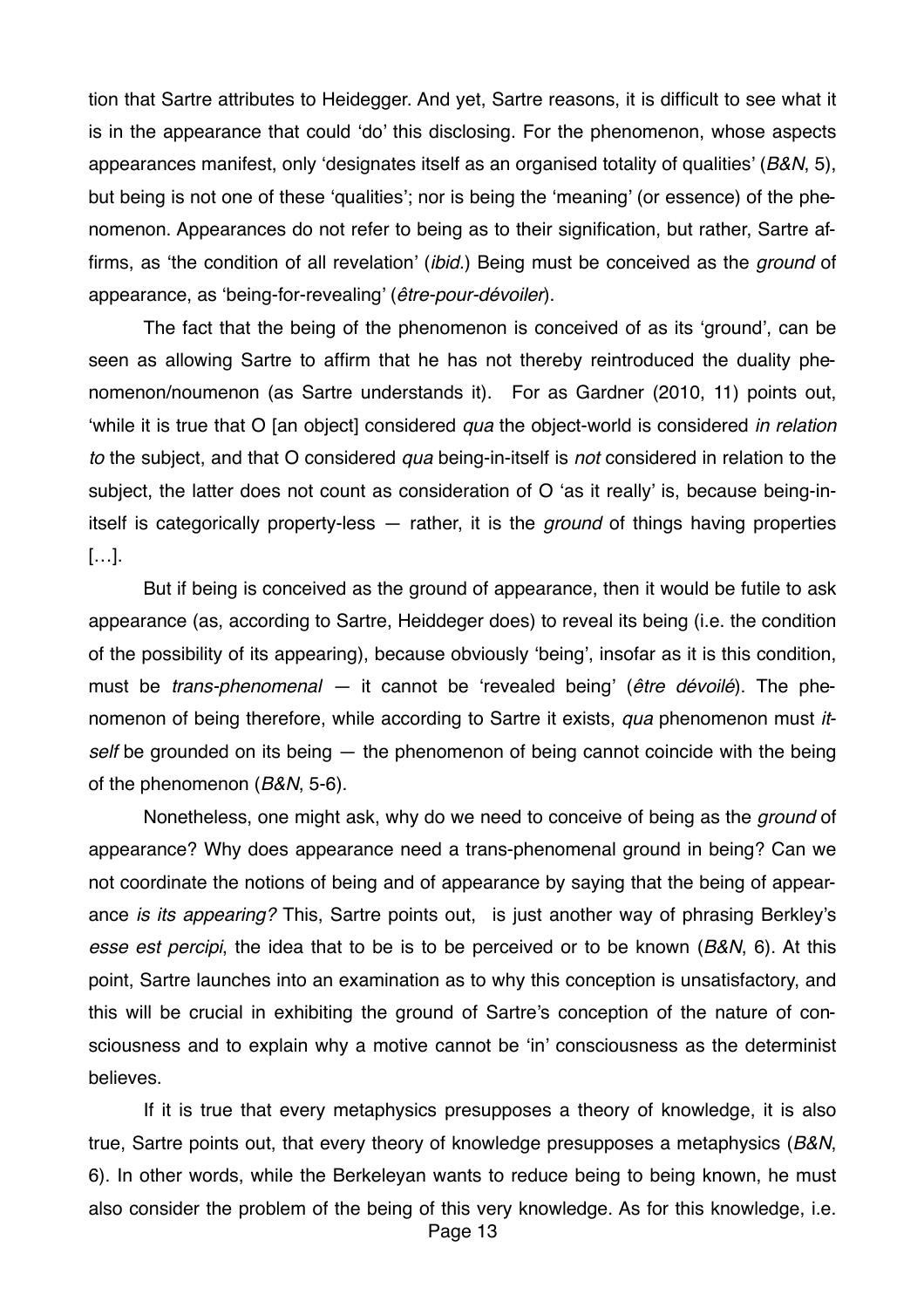as for the totality 'perceived-perception' we can legitimately ask if this totality 'is'. If it is not, then 'it falls away in nothingness' (*B&N*, 6). If it 'is', then for the sake of consistency we shall have to say that what it is for it 'to be' is for it 'to be known'. But then there must be a subject that knows this knowledge, so the attention shifts from the *percipi* to the *percipiens*. If we now ask again what it is for the *percipiens* to 'be', for the sake of consistency we shall have to reply that it is for it to be known, and this leads us into a regress because we then need to introduce another *percipiens* that knows this first one to give it being and so on *ad infinitum*. Thus it seems that in the attempt to rescue the being of knowledge we are referred to the being of the subject, but now in order to stop the regress we need to declare the subject trans-phenomenal, i.e. 'not-subject' to the *percipi*.

However, what does it mean to 'be' for this trans-phenomenal knowing subject? It means, Sartre contends, for it to be 'conscious'. Consciousness, as Sartre puts it, 'is the trans-phenomenal dimension of being in the subject' (*B&N*, 7). Moreover, Sartre contends that it is a necessary and sufficient condition, in order for a knowing consciousness to be the knowledge of its object, that it be 'consciousness of itself as being that knowledge'.

It may be argued, as Rosenberg (1981) does in commenting on Sartre, that consciousness does not need to be conscious of itself in order to be knowledge (or more generally consciousness) of its object. When it comes to establishing this point, Rosenberg points out, Sartre does not really have an argument, and merely asserts circularly that consciousness must be conscious of itself because otherwise 'it would be a consciousness ignorant of itself, an unconscious' (*B&N*, 8). However, Rosenberg affirms, it does not follow from the fact that consciousness is not conscious of itself at the pre-reflective level that it must be an unconscious. We can conceive of a consciousness that, while non conscious of itself, can nevertheless successfully 'intend' its object (Rosenberg 1981, 258). What might Sartre reply to this? Inviting the skeptic to pay attention to the fact that he is pre-reflectively conscious is problematic because, if he attempted to do so, he would inevitably fall on reflexivity (however 'complicit' he may attempt to remain with his previous consciousness).

There are, however, some considerations that can be seen as supporting Sartre's claim. First, it may be pointed out, it is a transcendental condition of being conscious of an object that consciousness takes itself as non-identical with that object. The cat that is nonself-consciously immersed in its chase after the quail, in Rosenberg's example, must at the very least distinguish itself from the quail in order to chase after it. But what can it mean for it to distinguish itself from the quail if not to be conscious of *itself* as not being the quail?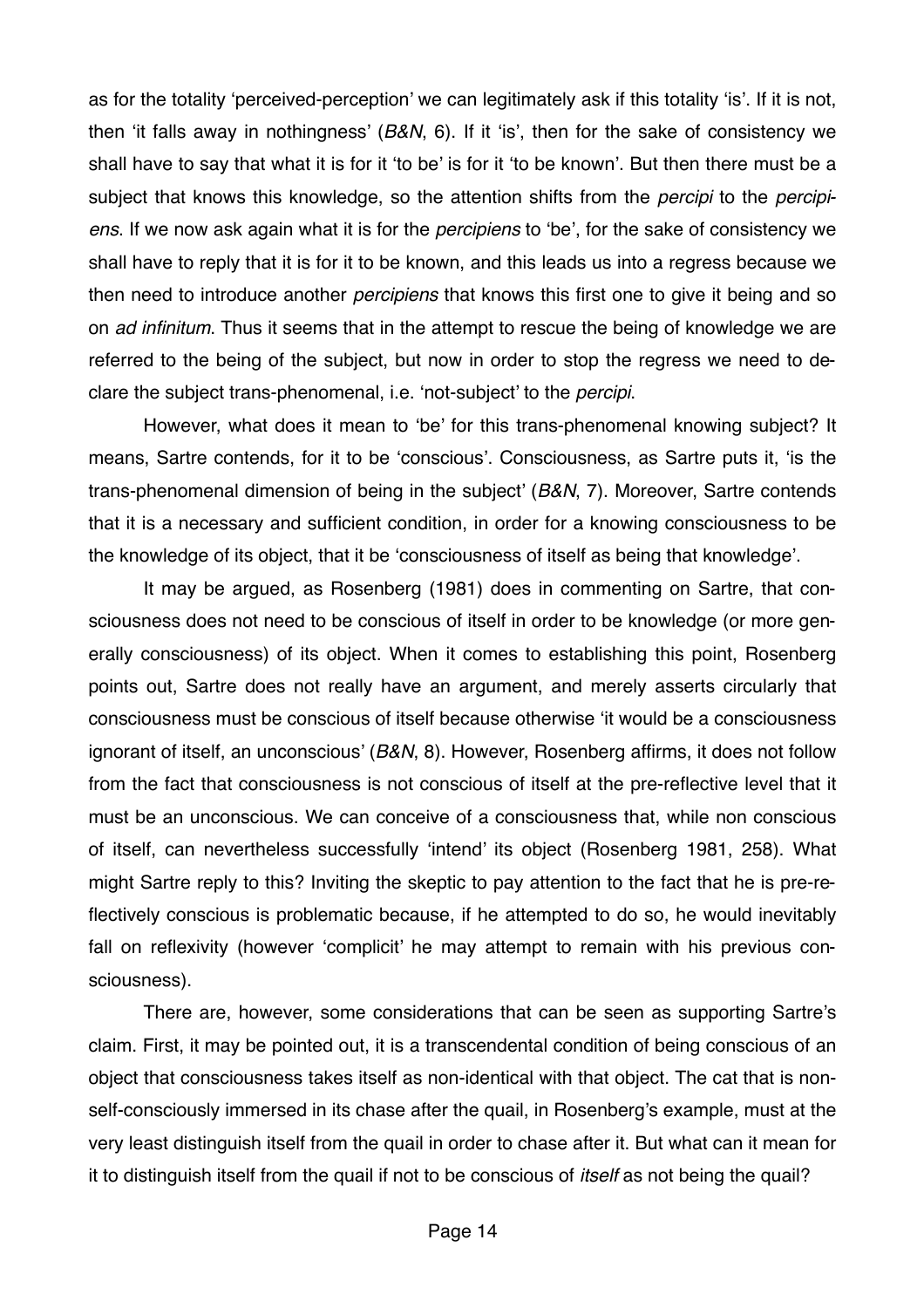<span id="page-14-1"></span>Second, if pre-reflective consciousness of an object is not conscious of itself, how do we conceive of its relation to reflective consciousness? Rosenberg (1981, 259) claims that 'there are occasions in which we ourselves come to a consciousness of having been aware of something, but come to this consciousness precisely as a consciousness of having been aware of that thing *without* at the same time having been aware of being aware of it'. But the question is '*how* do we characterise this transition?'. Take for instance Sartre's example of 'counting' cigarettes[.](#page-14-0)<sup>[10](#page-14-0)</sup> Rosenberg would agree with Sartre that it is possible that I count twelve cigarettes without being 'reflectively' conscious of what I am doing, and that when somebody asks me 'What are you doing there?' I suddenly become reflectively conscious of what I am doing and I answer: 'I am counting'. However, Rosenberg would contend, 'before' I was asked, I was not conscious of *myself* counting (not even non-positionally, as Sartre on the contrary thinks), I only had what Sartre would call a 'positional' consciousness of each cigarette counted.

Now, as I have pointed out, this positional consciousness already requires that I distinguish myself from the cigarettes that I count, and it is difficult to see how one could understand this without making reference to my being conscious of not being the cigarettes. Quite apart from this, however, Rosenberg's view implies that we have to conceive of reflective consciousness as a 'new' consciousness that knows the first (on the present assumption) non self-conscious consciousness. But the trouble with this conception is that it presents us with two consciousnesses that form two isolated independent wholes, and we are faced with the naive realism problem of understanding how these two can enter into relation with each other, and above all of how they can be reunited into an *internal* relation as it is the case of reflective knowledge.

<span id="page-14-0"></span>Moreover, this view leaves room to skeptical doubt, depriving the reflection and the *cogito* of their certainty. For one can always ask 'how do you know that it is the same consciousness the one reflected-on the one that knows it?' The alternative, which is Sartre's and which we shall deal with later, is to attempt to conceive of the consciousness reflected-on and the consciousness that directs itself to it as part of the same internal reflexive relation, but this is only possible if the first consciousness is already conscious (of) itself. In addition to this, on Rosenberg's conception, the manifestation *ex nihilo* of a reflective consciousness that apprehends the first non self-conscious consciousness seems gratuitous, whereas we shall see that Sartre's conception of the pre-reflective as already conscious allows him to give an explanation of the occurrence of reflection in teleological terms.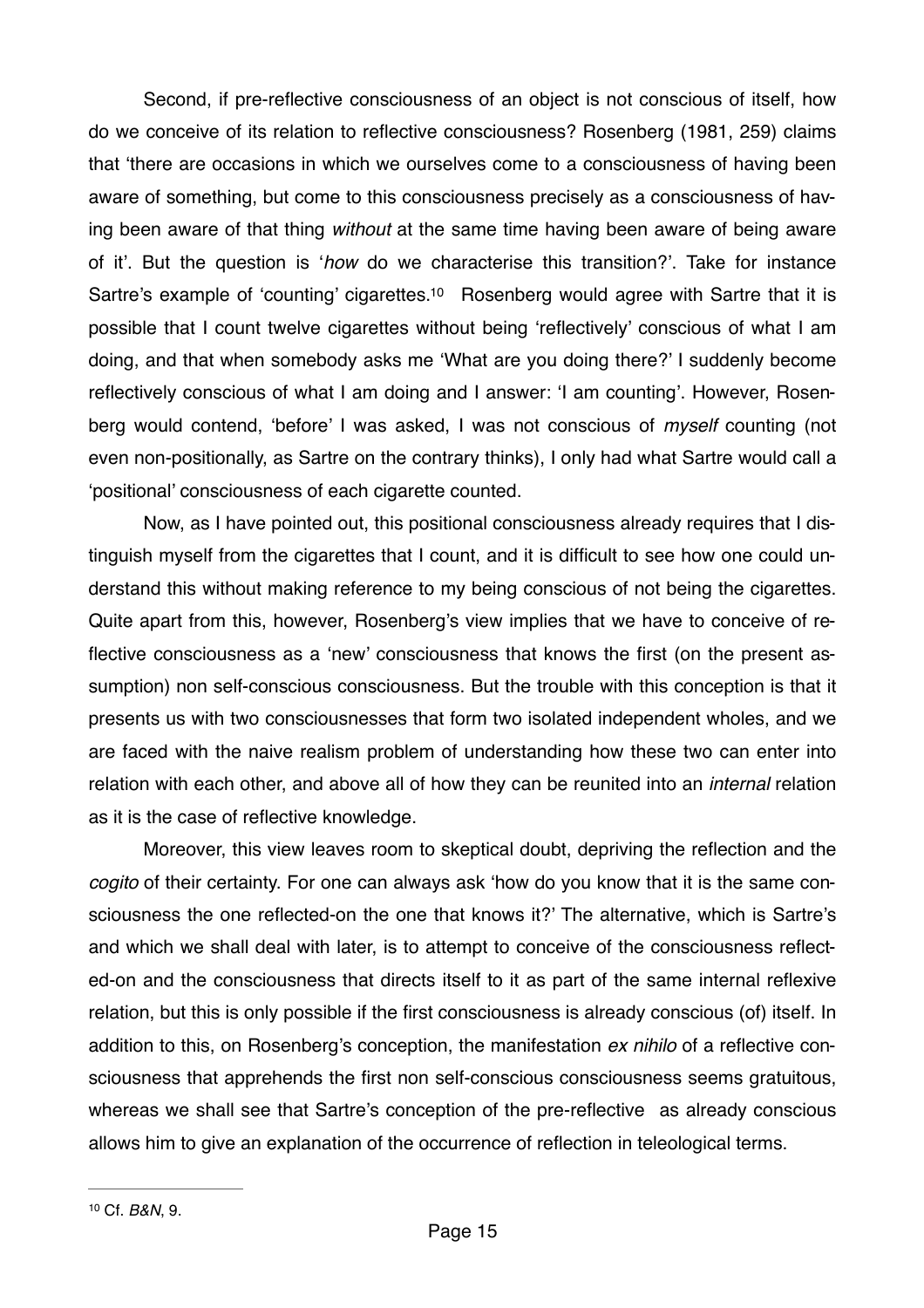Finally, to have twelve distinct positional consciousnesses of twelve distinct cigarettes is not sufficient to 'count' them and build up a sum, because counting is a synthetic operation — it requires that each unit be added synthetically to the previous ones. It is necessary that the previous units be 'retained' so that the following ones may be added to them. They are not just retained by themselves, they require an operative intention. But how can this operative intention be explained if all that consciousness 'is' at the pre-reflective level is an intending of objects that is not aware of itself?

It seems therefore that Sartre's claim that consciousness needs to be consciousness of itself can be supported in many ways. However, as we have mentioned, if consciousness of itself must be certain of itself as it distinctively is, then this self-consciousness cannot be identified with 'self-knowledge', i.e. with a dual structure in which we have a consciousness 'known' that is the *object* of a knowing consciousness. Otherwise we can ask, how does the knowing consciousness know its identity with the known consciousness? To introduce a third knowing consciousness that knows the relation between the two would amount to generating another regress. On the other hand, to suggest that the identity in question can be 'inferred' would be to violate the obvious fact that we do not come to 'conclude' that I am conscious of myself *as myself*.

The only available alternative, it would seem, is that consciousness must be internally self-related in a way that makes it certain of itself without making itself into an object. This is why Sartre refers to this pre-reflective consciousness as 'consciousness (of) itself', where the parenthesis indicates that 'itself' is not the object of 'consciousness'. In chapter two we shall say more about how this primitive internal self-relatedness should be understood and how this is of consequence for Sartre's ethics. The crucial point for the moment is that if consciousness must originally be conscious (of) itself without being an object for itself, then it means, Sartre contends, that originally self-consciousness *could never be a consciousness of objects*, which implies according to Sartre that consciousness itself can have 'no content', or that there is nothing in consciousness that is not consciousness (of) itself[.11](#page-15-0)

<span id="page-15-1"></span>Consciousness therefore exists as consciousness (of) itself as conscious *of* something that is outside it. To say that consciousness is consciousness *of* something does not mean that consciousness 'constitutes' that of which it is consciousness, but that consciousness is a *relation* to the object it is consciousness of. Sartre thinks that to be con-

<span id="page-15-0"></span> $11$ Moreover, as Frank (2004, 156) points out, due to the infinite aspects in which for Sartre an object can be given, if consciousness knew itself objectually it would have to make an infinite inventory of itself and would lose its immediate certainty.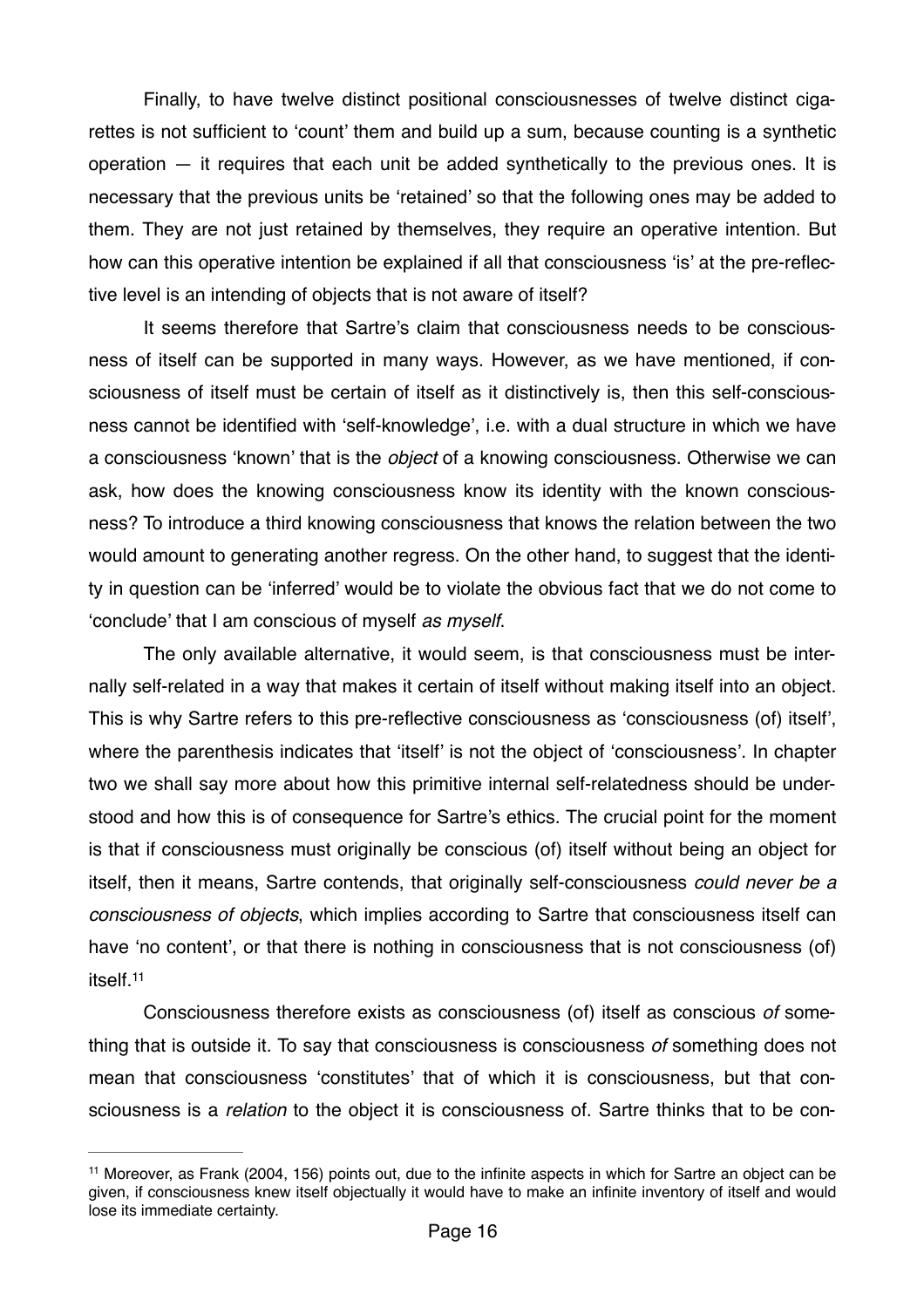<span id="page-16-1"></span>scious *of* something 'is to be confronted with a concrete and full presence which *is not*  consciousness' (*B&N*, 16), i.e. that the object of which consciousness is conscious must be *transcendent* - it must not be consciousness. Sartre calls the intending consciousness 'For-itself' (*pour soi*)<sup>[12](#page-16-0)</sup>, and the transcendent being that consciousness intends 'in-itself' (*en soi*). The meaning of these two notions is progressively enriched in the course of Sartre's discussions in *Being and Nothingness*, and it can only be properly grasped as a result of them. However, we can can already say as a result of the present discussion that while consciousness is *transparent* to itself— i.e it is 'for-itself'— being-in-itself is *opaque*, it is 'filled with itself' (*B&N*, 21) and the best way to describe its way of existence is to say the being that constitutes the transcendent object of consciousness '*is what it is*'. On the contrary the for-itself as consciousness, as we shall see in the next chapter, *is not what it is*  and rather 'has to be what it is'.

The fact that consciousness is transparent to itself and that there is nothing in consciousness that is not consciousness (of) itself enables us to understand how Sartre's theory of consciousness undermines the intelligibility of psychological determinism: action cannot be determined by a motive that is 'in' consciousness and that moreover acts on myself without me being aware of it. For according to the previous discussion (1) no such psychic fact could be present 'in' consciousness and (2) consciousness is from the very beginning conscious (of) itself.

If we now stand back, as it were, and examine Sartre's argumentative pattern in this first instance, we come to the following conclusions. First, Sartre's account of the nature of consciousness, which is of crucial importance for his rejection of psychological determinism, is not 'stated as a premiss' as Warnock (1970, 6) misleadingly suggests, nor is it part of a collection of 'unproved and extremely general ontological propositions' (*ibid*.). On the contrary, it is the result of Sartre's examination of alternative possible ways of making sense of the nature of consciousness and of reality, and of his argued rejection of them as unsuitable. Rather than being merely 'window dressing' or the result of Sartre wanting to 'fancy himself a scholar', these passages are fundamental for an appreciation of the merit of Sartre's views.

The unintelligibility of alternative views, therefore, is not exclusively grounded on our acceptance of Sartre's phenomenological descriptions as indisputable, but on a (often preliminary) independent discussion. This means that when phenomenological descriptions of everyday experiences are introduced, although in absolute terms they are not in-

<span id="page-16-0"></span><sup>&</sup>lt;sup>[12](#page-16-1)</sup> While here as well as in other passages Sartre uses 'consciousness' and 'for-itself' interchangeably, when it becomes relevant, he is careful to identify the For-itself more properly with 'embodied consciousness'.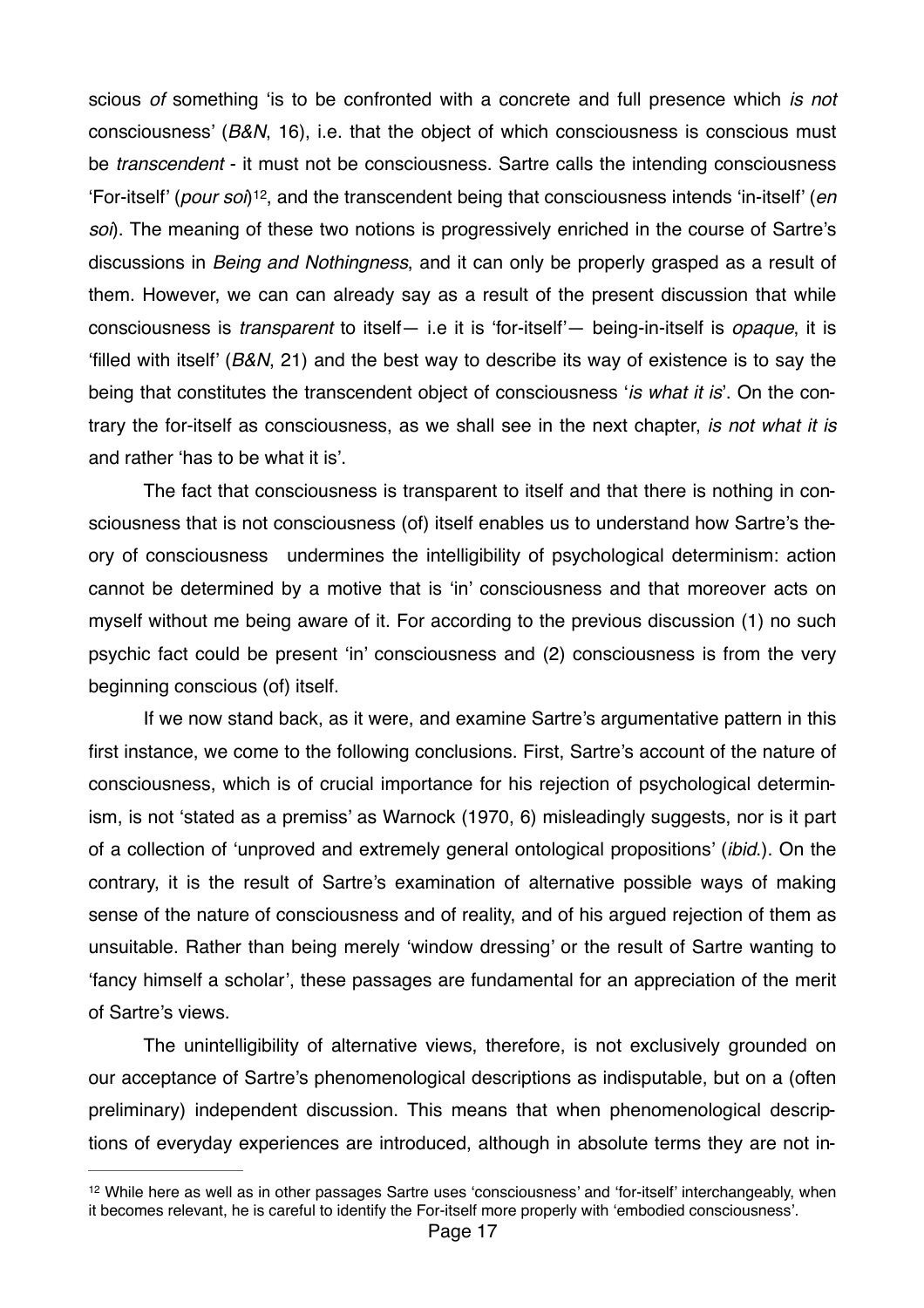disputable *qua* descriptions, the terrain for our acceptance of them and of the conclusions Sartre wants to derive from them has already been prepared (or sometimes will be) and is supported by an independent rejection of alternative possible accounts. The phenomenological description of counting, for example, is not the 'proof' that the pre-reflective cogito is a (or indeed 'the') transcendental condition for the possibility of experience. Rather, the necessity of conceiving of self-consciousness as an original internal, non-positional selfrelatedness has already emerged 'negatively' by the rejection of the possibility of conceiving otherwise. The example of counting provides then a situatedness for further *reflection*  on how consciousness should positively be conceived of. And the strength of Sartre's pattern of argumentation consists, I think, in showing that the direction indicated by the rejection of alternative models is confirmed by the situated reflection carried out upon his phenomenological descriptions.

<span id="page-17-1"></span>If we now examine Sartre's second set of considerations aimed, among other things, at undermining the intelligibility of psychological determinism, we see that it exhibits the same argumentative pattern. These considerations are contained in Sartre's account of action and of the relation between nothingness and negation, which I will now characterise. Action, Sartre asserts in the chapter on freedom (*B&N*, 455) is on principle 'intentional'. The careless smoker who sets a powder magazine on fire through his negligence, he says, 'has not acted' (*ibid*.). In order for something to count as action, the agent must consciously be engaged in a project towards an end[.13](#page-17-0) If this is the case, then action implies as its condition the recognition of a 'desideratum', i.e. of something that we desire and want to actualise (*B&N*, 456) . Accordingly, Sartre claims, the process of constitution of an end, which is necessary for action, carries within itself a double 'negation'. On the one hand, the subject posits an ideal, desired state of affairs that as such *is not present*. On the other hand, the subject posits his actual situation 'as a nothingness in relation to this state of affairs' (*B&N*, 457), i.e. as lacking in something, as an objective lack or 'négatité'.

How, Sartre now asks rhetorically, can something that 'is not' (an end) be caused by something that 'is', that is, by a factual state, as proposed by determinism? Moreover, how can a factual state reveal itself as 'lacking' in something (as a *négatité*)? As long as consciousness is regarded as a being that is a plenitude, Sartre argues, 'it is perpetually referred from being to being, and cannot find in being any motive for revealing nonbeing' (*B&N*, 456). If these 'nihilations' (*néantisations*) cannot be effected by the in-itself,

<span id="page-17-0"></span><sup>&</sup>lt;sup>[13](#page-17-1)</sup> For an opposite view, see John Hyman's recent book: Action, Knowledge, & Will (Oxford: OUP, 2015), ch. 2.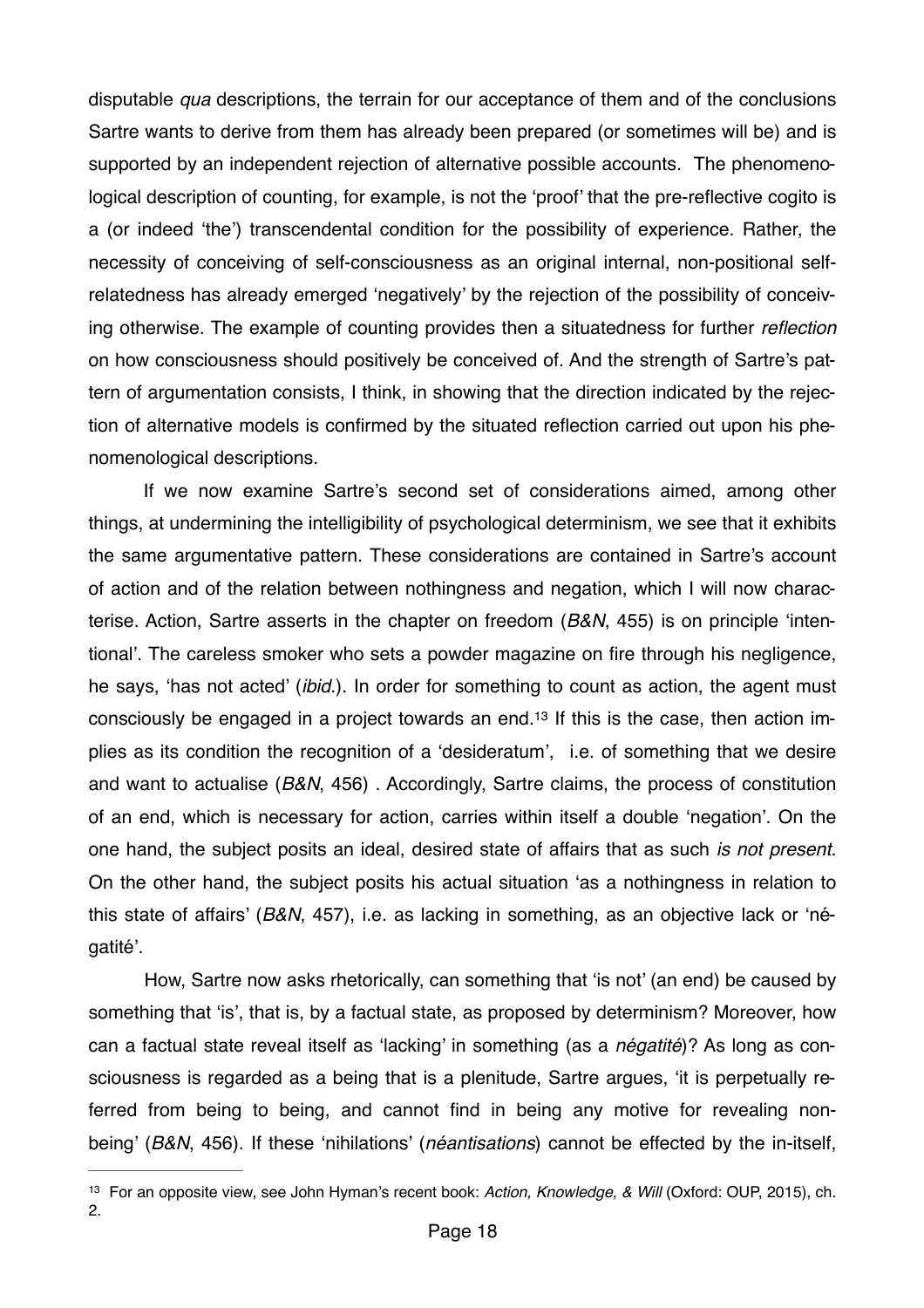they must come from the for-itself. This means, Sartre points out, 'that from the moment of the first conception of the act, consciousness has been able to withdraw itself from the full world of which it is consciousness and to leave the level of being in order frankly to approach that of non-being' (*ibid*.).

In other words, according to Sartre action is on principle intentional and as such must have an end. This end however, is freely created by the for-itself, and it is only in the light of this freely posited end that something can appear as motivating. Even a strong passion such as the fear of dying from starvation, Sartre says, 'has meaning only outside itself in an end ideally posited, which is the preservation of a life which I apprehend as "in danger"' (*B&N*, 459). This does not mean that we need to reflectively make our motives explicit as in the case of deliberation, but at least it means that we must have conferred a value on them so that they can appear as motivating (*ibid*.).

However, what does it mean to posit one's current state as lacking and to apprehend a negative state of affairs in general? Does it mean primarily to 'judge' that certain state of affairs is not the case? The fact that the absence of something and negative states of affairs in general cannot be perceived in the world as an 'object' might incline us to deny that there is any *objective* reality to nothingness (negative state of affairs are not in the external world, which is rather conceived of as a fullness of being). To the extent that a negative dimension emerges in the world, this is to be found in the subject, and more precisely at the level of the subject's *judgments.* 'Nothingness' is then conceived as a totality constituted by these negative judgments: 'a concept establishing the transcendent unity of all these judgments' (*B&N*, 30).

For instance, to 'see' someone's absence from a place where we expected him or her to be, Bergson (1911, 297) would say, amounts to making a comparative judgment between the result anticipated and the result that obtains (both of which are *existents*, one imagined or thought and the other found or perceived). It may be suggested that, on this view, Sartre's account of motivation would still be compatible with determinism, because what it means to perceive a negative state of affairs is merely to make a comparative judgment between two positive states of affairs - the judgment being a 'full psychic act'.

Nevertheless, Sartre has a number of reasons to suggest that (1) we can have a *pre-judgemental* 'experience' of negative state of affairs; (2) that it is this pre-judicative experience of negative state of affairs that grounds our negative judgments, and not vice versa. First, it is not clear where exactly, in the judgmental theory's picture, we should place the negation. My judgment 'I expected to see X in this cafe' and my judgments 'I see a chair'; 'I see four chairs' 'I see a table' 'I see a waiter' etc. are positive psychic acts which Page 19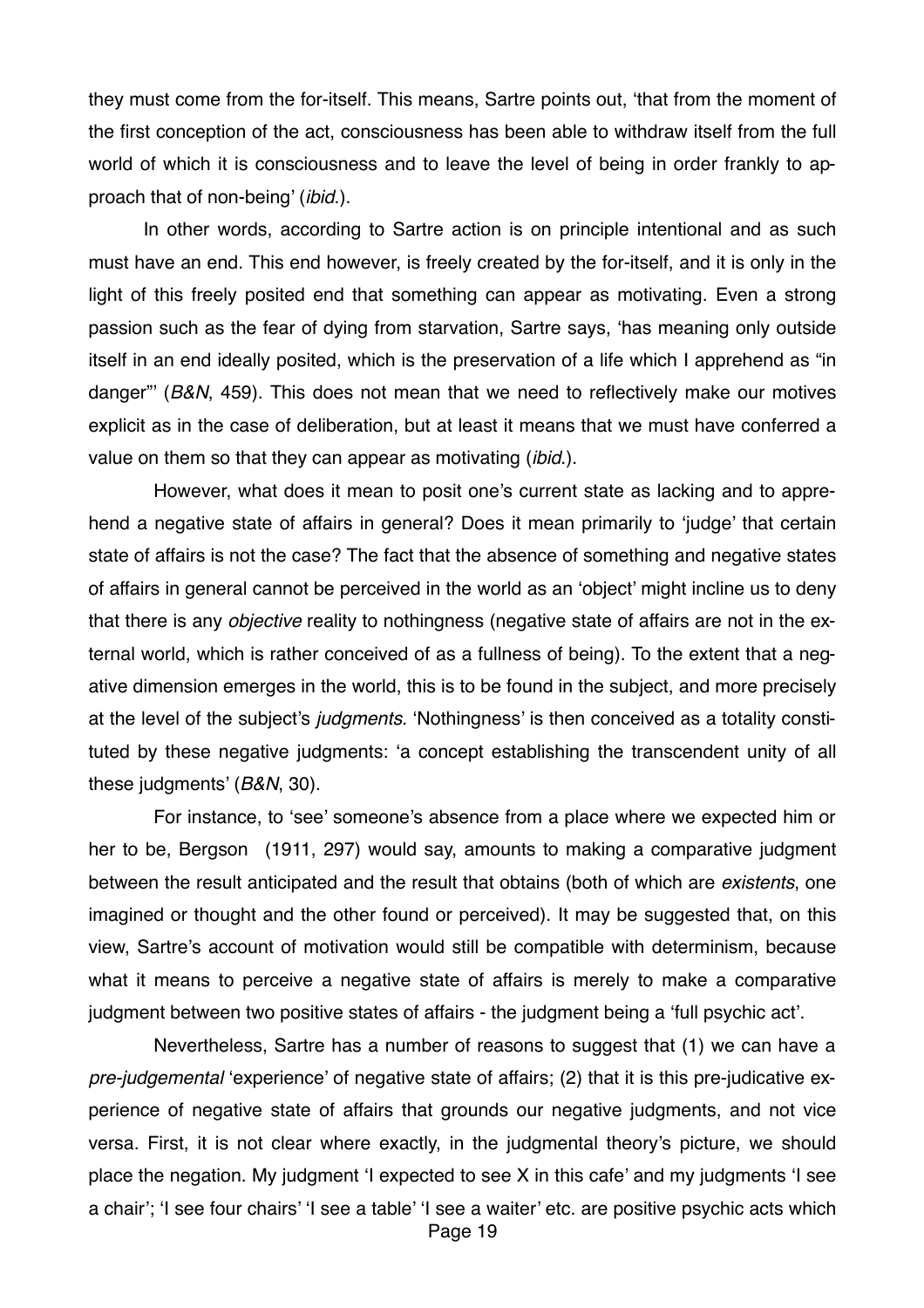establish or describe facts. Where does the negation come from? Bergson suggests that negation is a further representation of the exclusion of the imagined object from the reality found: '*the idea of an object conceived as "not existing"',* he claims, '*is necessarily the idea of the object "existing" with, in addition, the representation of an exclusion of this object by the actual reality taken in block*' (Bergson, 1911, 302).[14](#page-19-0)

<span id="page-19-1"></span>On this picture the 'not' is therefore thought of as a category that the mind possesses (or that at any rate is engendered when we formulate certain affirmative judgments) as a form of sorting out and separating. However, Sartre would contend that by conceiving of negation in this way, i.e. as a category that 'comes suddenly to mark with its seal certain thoughts' (*B&N*, 35) which results from our affirmative judgments, 'we will have carefully stripped negation of all negative function' (*ibid*.). Moreover, as we have said earlier, Sartre's theory of the imagination as put forward in *L'imaginaire* shows, if sound, that we cannot *first* posit an imagined existent and distinguish it *subsequently* from actual perceptions (through the 'not'). Rather, Sartre argued that the image must enclose in its very structure a 'nihilating thesis'. Imaginative consciousness constitutes the object as existing *elsewhere* or *not existing*.

Sartre therefore suggests that we must allow for a pre-judicative experience of nothingness that grounds our negative judgments, and in support of this claim he provides a number of phenomenological descriptions of what is involved in certain common practices that characterise our everyday life where the priority of the pre-judicative experience of nothingness is exhibited. Once again, however, it should be stressed once again that the unintelligibility or problematicity of the judgmental theory of negation is not grounded exclusively on these descriptions. The practice of 'questioning', for example, *can* but need not be expressed by an interrogative judgment. I can question, Sartre points out, by a look, a gesture. What is more, Sartre contends, the pervasive practice of questioning involves three nihilations. First, the subject must posit itself as 'not knowing' the answer; second, the subject posits the possibility that the answer be negative (unless it is a rhetorical question); third, the answer will negate or exclude another possible answer: 'it is this, not that'. If your car breaks down and you don't know what caused the malfunction, you may ask yourself: 'Is it the carburettor, or the spark plugs or something else?'. If you find out that it is the carburettor, you will at the same time have found out, in accord with Spinoza's principle, that it is *not* the spark plugs (*B&N*, 31).

<span id="page-19-0"></span><sup>&</sup>lt;sup>[14](#page-19-1)</sup> Emphasis in the original.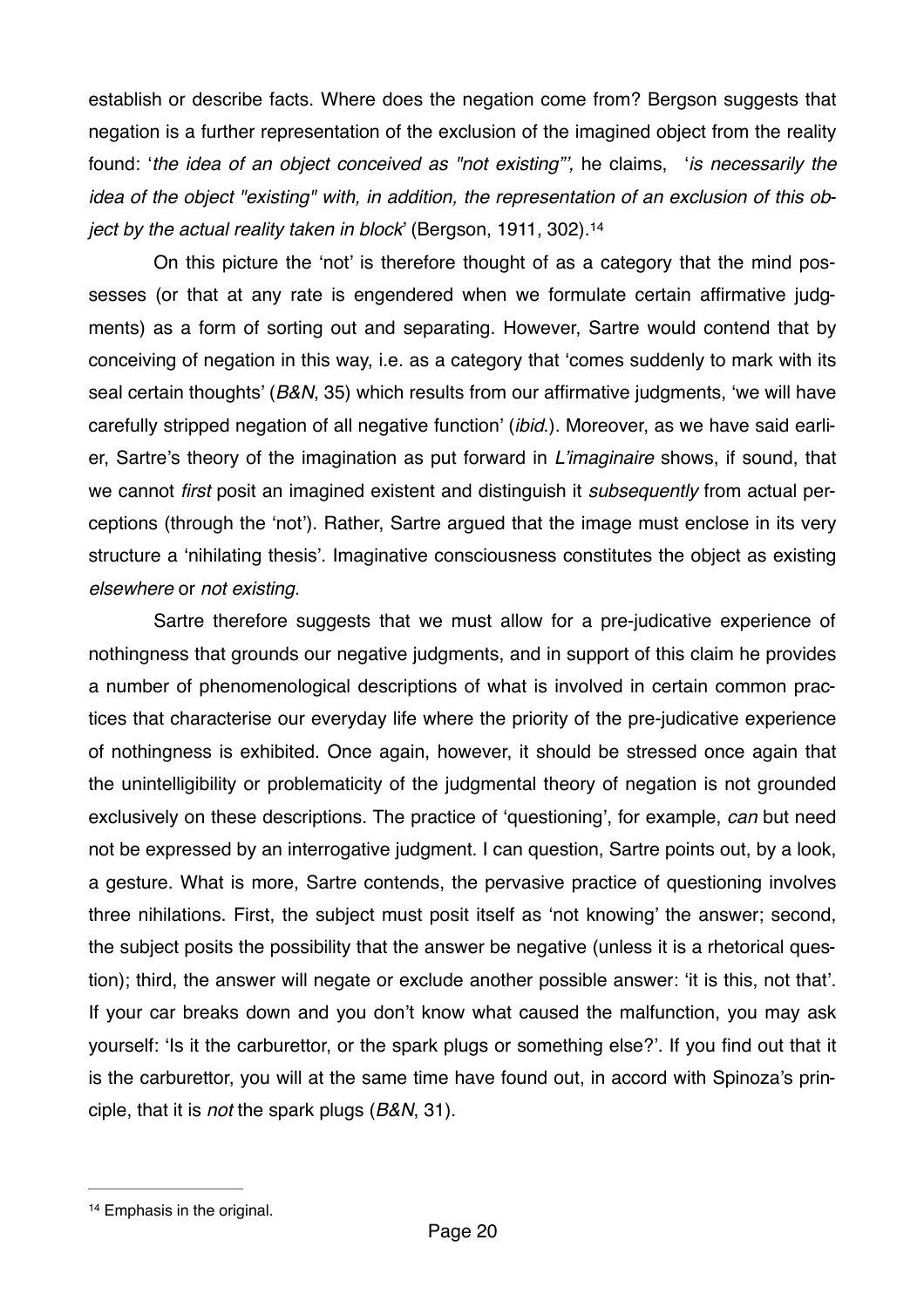According to the judgmental theory, when the car breaks down I *judge* that I don't know what caused the malfunction and then I *judge* again that it is not the carburettor etc. Sartre would argue that to say that in these cases we 'judge' that we are ignorant of something appears to be a very mechanic and unnatural and phenomenologically inaccurate reconstruction of what happens. Instead, he suggests, we have a pre-judicative comprehension of what we lack. Similarly, we have a pre-judicative comprehension, we *see* that the carburettor is not working. Moreover, it seems bizzarre to say that what we 'expect' to find in checking the carburettor is a judgment-response of the type 'it is not X' (as on the judgmental view). Rather than a judgment, he contends, what I expect is 'a disclosure of being on the basis of which we can make a judgment' (*B&N*, 31)[.15](#page-20-0)

<span id="page-20-3"></span><span id="page-20-2"></span>Finally, via his famous example of Pierre and the Café (*B&N*, 33-35) Sartre thinks that he can provide evidence that nothingness assumes 'concrete' forms<sup>[16](#page-20-1)</sup>. I have got an appointment with Pierre at four o'clock in a café. I am late and I wonder whether he will have waited for me. I arrive, I look at the room and I say to myself 'He is not here'. What we are asking is: 'Does negation enter/appear only with this judgment, or is there an intuition of Pierre's absence on which my judgment is grounded?'.

First, Sartre points out that in perception there is always the construction of a figure on a *ground*. In Sartre's words, when I enter the café looking for Pierre 'there is formed a synthetic organisation of all the objects of the café, on the ground of which Pierre is given as about to appear' (*B&N*, 33). Sartre calls this organisation of the café which *I* effect 'nihilation' and contends that this nihilation 'is given to me in intuition' (*ivi*, 34) (in accord with the principle that consciousness is always conscious (of) itself). There is then a second nihilation that I effect and witness, which consists in the nihilation of the objects of the café which I look at (especially the faces) and which I for a moment mistake for Pierre and that I then cause to disappear into the ground when I realise that they are not him: 'Could this be Pierre?'. No. And I move to another object or face and so on.

So what is offered to intuition, Sartre argues, is 'a flickering of nothingness; it is the nothingness of the ground, the nihilation of which summons and demands the appearance of the figure, and it is the figure-nothingness which slips as a *nothing* to the surface of the ground' (*B&N*, 34). From this he concludes that 'What serves as a foundation for the judgment  $-$  "Pierre is not here"  $-$  is in fact the intuitive apprehension of a double nihila-

<span id="page-20-0"></span><sup>&</sup>lt;sup>[15](#page-20-2)</sup> This reflects Sartre's account of consciousness, according to which thetic consciousness, i.e. consciousness with the propositional form of the kind envisaged by the judgmental theory of negation, is a secondary mode of consciousness that is *grounded* on the 'pre-reflective' *conscience (de) soi.*

<span id="page-20-1"></span><sup>&</sup>lt;sup>[16](#page-20-3)</sup> Cf. Gardner (2009, 64).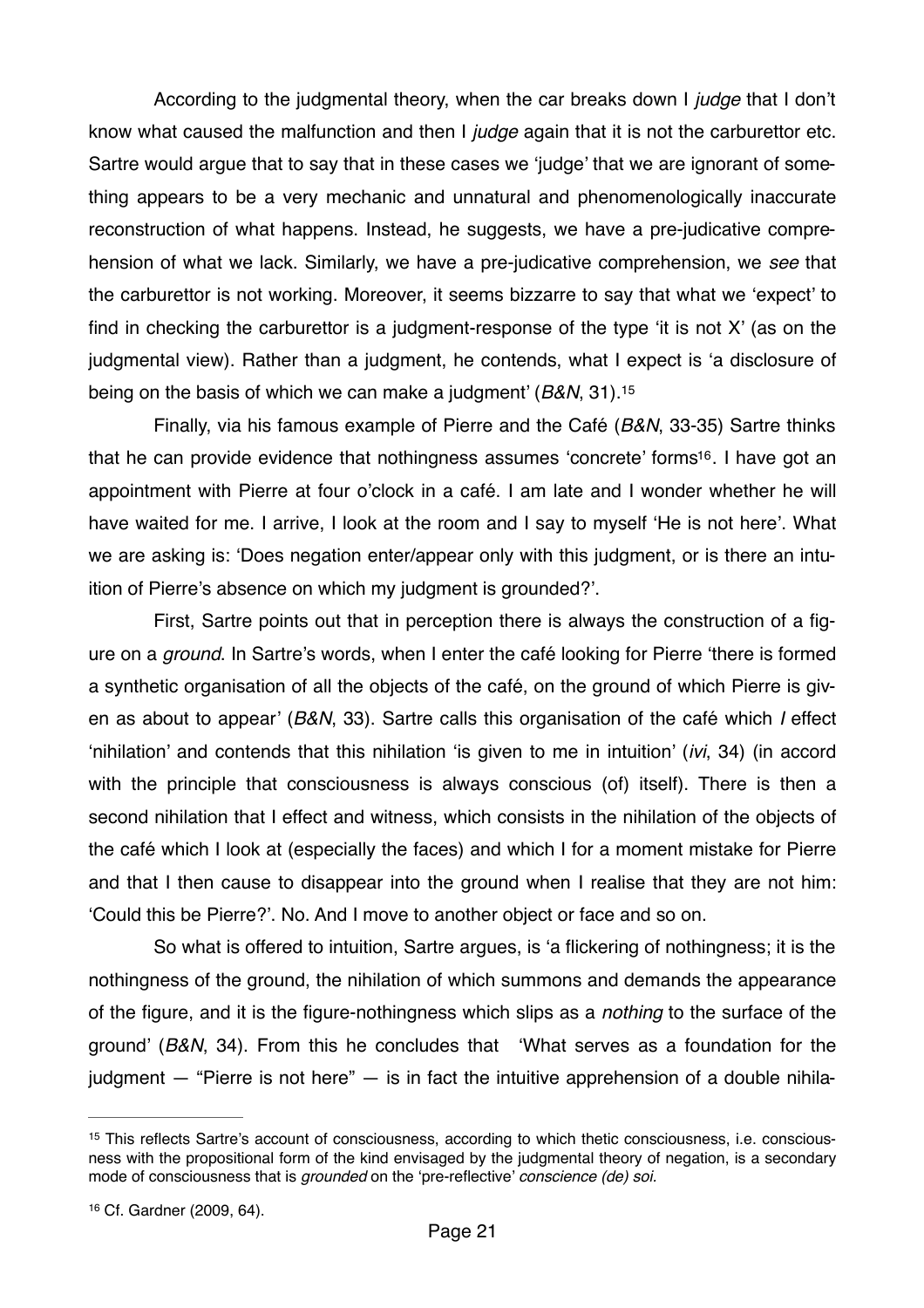tion' (*ibid*.) and that 'my expectation has caused the absence of Pierre to *happen* as a real event concerning this café. It is an objective fact at present that I have *discovered* this absence […]' (*ibid*.) The way in which the absence of Pierre is given to me, is therefore different to the purely judgmental way in which the absence of 'Wellington' is given to me if I decide to amuse myself by formulating this kind of judgment. If negation is conceived of as sort of stamp set indifferently on certain judgments, how can the advocate of the judgmental theory account for the fact that 'it can nihilate a being, cause it suddenly to rise, and then name it to be thrown back to non-being' (*B&N*, 35) as the phenomenological description of this example shows?

Therefore, Sartre contends, it would seem that our apprehension of negative judgments must be grounded on these nihilations, and that originally what it means for me to posit my current state as lacking with respect to an ideal state of affairs is not to judge that this state of affairs is absent, but to have a pre-judgmental experience of its absence and of myself as lacking it. And Sartre's point is that it is unintelligible how any factual state whatsoever could produce this negative moment in which consciousness constitutes itself as a negation. As long as I am immersed in being, in the perception of my room for instance, how can I experience it as the room in which someone *no longer* is or else as the room which I should exit to go for a walk?

This is also a reason why the relation between my present consciousness and my past consciousness cannot be understood as a relation of *determination*. There is a 'cleavage between the immediate psychic past and the present consciousness' (*B&N*, 51). In order to be able to effect these nihilations, 'it is necessary that conscious being constitutes itself in relation to its past as as separated from its past by a nothingness' (*B&N*, 52). The self, therefore, insofar as its being is consciousness, must be conscious of this cleavage between its present and its past, but it is not conscious of it as a 'phenomenon which it experiences', (*B&N*, 52) but rather, Sartre contends, as 'a structure of consciousness which it is' (*ibid*.) . Because my past consciousness and my immediate consciousness are separated by a nothingness, I can always 'posit' the former, i.e. see it as an object thereby reconfiguring it as 'past' and decide whether to recover what previously motivated it.

The structure of temporality, therefore, provides Sartre with a third possible way of challenging the psychological determinist's assumption that the relation between my past and my present is a relation of determination  $-$  it is on the contrary, according to Sartre, a relation of 'interpretation'. Once again, the necessity of making sense of the type of nihilations described in Sartre's phenomenological example is not the sole basis for Sartre's contention that we have to consider my present and my immediate psychic past as separ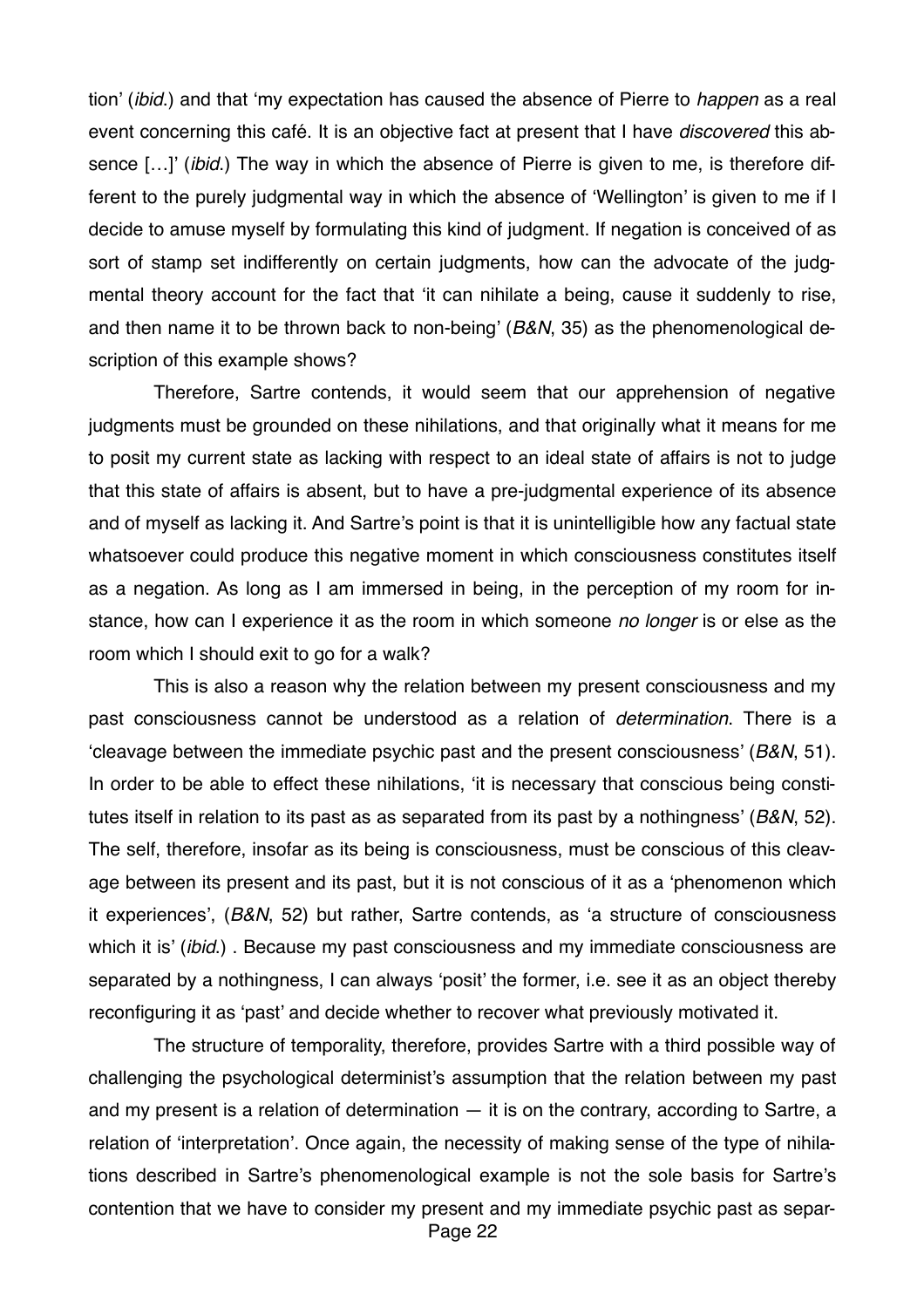ated by a nothingness. There are, in this case as well, independent considerations that Sartre can appeal to in order to claim that the past cannot be conceived of as an in-itself independent from the present that yet can act on the present.

If the past were conceived as something that exists in-itself as *separate* from our present, as having a kind of honorary existence in itself, then all bridges between the past and the present would be cut, and we could ask how something that exists as completely separate from us could be efficacious on ourselves. If my past consciousness has to be efficacious on my present consciousness, as the determinist thinks, the relation between the past and the present cannot be conceived of as an *external* one between two isolated givens. Rather, the past must be understood as the past *of this present* and therefore as *my* past. However, as Sartre points out in the chapter on temporality, I cannot conceive of myself as *having* this past in the same way in which I can be said to have or own an external object (*B&N*, 135). Otherwise we would have reintroduced under a different form the above problematic separateness between present and past. An external relation of this kind would again 'hide an impassable abyss between a past and a present which would then be two factual givens without communication' (*B&N*, 136).

Therefore, we have to make this relation internal and say that I *am* my own past or that the present '*is* its past' (*B&N*, 136). For example, I am the man that was hurt yesterday by a comment made by someone regarding a certain action I performed, and it is because my past consciousness of feeling hurt is the past consciousness of the present consciousness that it can exist  $-$  it is because I am my own past that the past 'enters into the world' (*B&N*, 139). But how can the present 'be' the past? How can my present consciousness 'be' its past consciousnesses? Sartre's solution is to say that I can only be it in the mode of the 'was', i.e. that the past is what I am without being able to live it or in the mode of the 'was'. In other words, the past and the 'was' (as will be the case for the present and the future) are understood in terms of their *meaning*, as characterising *the way of being of the for-itself*: 'the meaning of the "was" […] merely characterises the type of being of the for-itself—i.e., the relation of the for-itself to its being' (*B&N*, 141).

What the past means is my 'facticity', it is what I 'have to be' with no possibility of not being it, it is 'the in-itself which I am' and for which therefore I have to take responsibility. But precisely because I 'have to be' my past, I am not it. The fact that the past has the irremediable characteristics of an in-itself means on principle that, according to Sartre, I cannot be it in the mode of self-identity, because the for-itself is not what it is in the mode of self-identity. The only possible way in which I can conceive of myself as being the past in the mode of 'having to be it' is, according to Sartre, if I am separated by it by 'nothing-Page 23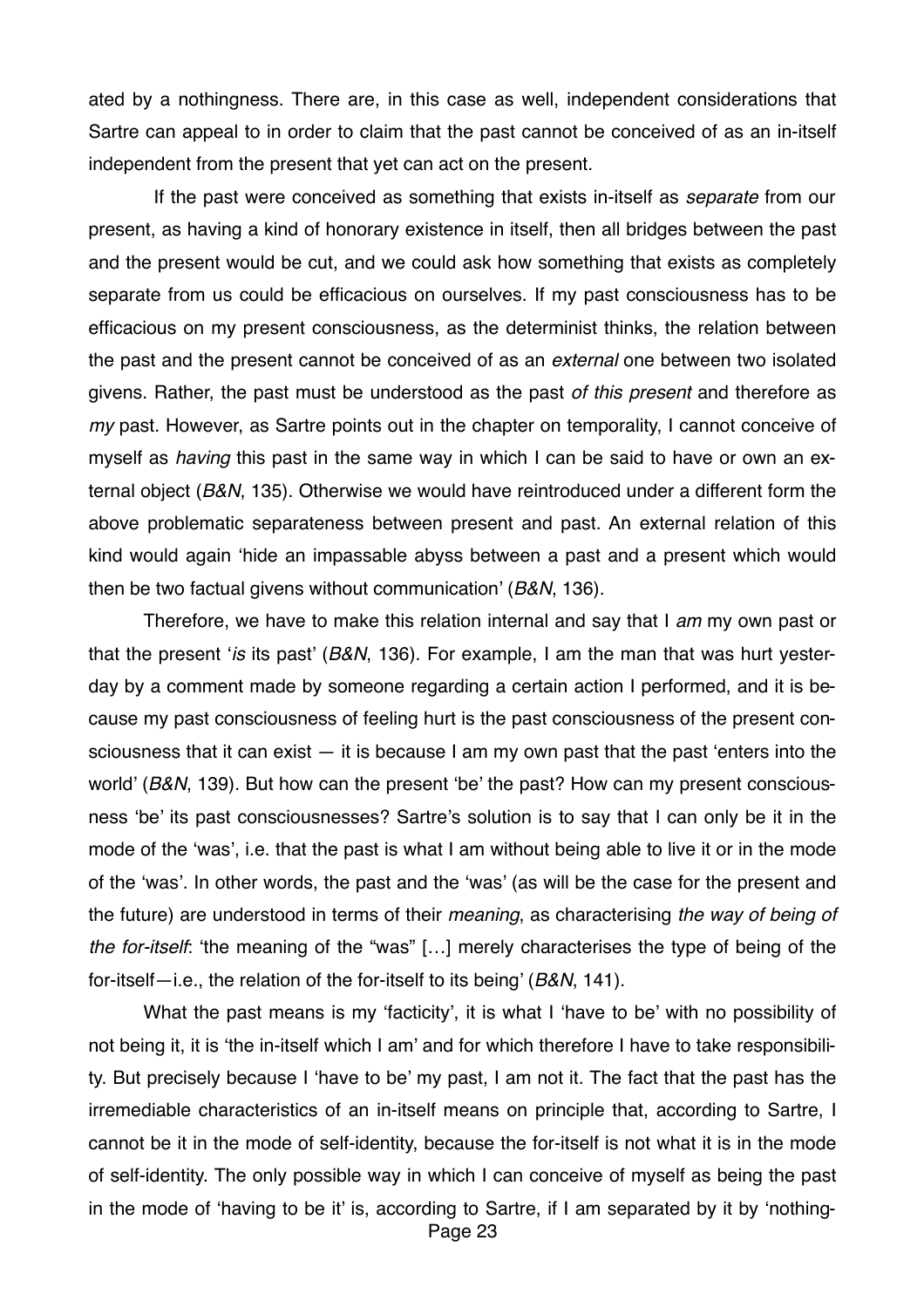ness'. It is this breadth of nothingness between my immediate psychic past and my present, of which I am conscious as a structure of myself, that makes it possible for me to dissociate myself from it, and the phenomenological description provided by the example of Pierre and the Café fleshes out what is involved in doing so.

Now if, as a result of the previous discussion, a motive cannot be something that, present in consciousness, provokes my action; and if similarly a cause cannot be an objective state of affairs that 'determines' my action, then the meaning of 'motive' and 'cause' stand in need of clarification. I will clarify how Sartre conceives of them and how they are related to the notion of 'end' in defining action and freedom. What is a motive, what is a cause? The distinction between causes and motives, according to Sartre, is generally *taken* to be that a cause (*motif*) is 'the *reason* for the act' or as 'the ensemble of rational considerations which justify it' (*B&N*, 445-446), whereas a motive (*mobile*) is understood more as a subjective fact, i.e. as an ensemble of desires, emotions, passions etc.

For instance, we may say that what *causes* Clovis (the King of the Franks who conquered Gaul in the 6th Century after Christ) to convert to Catholicism is that 'Clovis sees an opportunity of getting into the good graces of the episcopate, which is all powerful in Gaul' (*B&N*, 468). On this account, the cause is therefore characterised as an objective appreciation of the situation. However, what Sartre contends, as we have seen, is that this objective appreciation itself can be made only in the light of a presupposed end and within the limits of a project. In order for the power of the episcopate to be revealed to Clovis *as* a cause for his conversion, it is necessary for him first to posit as an end the conquest of Gaul. A cause is therefore redefined by Sartre as '*the objective apprehension of a determined situation as this situation is revealed in the light of a certain end as being able to serve as the means for attaining this end*' (*B&N*, 468)[.17](#page-23-0)

<span id="page-23-1"></span>Now, Sartre points out that while we can easily rationally understand the technical usefulness of Clovis' conversion on the assumption that he has the conquest of Gaul in view as his end, we cannot do the same with his project of conquest itself. Clovis's project of conquest is not self-explanatory as the instrumentality of his conversion to the attainment of the conquest appears to be. Rather, it appears as irrational, as lacking justification. Why did he engage in this project of conquest at all? Now, the lack of self-explanatoriness of the end posited by the agent is, according to Sartre, what leads us to want to introduce a 'motive' into the picture, i.e. a subjective fact (like an ensemble of desires, emotions, passions) that interprets it, i.e. that interprets our positing of a certain end. In our ex-

<span id="page-23-0"></span><sup>&</sup>lt;sup>[17](#page-23-1)</sup> Emphasis added.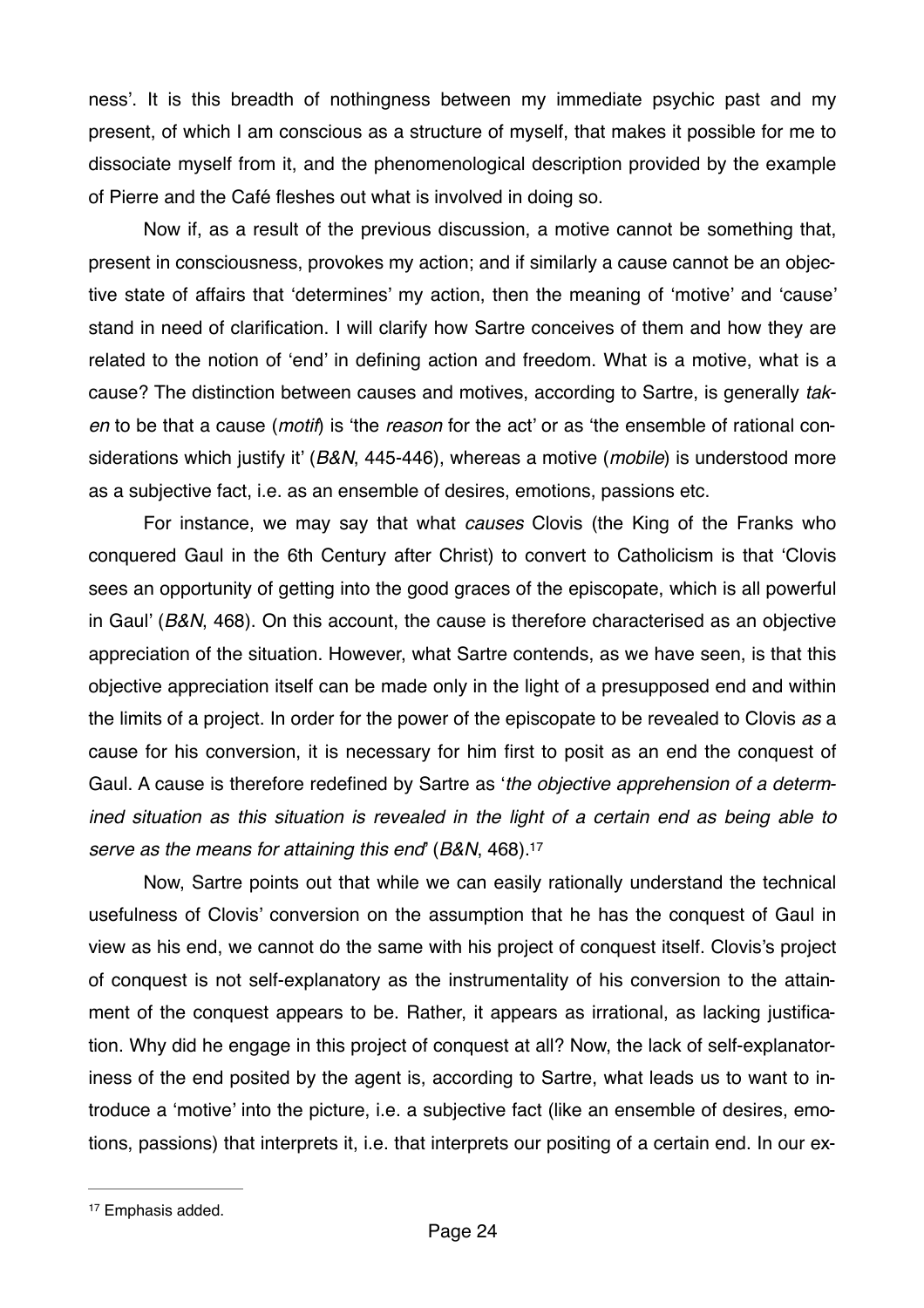ample, for instance, we may want to understand Clovis's project of conquest as the result of his *ambition*.

However, Sartre contends, this would not be explanatory at all, insofar as 'ambition' just *is* the purpose of conquering (*B&N*, 470-71). Ambition is not distinct from the project that it is supposed to 'incite' (in Clovis' case, the project of conquering). Therefore, we are led to the realisation that the project towards the end (in the light of which Clovis discovers a cause for being converted) *is precisely* the motive (*mobile*). More precisely, if a cause is the for-itself's objective apprehension of a determined situation as instrumental to the pursuit of an end, what it is for the for-itself to have a motive, Sartre says, is just to be conscious (of) it-self as conscious of a certain state of affairs as a cause. Cause and motive are therefore seen as correlative in the same way in which in Sartre's theory of consciousness, positional object consciousness and non-positional self consciousness are correlative:

The for-itself is therefore the consciousness *of* this cause. But this positional consciousness *of* the cause is on principle a non-thetic consciousness of itself as a project towards an end at the very moment at which it is constituted as a revealing consciousness of the organisation of the world into causes.

(*B&N*, 471) Sartre's account of action and of the meaning of cause and motive, therefore, reflects and is supported by his account of consciousness.

To recapitulate what has been said until now: (1) action is intentional, and as such it is the projection of the for-itself towards an end; (2) this end is a non-existent, so to posit it, I need to detach myself from being and from the present; (3) as soon as the end is posited, I shall have shaped, I shall see the world in a different way, as organised in different instrumental complexes. I now apprehend a certain state of affairs as a cause, i.e. as a reason for action, and my motive is nothing but the contemporaneous consciousness that I have of myself as apprehending this state of affairs as a cause.

But crucially Sartre does not see these as different stages that are separated by a time lapse and can be ordered along a chronological line. Rather, he thinks that we need to introduce these distinct notions to explain action, but once we have done so we see that the meanings of these notions can only be understood with reference to each other, and that therefore we should renounce to explain action according to any particular ordered structure[.18](#page-24-0) As he puts it, 'the cause (*motif*), the motive (*mobile*) and the end are three indissoluble terms of the thrust of a free and living consciousness which projects itself to-

<span id="page-24-1"></span><span id="page-24-0"></span> $18$  Because of these features, Sartre's theory of action has sometimes been assimilated to a variant of action theory. Cf. Atwell (1972 & 1980).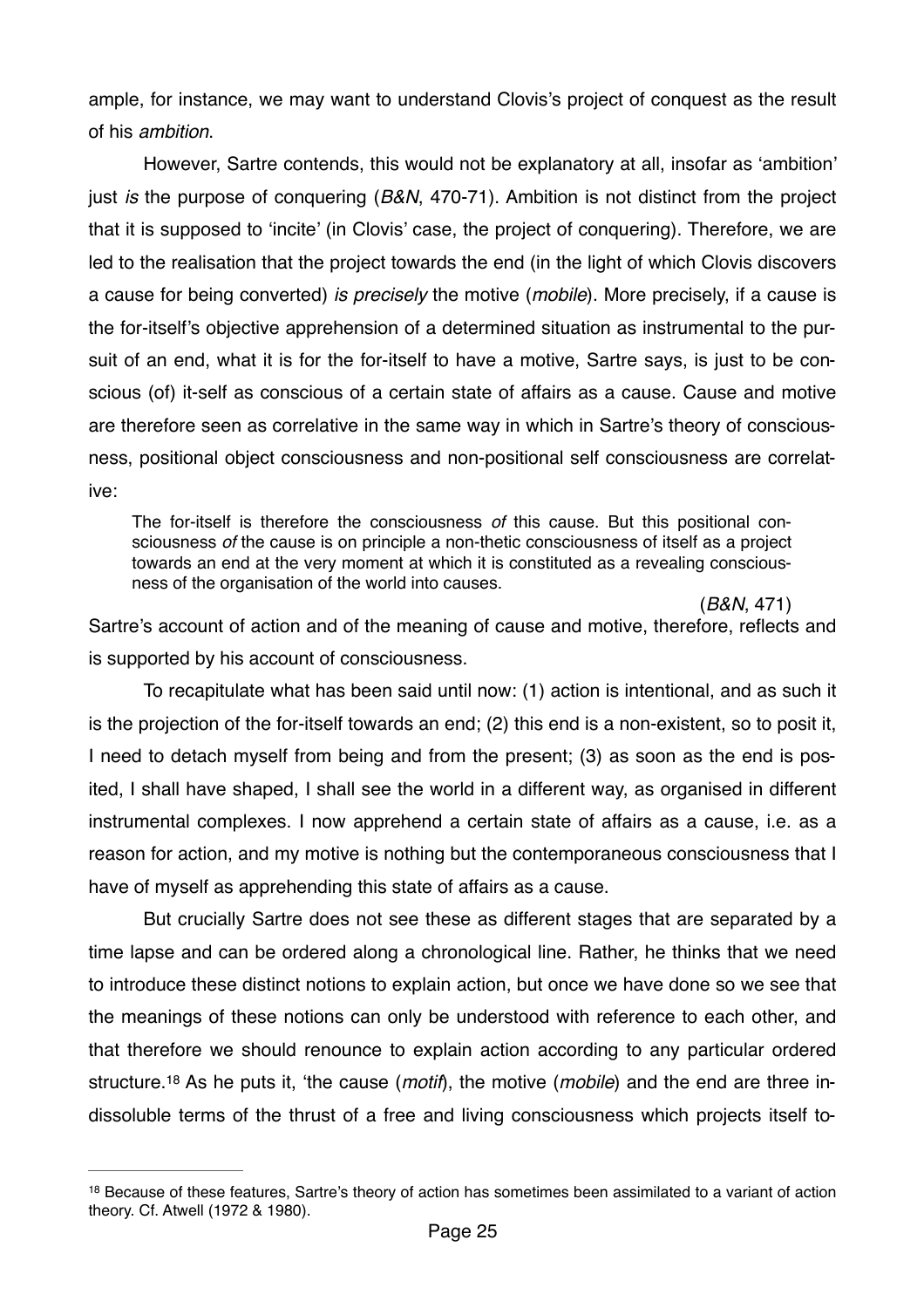wards its possibilities and makes itself defined by these possibilities' (*B&N*, 471). Each of these three structures 'claims the two others as its meaning. But the organised totality of the three is no longer explained by any particular structure, and its upsurge as the pure temporalizing nihilation of the in-itself is one with freedom. It is the act which decides its ends and its motives, and the act is the expression of freedom' (*B&N*, 460).

We can see therefore how freedom serves, in Sartre's philosophy, as a final *explanans*: '[F]reedom appears as an unanalyzable totality; causes, motives, and ends, as well as the mode of apprehending causes, motives, and ends, are organised in a unity within the compass of this freedom and must be understood in terms of it' (*B&N*, 474). The concept of freedom, as Gardner (2009, 169) puts it, 'is locked into horizontal relations with other fundamental concepts, and the measure of success of Sartre's strategy is that we should reach a point where these merge into one another', which is what Sartre thinks he has shown.

On Sartre's account, freedom is therefore inseparable from the being that we are, and this is why he calls it 'ontological freedom'. This does not mean that because we are free ontologically we cannot be 'un-free' in other practical senses. As we have said, Sartre recognises other practical notions of freedom. This emerge clearly, for example, from the following passage:

Thus we shall not say that a prisoner is always free to go out of prison, which would be absurd, nor that he is always free to long for release, which would be an irrelevant truism, but that he is always free to try to escape (or get himself liberated); that is, that whatever his condition may be, he can project his escape and learn the value of his project by undertaking some action.

#### <span id="page-25-1"></span>(*B&N*, 505)

It is the identification of ontological freedom with 'freedom as a whole', wrongly attributed to Sartre, that has given birth to a number of criticisms raised against Sartre in the literature. For example Anderson (1993, 25) accuses Sartre's theory of freedom of having a quietistic implication because '[i]f human reality is freedom, and human freedom is total, absolute and unlimited', then 'all situations are equivalent in freedom' and 'there is no reason to change the concrete conditions in which humans live, even if they appear terribly oppressive'. This is a similar type of objection to the one raised Markuse (1948) at the time, when he claimed for Sartre we are 'free even in chains'[.](#page-25-0)<sup>[19](#page-25-0)</sup> It is true that there is a sense in which for Sartre we are free even in chains and under oppressive regimes, but

<span id="page-25-0"></span><sup>&</sup>lt;sup>[19](#page-25-1)</sup> Although of course Markuse's critique of Sartre is not restricted to this point alone.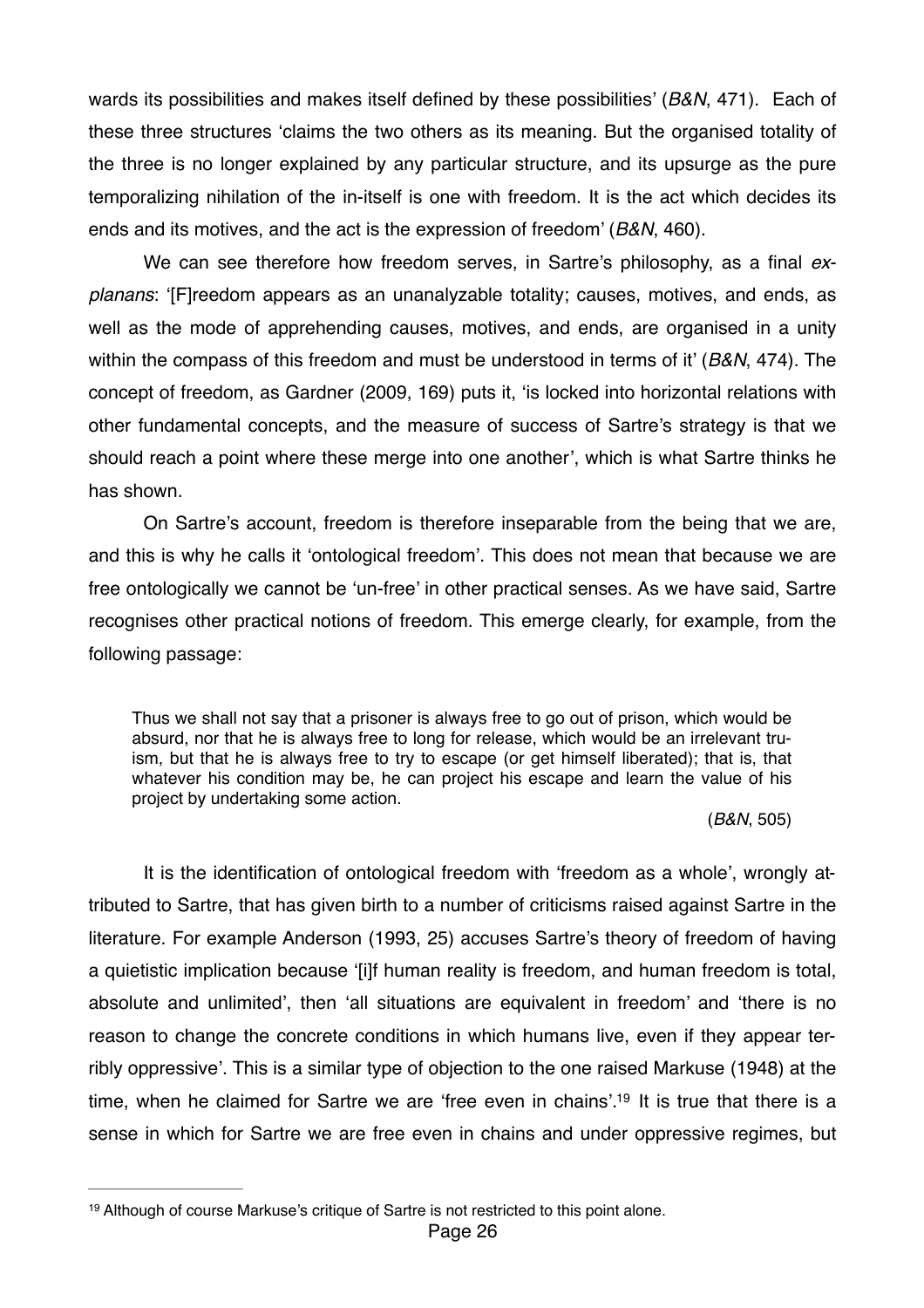this by no means implies that we cannot be un-free in a different, practical sense, let alone that we should not strive towards the realisation of social and political freedom. On the contrary, as we shall see in chapter three, this is precisely the ultimate ethical message of Sartre's philosophy[.20](#page-26-0)

<span id="page-26-1"></span>The passage on the prisoner quoted above allows us to make a further consideration on Sartre's conception of action. The fact of understanding action as an unanalysable totality (if not in terms of the meaning of the concepts that we employ to account for it) has the consequence, among others, of preventing us to distinguish between the action and the intention: 'Our description of freedom, since it does not distinguish choosing and doing, compels us to abandon at once the distinction between the intention and the act […] and as it happens our speech informs us of our thought, so our acts of will inform us of our intentions' (*B&N*, 505).

It would seem to follow from this that for Sartre not only can I not act if I do not intend, but I cannot intend if I do not actually act. But if this was true, it would make the statement 'I intended to do X, but I did not' self-contradictory. Therefore I suggest that we reformulate Sartre's position in the light of what can be evinced from the passage quoted above. In other words, I suggest that we interpret Sartre as saying not that I cannot intend to do X if I don't achieve the result X, but that I cannot intend to do X if do not do anything to try achieve that result.

On the other hand, its is true that we usually think of ourselves as being able to plan and to commit to doing certain actions in advance. But in many cases, it is not obvious what I could possibly do now that would show that I intend to do something tomorrow. Therefore, it seems that the fact should be recognised that Sartre's account of action has the counterintuitive implication that I cannot really 'decide' now what I shall do at a later stage.

Another feature of Sartre's account that may be pointed out is that it does not seem to offer us a clear way of distinguishing between an action and a mere undergoing when it seems controversial that a certain bodily movement was done intentionally, for example. The intention is not distinguished by the action as a separate 'psychic event' that precedes it. As we shall see in the next chapter, Sartre's notion of 'original project' can be seen as providing the criterion to establish whether an event that might be exchanged for a mere undergoing (like a cough) was intentional or not.

<span id="page-26-0"></span><sup>&</sup>lt;sup>[20](#page-26-1)</sup> Cf. Baiasu (2015, 890-92).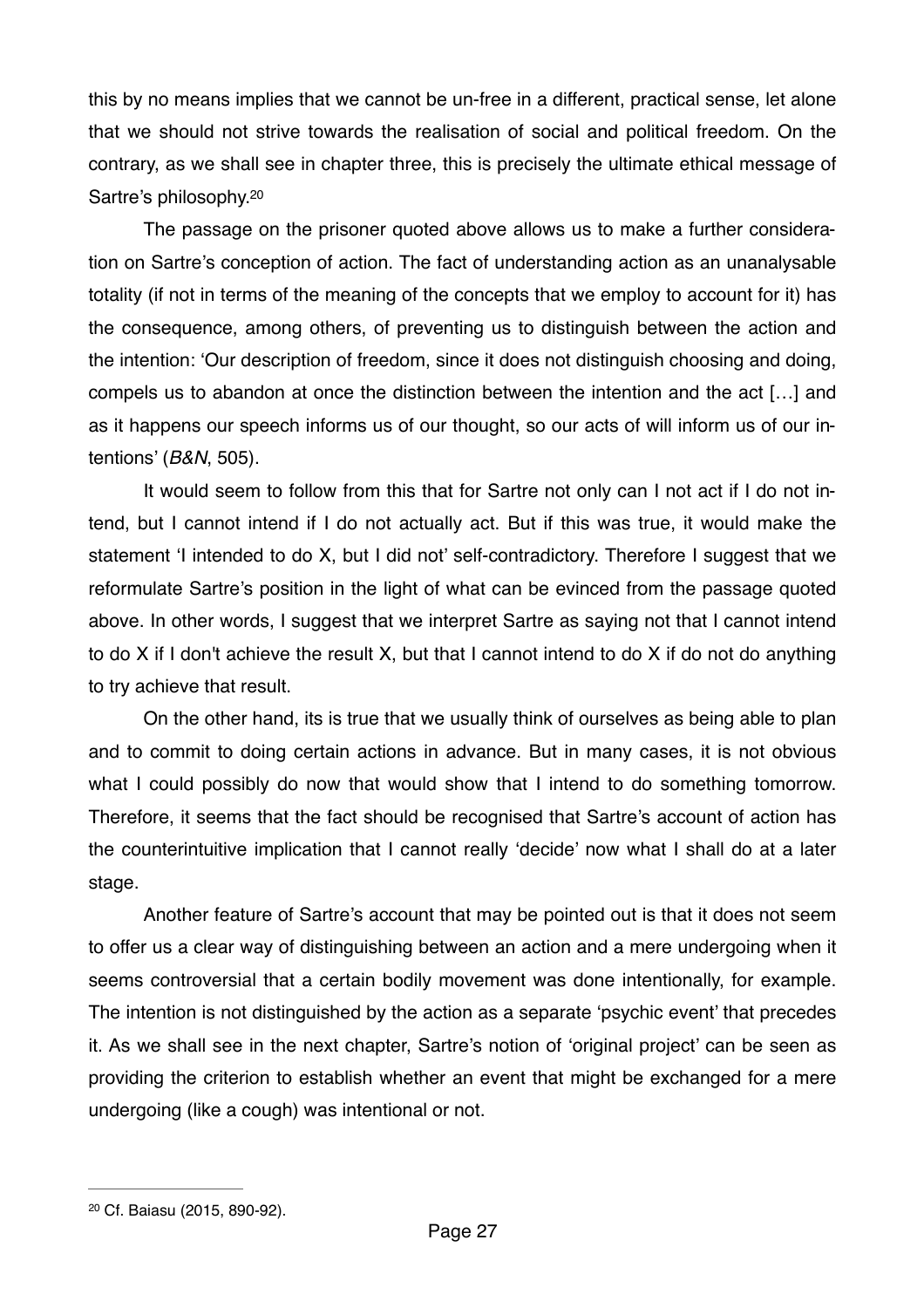Before moving to the next chapter, however, let us recapitulate the results achieved so far. In this chapter, I have characterised Sartre's account of freedom by way of contrasting it with the standpoint of psychological determinism. I have shown that Sartre does not (as McCulloch claims) merely 'assume' that we are free, nor does he ground his rejection of psychological determinism on a 'monstrous logical leap' by arguing that 'since I can *imagine* different courses of action […] therefore I can act freely', as Blair (1970, 16) deceptively suggests. Finally, although the kind of metaphysical anguish in the face of freedom described in *Nausea* is important in Sartre's account in that it shows the possibility of 'experiencing' freedom, Sartre does not stake the merits of his account exclusively on this point[.](#page-27-0)<sup>[21](#page-27-0)</sup> Rather, Sartre has three independent set of arguments, each of which can be seen as undermining psychological determinism. The first is contained in his discussion of the nature of consciousness, the second in his account of action and of the relation between nothingness and negation, and the third in his conception of temporality. I have attempted to show that Sartre's ontological claims are not stated as 'unproved premises', as suggested by Warnock; nor are they grounded exclusively on our acceptance of his description of everyday experience, as Morris, I think wrongly, suggests.

<span id="page-27-1"></span>If it may be true that one of Sartre's chief aims in *Being and Nothingness* is to bring the reader to effectuate a conversion in the way she conceives of herself, the degree of sophistication of Sartre's ontological discussions seems irreconcilable with the thought that he does not also have an interest in establishing philosophical truths argumentatively. Once the unintelligibility of psychological determinism has been argued for, Sartre reconceptualises the notions of 'motive' and 'cause' and 'end' in terms of the the for-itself's *ontological freedom*, from which they receive their meaning.

<span id="page-27-0"></span> $21$  As Olson (1956, 176-177) seems to suggest.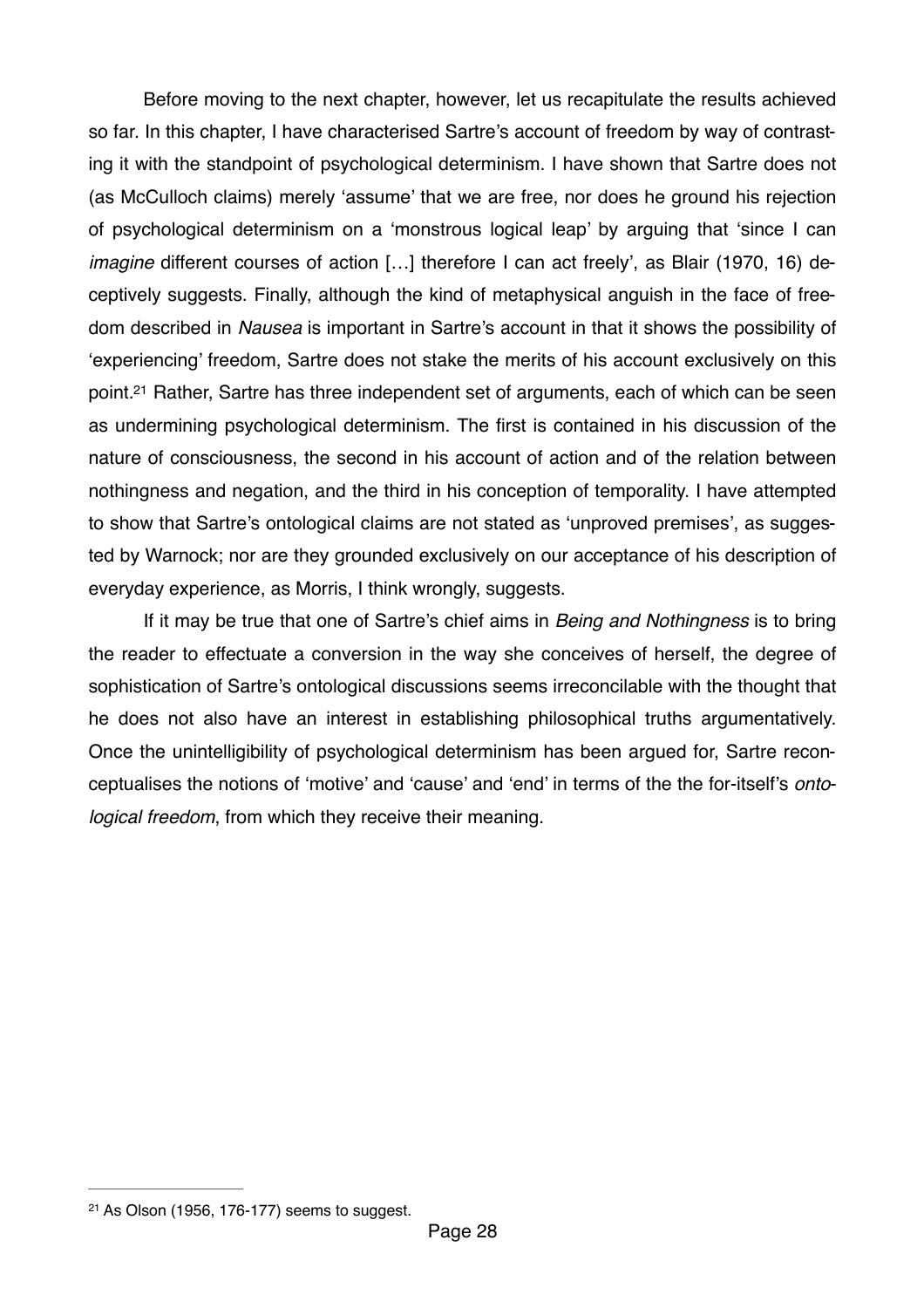### Ch. II - The Original Project and Choice of Myself

In the previous chapter we have seen how the freedom that Sartre attributes to the For-itself is 'ontological', i.e. how it is inseparable from (or more precisely consists in) the for-itself's peculiar ontological status. I have also examined how it is in terms of this original freedom of the for-itself that, according to Sartre, the meaning of 'action', and that of the subordinate notions of 'end', 'cause' and 'motive' should be understood.

However, if the for-itself's actions can in no way be explained in terms of previous determining motives or causes; if each one of the for-itself's actions must in fact be understood as the thrust of a free and living consciousness which constitutes its causes, motives and ends; if, in other words, there is no factual state either present or past in terms of which the actions of the *pour soi* could possibly be accounted for, do our actions not appear as comparable to a collection of capricious jerks completely unforeseeable, gratuitous and therefore ultimately unintelligible?

This objection is commonly found in the history of philosophy, for example throughout 19th century debates on the freedom of the human will. 'What would become of this world', Schopenhauer (1999, 55 [1839]) for examples asks in his *Prize Essay on the Freedom of the Will*, 'if necessity did not permeate all things and held them together? […]. A monster, a rubbish heap, a caricature without sense and significance - the work of true and utter chance -'. It would be a world in which we could expect everything from everyone at every moment - a world in which, as Williams James put is, 'a man's murderer may as probably be his best friend as his worst enemy, a mother be as likely to strangle as to suckle her first-born'?<sup>[22](#page-28-0)</sup>.

<span id="page-28-1"></span>This picture, however, does not seem to square with our every-day experience. Indeed, while it may be true that sometimes people manifest uncharacteristic behaviour, they most often appear to show a degree of coherence in what they do, and it is precisely with respect to their usual patterns that we define what counts as uncharacteristic behaviour for them. Although it has sometimes been suggested that Sartre and existentialism more broadly endorse such a gratuitous view of our particular actions, this is not Sartre's position. Whilst there is both a sense in which for Sartre 'nothing' accounts for our behaviour and a sense in which our behaviour is ultimately absurd, as we shall see, this gratuitousness in not to be found at the level of *particular actions*, as it is sometimes suggested.

<span id="page-28-0"></span> $22$ This is how James (1897, 157, note 1) colourfully presents the objection that is usually raised by the determinist against those who, like James himself, hold libertarian positions.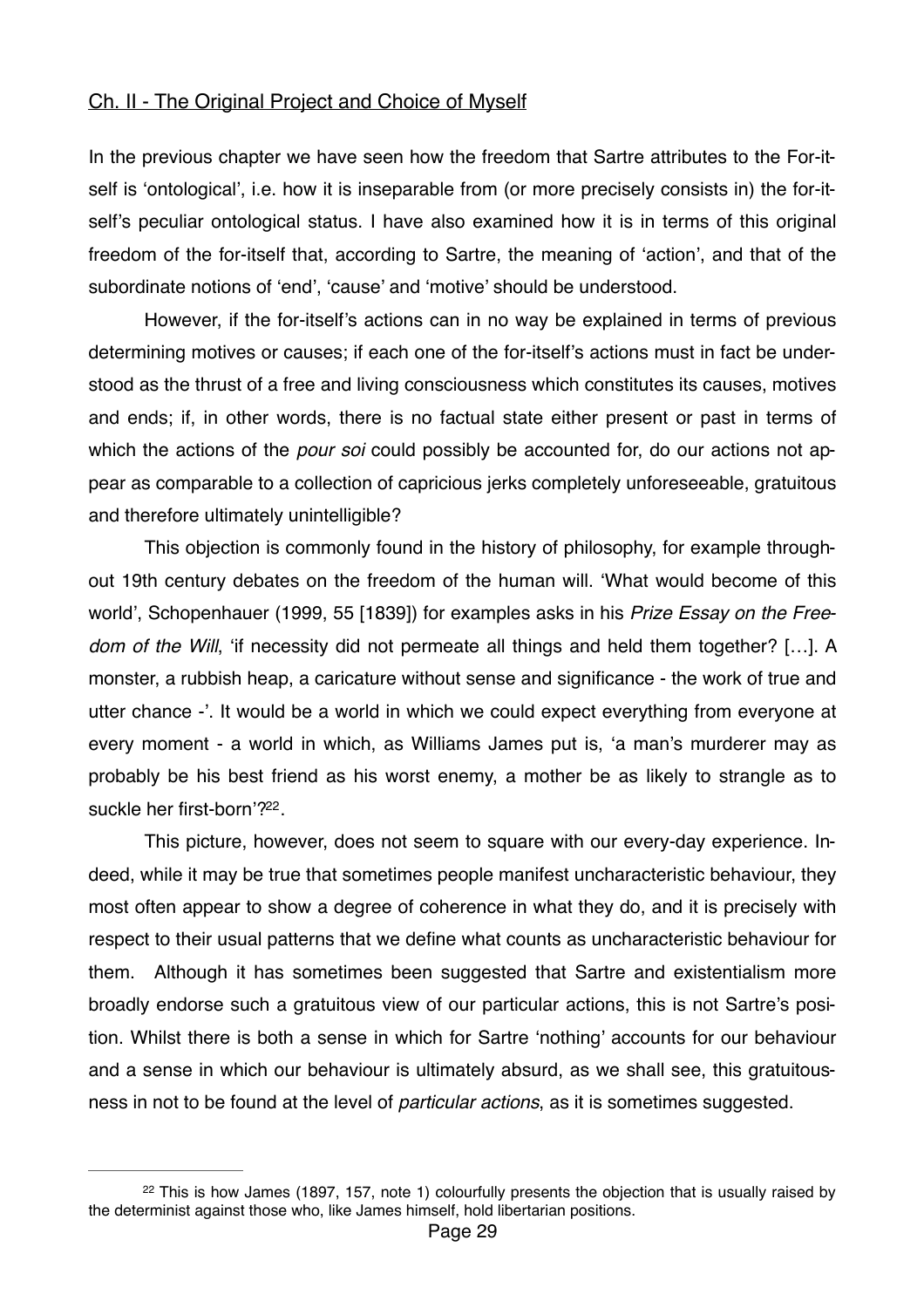Nonetheless, due to the numerous reasons examined in the previous chapter, Sartre cannot of course explain actions in terms of their immediate antecedent causes, nor can he explain them in terms of the past taken as irremediably influencing our present behaviour. And yet, as Sartre himself asks at one point 'if my act can be understood *neither*  in terms of the state of the world *nor* in terms of the ensemble of my past taken as an irremediable thing', how 'could it possibly be anything but gratuitous'? (*B&N*, 475).

What we need is a unitary sufficient reason that would account for *all* of my reasons. It might be suggested that the notion of 'character' could serve precisely as the required unity or ground that could account for each agent's behaviour as a whole. This explanation, which stays closer to ordinary psychology, is adopted for example by Schopenhauer. On the one hand, Schopenhauer recognises that there are no motives that are 'objectively irresistible'. Even what can appear as the the strongest of our motives, the 'instinct of self preservation', can be defied as is shown by the fact that people sometimes sacrifice their lives for the sake of others. However, Schopenhauer would say, if a person possesses a certain character, then a certain state of affairs 'must' appear as motivating to him. Therefore although there are no 'objectively' irresistible motives, there are, according to this conception, 'subjectively' irresistible ones.<sup>23</sup>

<span id="page-29-3"></span><span id="page-29-2"></span>Consider the following Sartrian example. Imagine that you go on a hike with a group of friends and that you suddenly give up and throw your knapsack down before you planned destination is reached.<sup>[24](#page-29-1)</sup> 'Why did you give up, while your companions did not?'. You and your friends have more or less the same physique, you have trained for a similar amount of time and in similar ways in order to prepare for that hike. What accounts for the fact that similar motivational circumstances provoke a certain reaction in you while a different or even an opposite one in another agent, Schopenhauer would say, is the fact that you two possess a different *character*. While your companion is 'tenacious', for example, you are 'a sissy' (*B&N*, 477). It may be thought that this is the end of the story, so to speak, and that we reach a final *explanans* with the notion of the agent's 'character'. Although this character is not chosen in a sense, it is something that the individual cannot disavow, and can therefore be thought of as sufficient to ground our attribution of responsibility.

<span id="page-29-1"></span><span id="page-29-0"></span><sup>&</sup>lt;sup>[23](#page-29-2)</sup> Cf. Schopenhauer (1999, 5 [1839]): '[A] a motive can never be irresistible in itself or have absolute power [...]. For we frequently see that even what is usually the strongest of all motives, the preservation of life, is nevertheless overcome by others, e.g. in suicide […]. But although it was evident from this that motives have no purely objective and absolute compulsion, a subjective and relative one could nevertheless belong to them, namely for the person concerned […]'.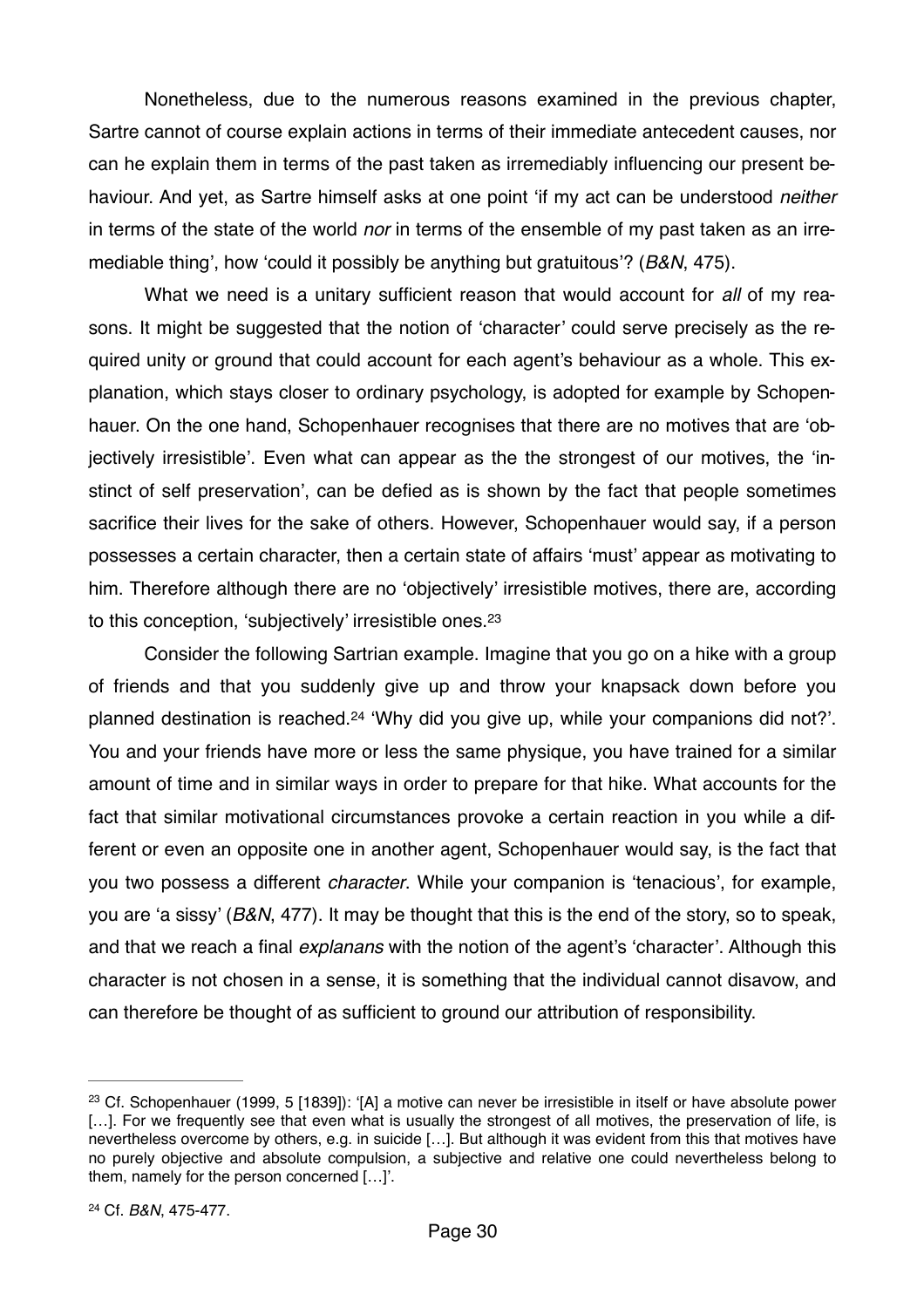But three reasons can be pointed out, I think, as to why such a unitary explanatory ground, just like any other similar principle that lay at the same level of explanation, could not appear satisfactory to Sartre. The first reason can be found in the implications of Sartre's theory of consciousness. As we have seen, the transcendental being of the subject is consciousness. But the original way of being of consciousness is the pre-reflective cogito, and at this level nothing can be 'in' consciousness. Therefore, notions such as those of 'character', 'mental state', 'disposition' and 'quality' cannot be predicated of the agent insofar as she is considered in her original way of being, and cannot therefore be employed as explanatory principles to confer intelligibility upon her behaviour. Moreover, as we shall see, at the reflective level the agent cannot be predicated of these notions either if the reflection is 'pure'.

The second reason can be found, I think, in Sartre's account of motivation. Let us go back to our example of the hike: 'Why did you give up, while your companions did not?'. If reproached, you will probably defend yourself by saying something like 'I was too tired' (*B&N*, 476). Your answer seems to imply that your unbearable sense of fatigue is something like a 'factual given' that caused you to give up. However, along the lines traced in the previous chapter, Sartre wants to deny that there is any such factual given. Your fatigue, he claims, can only appear as unbearable to you in the light of an end, and no positive state of affairs could possibly have produced the negative moment required for the constitution of the end. The character only tells us that when a certain motivational circumstance will present itself, the agent with a certain character will respond to it in a certain way. But the appearance of a circumstance as motivating presupposes a free act (a nihilation) by which the agent constitutes this circumstance as motivating in the light of the end[.25](#page-30-0)

<span id="page-30-1"></span>Before we examine the third reason for rejecting the notion of character as the unitary explanatory principle of our actions, an interesting question may be asked (which is generally neglected by commentators) about this Sartrian example, i.e. 'What does it mean to *perceive my fatigue as unbearable*'? Given the derivative character of judgement-responses and of thetic consciousness that we have highlighted in the previous chapter, the unbearability in question cannot for Sartre be a 'judgment' or a 'thought' that I have about my sensation of fatigue. On the other hand, it seems that the unbearability cannot be the 'meaning' of my sensation either, because in that case the meaning would refer to my

<span id="page-30-0"></span> $25$  However, as we have seen, this moment can be separated only at the reflective level, while in actuality it is one with the action according to Sartre.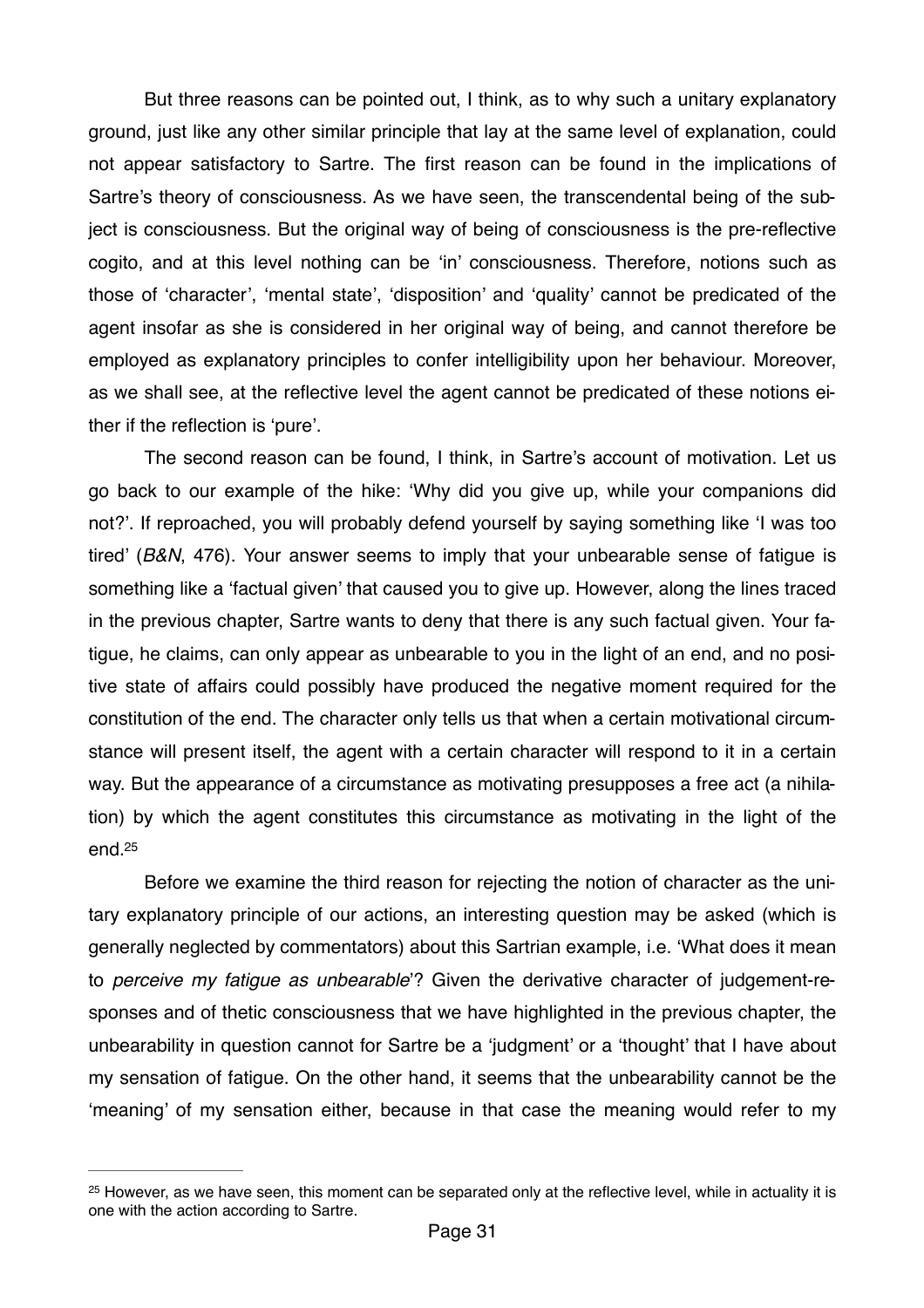freedom, and the impossibility of exercising my freedom cannot be presented to me as the *quality* of an object.

We may attempt to to makes sense of this along the lines suggested by Sartre in his *Sketch for a Theory of the Emotions*. In that work, Sartre provides a number of phenomenological characterisations of the emotions in terms of a certain 'colouring of the world'. For example, when I am sad the world appears as an 'indifferentiated structure' (2002, 44 [1939]), as a 'frightful, illimitable monotony'. Similarly, one might suggest, the unbearability in question could be understood as a certain colouring of the external world (the hiking trail) as 'too fatiguing to be followed through up until the end'. But the significant difference between the two scenarios is that none of the phenomenological characterisations provided in the *Sketch* directly incorporate a 'practical meaning'. They are functional for my project of no longer acting or 'freezing my will'. But the greyness, the flatness, the monotony of the world as I experience it does not 'say', so to speak: 'you have got to stop'. Whereas in this particular case, my fatigue seems to be telling me precisely that I cannot go on.

Thus it seems that we are presented with a further difficulty here. Sartre does not discuss this issue in *Being and Nothingness*, but I suggest that we can get an insight into what might be his proposed solution if we attend to his discussion of affectivity in *L'Imaginaire*. It seems plausible that if 'unbearable fatigue' is not a judgment about my sensation, nor a real object, it must be a kind of 'unreal' or 'imaginary' object. We are looking for an explanation of how this imaginary object can produce a real effect that can cause me to stop. This appears particularly difficult to account for in Sartre's case, because one of his main contentions in *L'Imaginaire* is that the image cannot be understood as a reborn perception, and that it differs fundamentally from a perception in many ways, one of which is crucially the fact that it lacks sensory qualities. Therefore, Sartre could not explain how the image produces an affective reaction by appealing to a mechanism of sensory excitations where the image 'causes' these sensory excitations.

Therefore these real effects, Sartre (1948, 195/262 [1940]) indicates, can only be sought in the 'layer' (*couche*) of *real* existence on which every image as such rests, i.e. on imaginative *consciousness*. In imaginative consciousness, Sartre distinguishes two layers: the 'constitutive' layer and the layer that is characterised by our 'reaction' to the image. Very briefly, the constitutive layer is made of those 'intentions, movements, a knowledge and sentiments' that combine to form the image or the unreal (Sartre 1948, 195 [1940]), while the second layer is constituted by the intentions, movements, knowledges and sentiments which represent our *reaction* to the unreal object (*ibid*.) As we would expect, Sartre Page 32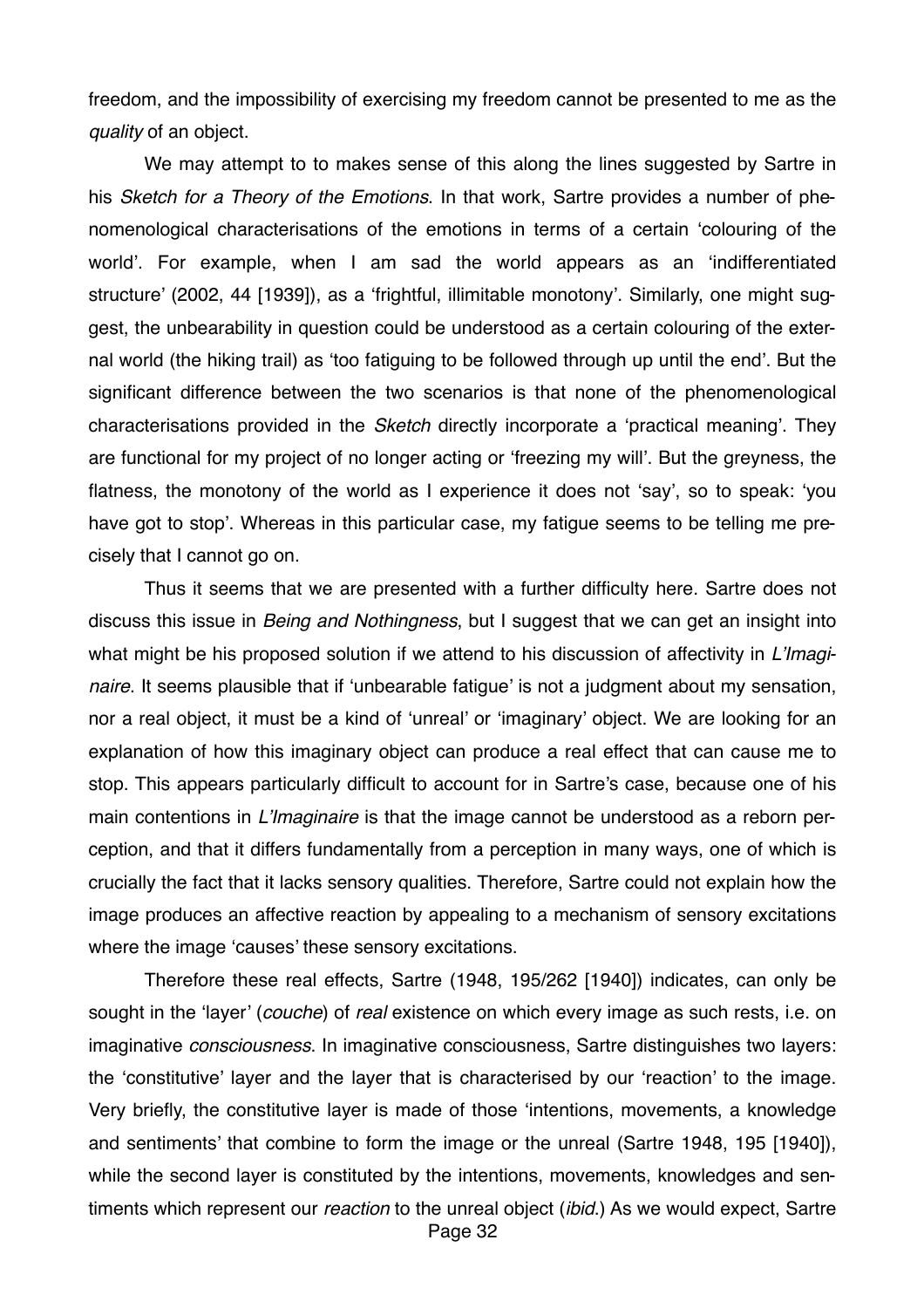thinks that it is not at the level of the second layer that we can find an explanation for the sensory modifications or the affective response that we are required to account for. Once the unreal object is constituted, as we have said, it cannot act causally on us by producing sensory modifications because it has no sensory qualities.

Therefore if we are to find a solution it must be at the level of the *constitutive* layer. Sartre's suggestion is that the affective reaction is the result of the constitutive forces of imaginative consciousness 'over-reaching' their functions or being 'over-zealous' (1948, 197 [1940]). For example, in the case of vomiting, it is not the 'repugnant' trait of the unreal object that causes nausea and vomiting. It is rather that certain organic modifications are *constitutive* of my production of the unreal object. Sartre thinks that in some cases these manifestations are so intense that they call attention to themselves, so that my consciousness will no longer be directed to the unreal object, but rather to these bodily modifications—my vomiting for example. It is because the unreal object has now slipped into the past that I mistake it, according to Sartre, for the 'cause' of the organic disorder by which my consciousness is presently occupied[.26](#page-32-0)

<span id="page-32-3"></span><span id="page-32-2"></span>However, one might ask, if the unreal object is not the cause of my vomiting, what is its purpose? Can we not just do away with it? Sartre thinks that while the unreal object is not the cause of my affective modifications, still *I could not produce my affective modifica-tions without it[.](#page-32-1)*<sup>[27](#page-32-1)</sup> He thinks that this mechanism can be further elucidated by explaining the connection between constitutive imagining consciousness and the 'affective ground' on which it feeds. I will try to explain this by applying it to the fatigue example. At first, while I am hiking, my fatigue appears as a diffuse feeling. The affective state, being consciousness, must have a correlative. When a feeling is directed on a real thing actually perceived, the thing sends back to it, in the manner of a screen, the 'light' it has received from it. By a game of reflection, the feeling itself is enriched constantly as the object 'imbibes affective qualities' (Sartre, 1948, 199 [1940]). Thus while I hike, I am conscious of the rock as 'difficult to climb' for example. On the other hand the rock reflects back to me the the qualification 'difficult to climb', feeding my fatigue, which in turn leads me to perceive the path as increasingly fatiguing and so on: 'each affective quality is so deeply incorporated in the object that it is impossible to distinguish between what is felt and what is perceived' (*ibid*.).

<span id="page-32-0"></span><sup>&</sup>lt;sup>[26](#page-32-2)</sup> Cf. Sartre (1948, 197-198 [1940]).

<span id="page-32-1"></span><sup>&</sup>lt;sup>[27](#page-32-3)</sup> Cf. Sartre (1948, 200 [1940]).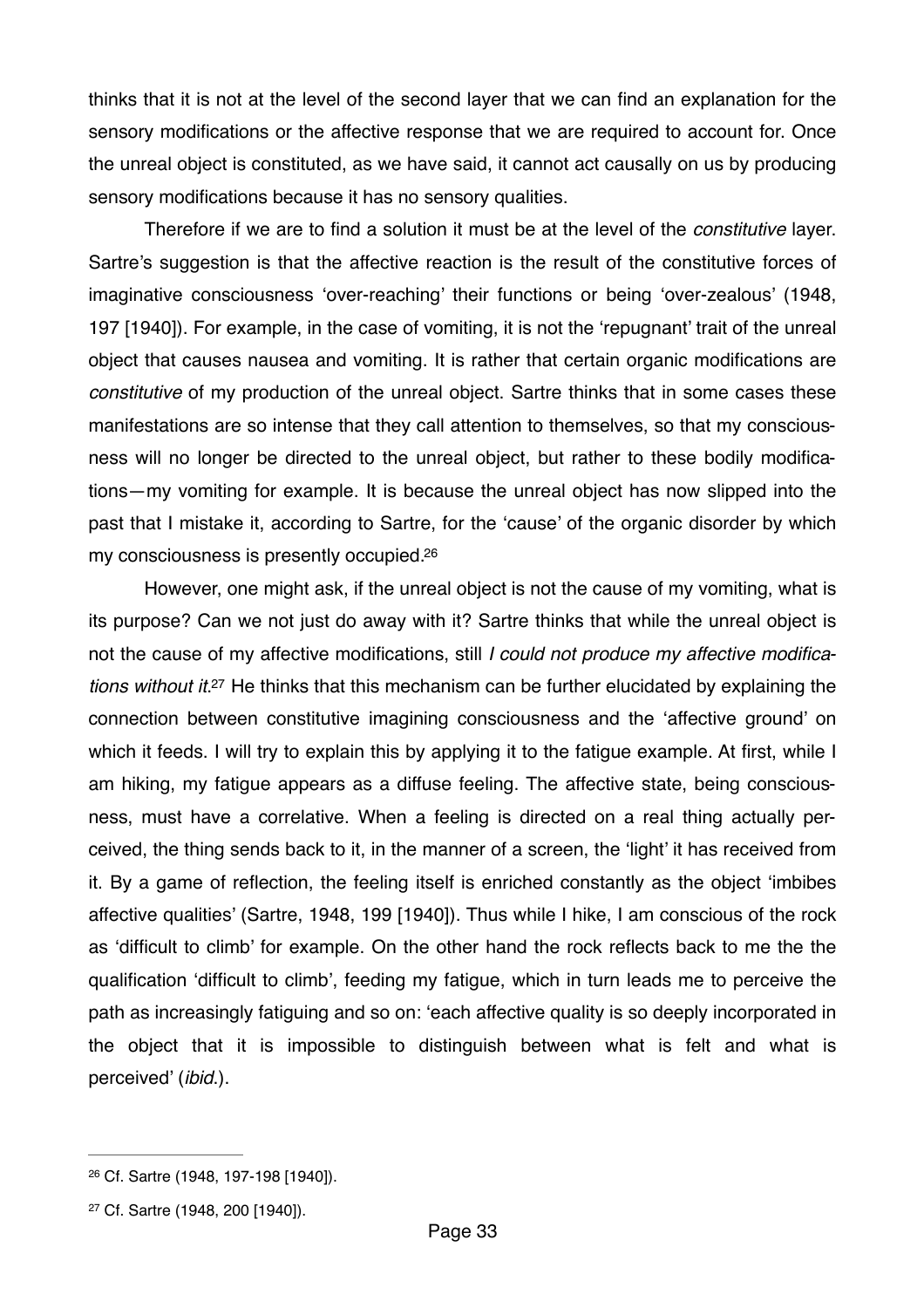<span id="page-33-1"></span>Sartre, I think, would say that what happens when I give up is that I have constituted an unreal object that serves as a *reflection* of my feeling(s) of fatigue. The unreal object is 'the simple reflection of the feeling' (Sartre 1948, 200 [1940]). It is not the *cause* of my organic changes, but it serves as an indispensable 'witness' (*un témoin*) for me to produce those organic changes. The feeling therefore 'feeds on its own reflection' (*ibid*.). The unreal object is what allows my previously indistinctly felt fatigue to become 'concentrated' and 'precise', Sartre would say[.28](#page-33-0) The unreal object is posited beyond the affective developments as 'the unity of these developments' (Sartre 1948, 200 [1940]) . But without this, Sartre (1948, 200 [1940]) claims, the reaction of disgust (or of fatigue in our case) could not be produced of itself: 'If the disgust swells beyond all measure and reaches the point of vomiting this happens because it is confronted by the unreal object; it reacts to itself as disgust *of* that object'. But this object, because it is nothing but the unitary reflection of our feelings, 'pertains *to the void*' (Sartre 1948, 200 [1940]). We vomit, Sartre (*ivi*, 201) affirms, '*because of nothing*'.

This explanation may not appear satisfactory, but what should be pointed out is, I think, that what Sartre is highlighting here is something profoundly problematic, i.e the complexity of understanding what it means for someone to experience an effort as 'too great to make', and if Sartre is right about the nature of the imagination, it may well be that there is no better way of making sense of this than the one suggested in *L'Imaginaire*.

Let us now go back to our examination of the reasons for rejecting the notion of character as the ultimate unitary ground of my actions. A third reason in addition to the two examined above can be found in Sartre's claim that the notion of 'character', quite apart from the legitimacy of employing it as an explanatory principle, if employed, is subjectively unsatisfactory *as an explanation*. Standard psychological explanations, Sartre indicates, account for the agent's behaviour in terms of her 'qualities' or 'dispositions' and so on, and on the basis of laws that explain how these interact in determinate situations. For example, the psychologist would explain Clovis' conquest of Gaul in terms of his 'ambition', as we saw in chapter one, or my giving up the hike in terms of my being a sissy. The result, Sartre claims, is that the psychologist's explanation boils down to the attribution to the agent of certain character traits, certain 'inexplicable givens' (*B&N*, 581) that as such do not satisfy us as an explanation.

The reason they do not satisfy us, however, is not that we can keep asking 'why' the agent presents those traits. In fact, Sartre recognises that our analysis must stop with

<span id="page-33-0"></span><sup>&</sup>lt;sup>[28](#page-33-1)</sup> Cf. Sartre (1948, 199 [1940]): 'Desire, disgust are at first diffuse, without precise intentionality. In organising itself with a knowledge into an imaginative form, desire becomes precise and concentrated'.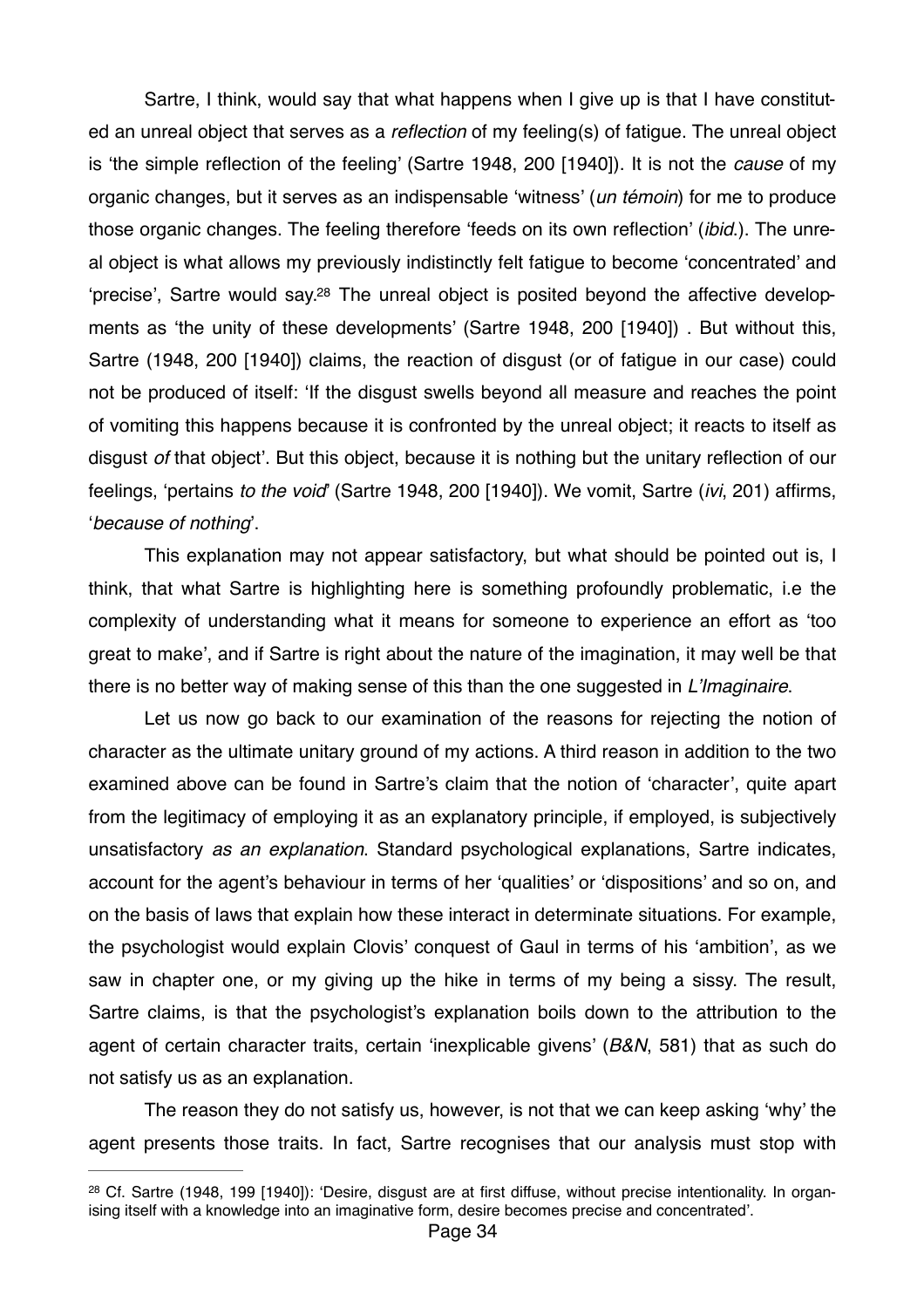some irreducible. The objection is rather that the irreducible with which standard psychological explanations stop is not a *veritable* irreducible. By a veritable irreducible, Sartre understands an irreducible 'of which the irreducibility would be self-evident' (*B&N*, 581), that when used as a final *explanans* 'would produce in us an accompanying feeling of satisfaction' (*ibid*.), of 'individual fulness' (*B&N*, 584). This satisfaction and self-evidence are attained, according to Sartre, when the notion of 'choice' is exhibited as the ultimate irreducible. This irreducible, Sartre says, 'receives its legitimacy as a *choice*, and we know that we do not have to push further'(*B&N*, 592).

Sartre's critique of psychological explanation, therefore, argues in two directions: downward from his metaphysics of the For-itself to the rejection of ordinary concepts of the mental as 'applicable' to it; and upwards from a critique of these concepts as lacking explanatory power to the need to find a better theoretical explanation of the for-itself's behaviour. The notion of choice provides, according to Sartre, a satisfactory answer that is compatible with the results attained by his characterisation of the For-itself as ontologically free.

The choice in question of course cannot be the *particular* choice of giving up the hike or any particular choice of this kind. Rather, this particular choice 'must be understood in terms of a primary project which is recognised as the project which can no longer be interpreted in terms of any other and which is total' (*B&N*, 501). It is this initial or 'original' choice of an initial or original project that will explain why I made the particular choice of giving up. This original choice is particular in the sense that, as we shall see, it is unique for each for-itself, but on the other hand it is the explanatory ground of all my particular choices. At the same time, Sartre wants to say that the *meaning* of each particular 'original choice' can be made fully intelligible if understood as an exemplification—as a variation on a theme— of the fundamental project that, *qua* For-itselves, we all have in common.

<span id="page-34-1"></span>The ultimate common meaning of the For-Itself's projects can be evinced, according to Sartre, if we reflect on the nature of its transcendental being, i.e. on the nature of consciousness.<sup>29</sup> As we have seen in the previous chapter, the fundamental law of consciousness is that it is positional consciousness *of* an object and at the same time non-positional consciousness (of) itself as consciousness of that object. To the extent that I am conscious of an object in this way, I am conscious of it in a particular *mode*, 'as' pleasurable, for instance, or as fearsome or else as the object of my belief . Therefore, for example, to be conscious of O as the object of my belief, is to believe O and at the same time to be con-

<span id="page-34-0"></span><sup>&</sup>lt;sup>[29](#page-34-1)</sup> Cf. *B&N*, 97-103 for the following discussion.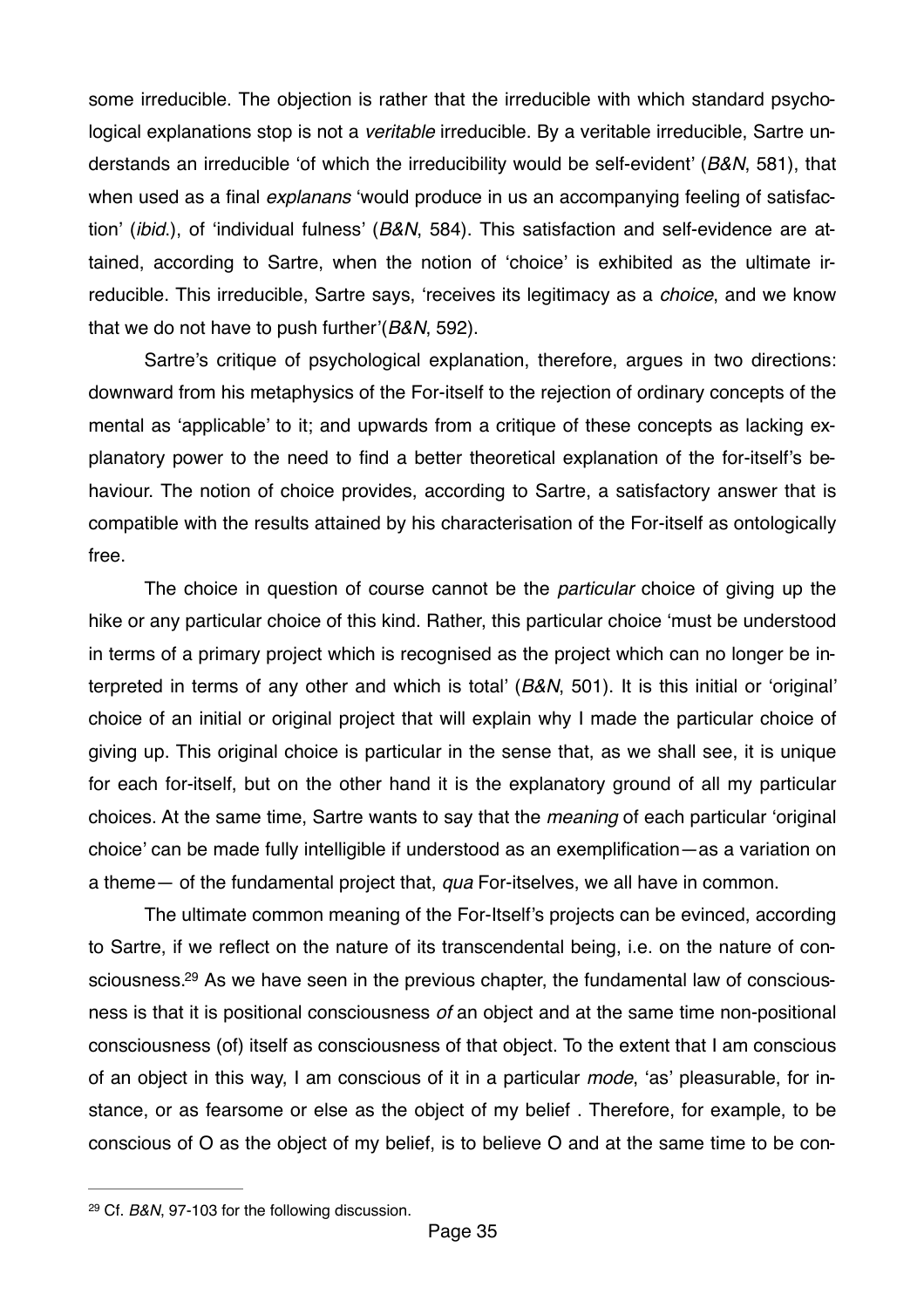scious of believing O, where this latter consciousness of myself is non-positional as we have said.

<span id="page-35-1"></span>It follows that while I can say of this table that it coincides with itself, I cannot say of my belief that it coincides with itself, because my belief is at the same time something 'other than' itself, i.e. non-positional consciousness (of) belief. The kind of being that belief has is therefore not that of self-coincidence enjoyed by the In-itself. On the other hand, consciousness (of) belief cannot be said to be self-identical either. This is because a consciousness (of) belief which would be self-identical would be a consciousness of belief that would be precisely nothing more that itself, i.e. that would not *also* be belief. But crucially, in order for my consciousness (of) belief not to be also belief, it would need to *dissociate* itself from belief, i.e. belief would need to stand as an 'object' before consciousness (of) belief<sup>[30](#page-35-0)</sup>, such that I can examine it and decide what to make of it. My consciousness would in that case be such that 'it would be free to determine itself as it pleased in the face of that belief' (*B&N*, 99), it would be able to perform the *epoche* or putting between parenthesis of that belief. But all this can happen precisely only at the reflective level, which however for Sartre requires a foundation in pre-reflectivity. My consciousness of belief so understood (i.e. where (of) is without parenthesis and belief is the object of my consciousness) would in other words need to 'assume consciousness of itself as consciousness (of) belief' (*ibid*.) , and the problem of how to understand the relation between my consciousness (of) belief and belief in a way that is both unitary and dual will manifest itself once again. Thus we are obliged to admit, Sartre says, that just as belief is consciousness (of) belief, so 'consciousness (of) belief is belief' (*B&N*, 99).

However, as Sartre points out, it follows from what we have just said that these ontological statements cannot be understood as statements of identity. Rather, their meaning is that belief and consciousness (of) belief are both necessary and sufficient for each other, but as we have seen they can be identified neither with themselves nor with one another. Accordingly, we realise that as soon as we attempt to grasp the unitary being which comprises them both, this being, as Sartre puts it, 'slips between our fingers, and we find ourselves faced with a pattern of duality, with a game of reflections. For consciousness is a reflection (*réflet*), but qua reflection it is exactly the one reflecting (réfléchissant), and if we attempt to grasp it as reflecting, it vanishes and we fall back on the reflection' *(B&N*, 99-100). Therefore the self, Sartre (77) contends 'cannot be apprehended as a real existent' (*B&N*, 101) but:

<span id="page-35-0"></span> $30$  The parenthesis in (of) would need to be removed.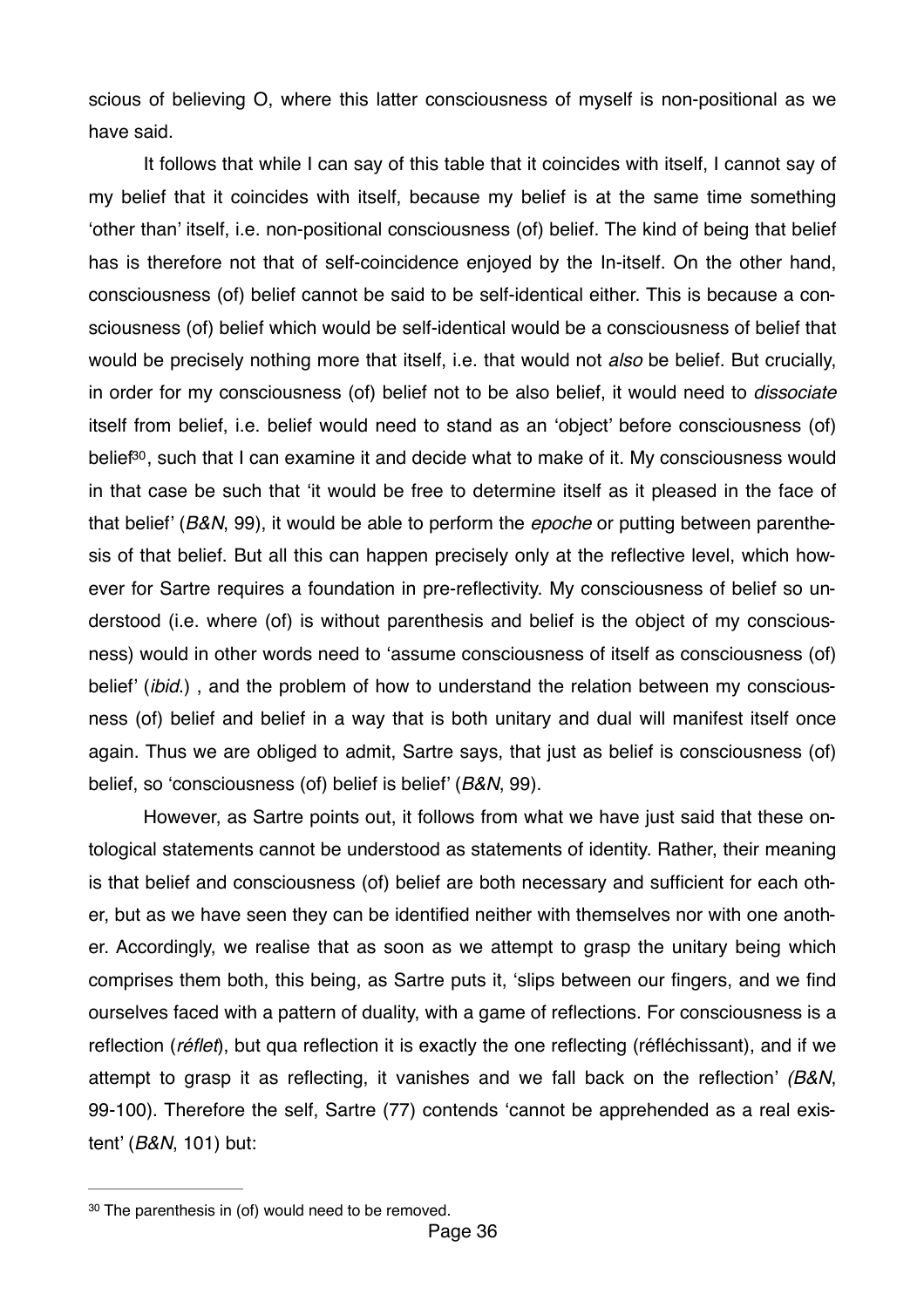[R]epresents an ideal distance within the immanence of the subject in relation to himself, a way of *not being his own coincidence*, of escaping identity while positing it as a unity - in short, of being in a perpetually unstable equilibrium between identity as absolute cohesion without a trace of diversity and unity as a synthesis of a multiplicity. (*B&N*, 101)

Sartre calls this mode of being of the for-itself 'presence to itself' (*présence à soi*), and he (*B&N*, 101) states that '[t]he law of being of the *for-itself* , as the ontological foundation of consciousness, is to be itself in the form of presence to itself' (*ibid*.). To be present to itself is a way of 'not being wholly itself', a way of being separated by an impalpable fissure. But if we ask what it is that separates ourselves from ourselves, what it is that separates our consciousness (of) belief from our belief, we are forced to admit, he says, that it is 'nothing' (*B&N*, 101).

While distance and lapse of time can 'be apprehended in themselves and include as such elements of positivity' (*B&N*, 101), the fissure which separates us from ourselves is nothing except for the fact that it denies us coincidence with ourselves. Sartre accordingly defines this fissure as 'the pure negative' or as 'nothingness' (*B&N*, 102), and he calls the 'ontological act' the act by which the in-itself originally and perpetually 'degenerates' into presence to it-self. This ontological act is the original and perpetual nihilation by which the for-itself, Sartre says, determines itself 'to exist inasmuch as it cannot coincide with itself' (*B&N*, 102).

Similar considerations apply in the case of reflective-consciousness. Reflective consciousness, for the reasons explained in chapter I, cannot for Sartre be conceived as a 'second' consciousness that apprehends the consciousness reflected-on: 'reflection must be united to that which is reflected-on by a bond of being' (*B&N*, 174). And yet at the same time this internal bond of being cannot be that of total identification, because otherwise the phenomenon of reflection would be suppressed to leave a pre-reflective consciousness in place. Thus again it is necessary, similarly in the case of pre-reflective consciousness, that the 'the reflective simultaneously be and not be the reflected-on' (*ibid*.). Here the case is slightly different to the pre-reflective one because while belief and consciousness (of) belief were *unselbstständig* and 'became' one another when we tried to analyse them, here the reflected-on is already a constituted consciousness, and therefore has its own independence[.31](#page-36-0) Thus the nothing that separates reflective consciousness from the conscious-

<span id="page-36-1"></span><span id="page-36-0"></span><sup>&</sup>lt;sup>[31](#page-36-1)</sup> Although Sartre points out that the consciousness reflected-on is inevitably affected by the fact that it is now reflected or 'observed'.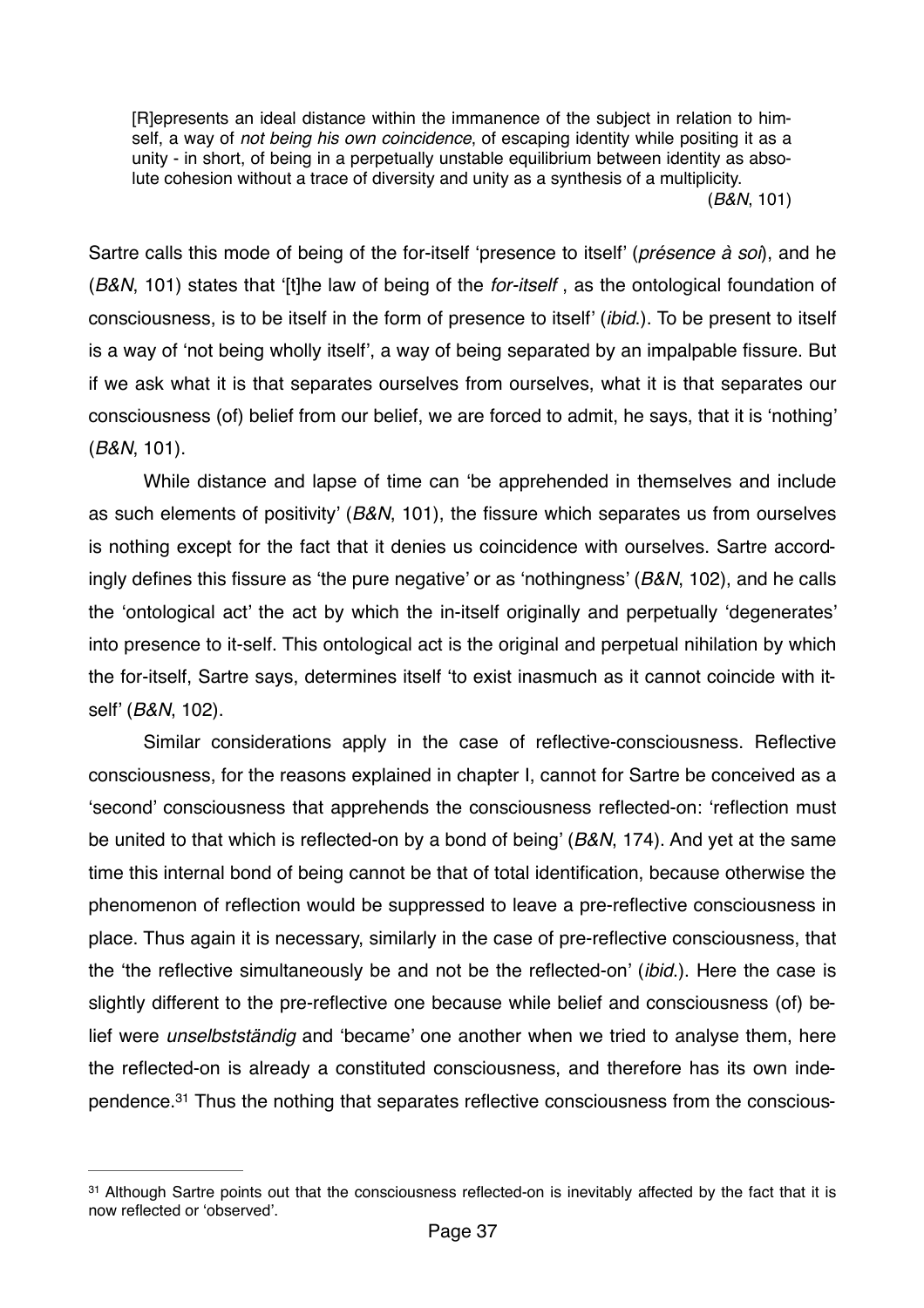ness reflected-on, Sartre points out, 'divides them more profoundly than the nothingness of the for-itself separates the reflection (*reflet*) from the reflecting (*B&N*, 175)'.

Now again Sartre points out that neither the reflective nor the reflected-on can 'issue' (*B&N*, 175) this nothingness, and that it is only a 'unitary structure of being that can be its own nothingness in the form of *having to be* it' (*ibid*.). Sartre therefore conceives of and defines reflection as an 'intrastrucural modification' brought about by the for-itself:

It [reflection] is not the appearance of a new consciousness directed on the for-itself but an infrastructural modification which the for-itself realises in itself; in a word, it is the for-itself which makes itself exist in the mode reflective-reflected-on, instead of being simply in the mode of the dyad reflection-reflecting […]

<span id="page-37-1"></span>(*B&N*, 175)

The motivation for the for-itself adopting this modification is explained by Sartre teleologically as the attempt of the for-itself to recover the coincidence with itself that it has lost and which however it cannot recuperate in reflection because the reflected-on is always 'present to' the reflective and not coincident with it. This, we shall examine in more detail in chapter III. Crucial for the present discussion, however, is Sartre's contention that, if the for-itself (both at the reflective and at the pre-reflective level) can exist only as 'presence' to itself and not as 'coincidence' with itself, then the for-itself exists in the world as a *lack[.32](#page-37-0)* What the for-itself lacks is *itself* in-itself, i.e the being of a 'self-as-being-in-itself'. This selfas-being-in-itself which we lack, Sartre claims, constitutes our supreme value: '[T]he supreme value towards which consciousness at every instant surpasses itself by its very being is the absolute being of the self with its characteristics of identity, of purity, of permanence, *etc*., and as its own foundation' (*B&N*, 117-118).

Value is therefore 'consubstantial' with my upsurge as for-itself, because the free ontological act by which I make myself exist as for-itself is at the same time the act by I which I posit this ideal value (the In-itself-for-itself) with respect to which I constitute myself as 'lacking'. Accordingly, Sartre says that 'value haunts freedom' (*B&N*, 118), because although value comes to 'be' through the *free* act by which the for-itself arises as 'not-being the In-itself', value is the being that as a result of this same free act the for-itself 'has to be insofar as it is the foundation of its nothingness of being' (la valeur […] est l'être qu'il a à être en tant qu'il est fondament de son néant d'être, *B&N*, 118/155), and he adds 'there is then a total contingency of being-for-value and at the same time a free and absolute necessity' (*ibid*.) Because I live myself as a lack I will organise the world in motives, causes

<span id="page-37-0"></span>Cf. *B&N*, 110-119. [32](#page-37-1)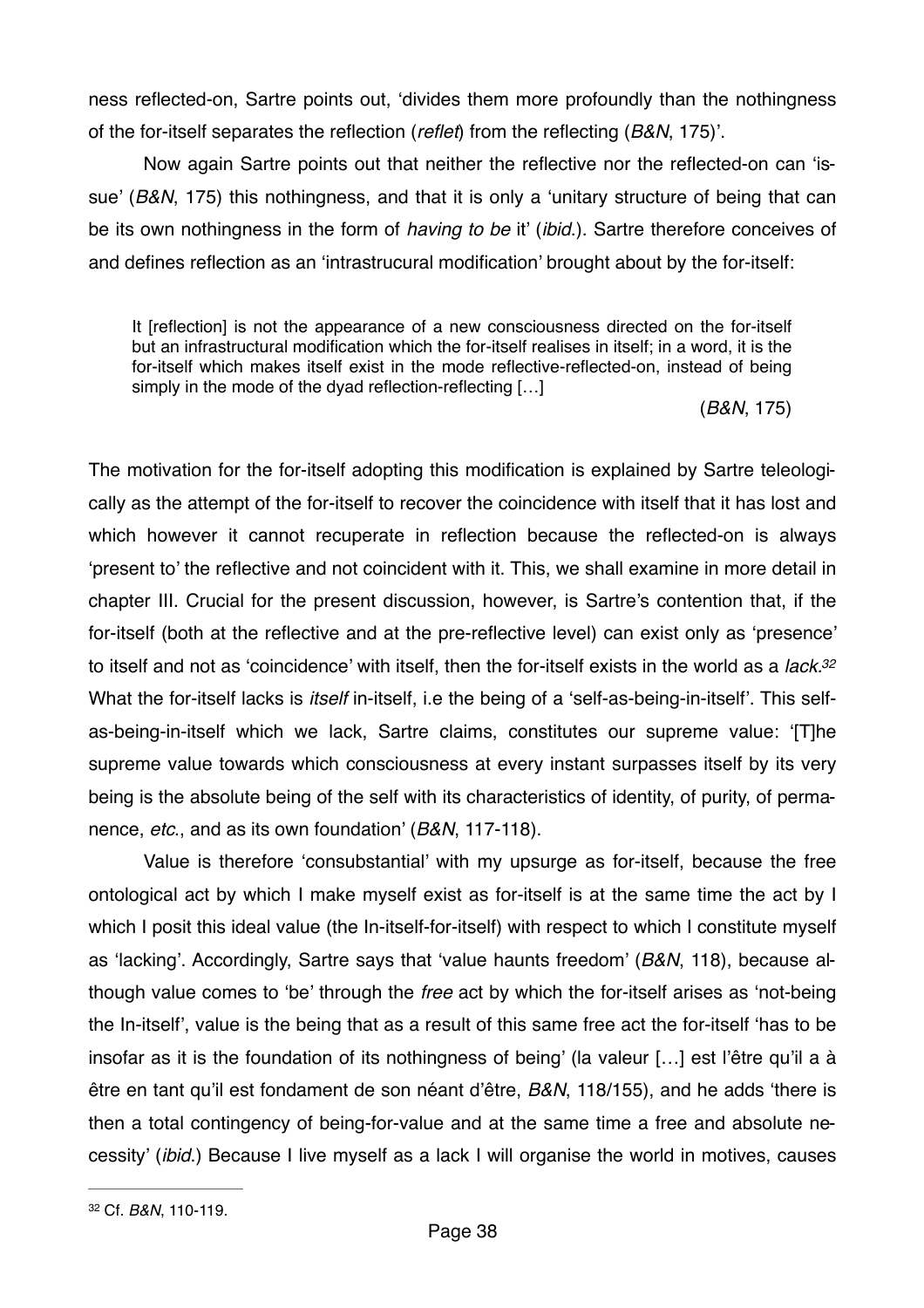and particular ends in the way we have seen in the previous chapter to try to fill my lack, but to fill it is impossible because the For-itself can only ever exist at a distance with-itself.

 Now that we have laid out Sartre's understanding of consciousness and its relation to value in some detail, we are in a position to tackle a number of interpretative issues and philosophical problems that emerge in connection with them. The first issue I want to discuss is this. It seems that Sartre wants to derive the ultimate meaning of our motivations *a priori*, i.e. as a necessary consequence of his account of the nature of consciousness. But even if his account of the nature of consciousness is correct, it seems that it does not follow necessarily from the fact that we are not coincident with ourselves that we are a 'lack' if this notion is value-laden.

In the *Cahiers*, Sartre (1992, 531 [1947-48]) correctly points out, I think, that one does not acknowledge a lack in terms of pure indifference, and that 'a lack makes sense only if it present to itself as a refusal to be a lack'. But what I am suggesting is that, consistently with Sartre's own views, we cannot understand 'lack' as an objective feature of ourselves. Sartre himself (1992, 531 [1947-48]) states that a lack 'cannot appear as a pure Lack in itself unless there is a witness who acknowledges and affirms it'. So just as he claims that a well 'lacks water in an already unveiled world and on the foundation of a project' (*ibid*.), the For-itself, we might say, 'lacks' being and the pursuit of being is the ultimate meaning of his projects only if it 'acknowledges' itself *as* a lack of being, rather than as simply 'not having' the characteristics of an In-itself-for-itself. After all, as we shall see in the next chapter, a crucial part of Sartre's ethical message is that the For-itself should cease to consider itself a 'lack' of being, and cease to pursue an unattainable appropriation of itself.

Nevertheless, it may well be that we are naturally led to pursue our appropriation of ourselves as in-itselves, especially if Sartre is right that the the presence of the 'other' and of social institutions lead us to conceive of ourselves primarily in alienated terms and not in terms of our freedom. It may well be therefore that, although it does not follow of strict necessity from our not-having the characteristics of the in-itself that we perceive our 'not-having' as 'lack', our attempt to appropriate ourselves could still correctly describe the common meaning of our particular pursuits.

 The ground for Sartre's description of the ultimate meaning of the For-itself's actions as the need to fill our 'lack' of being might be seen partly as an argument by elimination. On the one hand, it is impossible for states of affairs in the in-itself to explain my consciousness as directed forward in time, or as having a practical dimension. On the other hand, if Sartre's account of the nature of consciousness is correct, it is impossible for there Page 39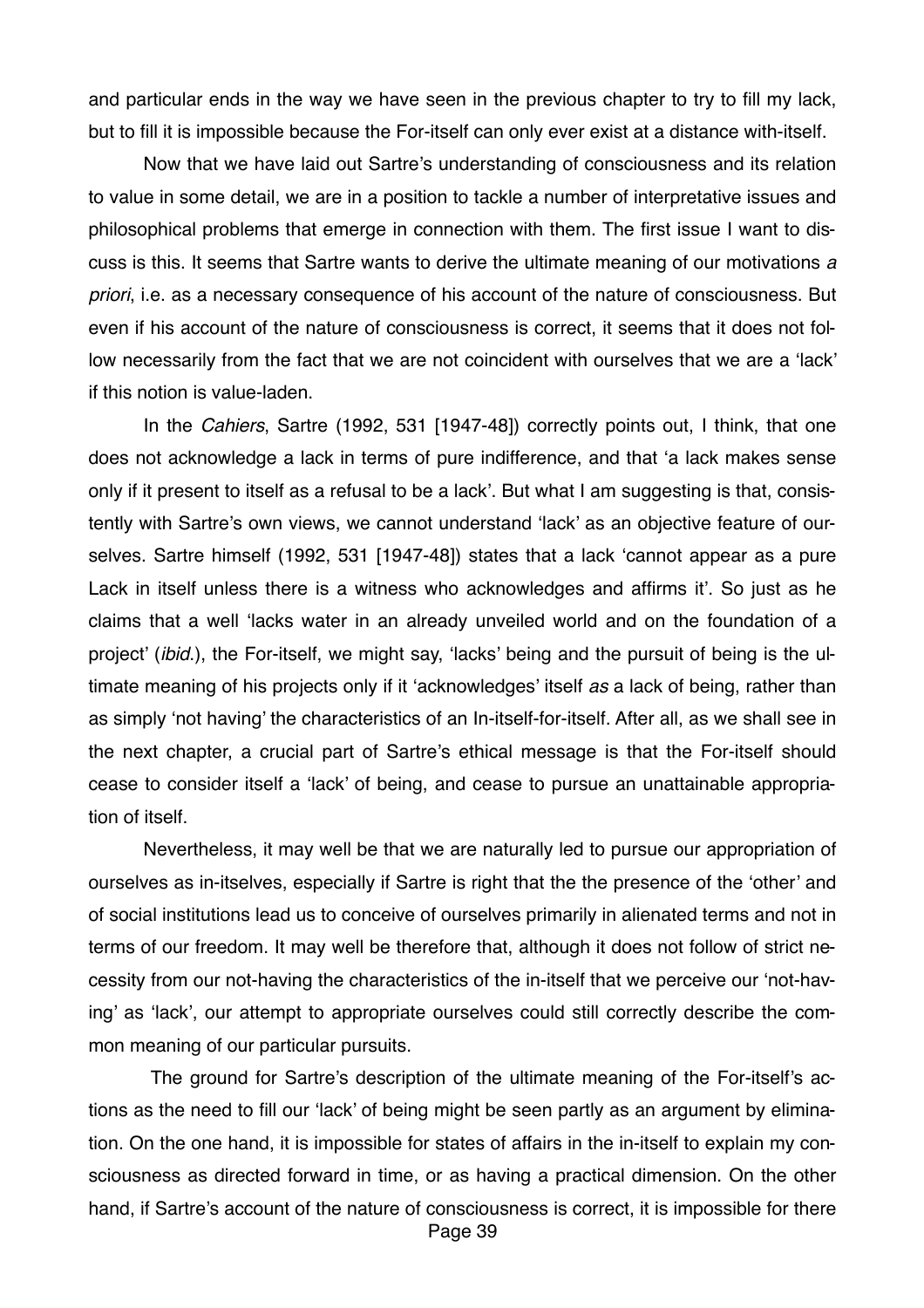to be any representational state of any kind within the subject that could have motivated her. Now if there is nothing else that can explain why we find ourselves as 'practical beings', i.e. as projecting ends in the world, then for want of any other explanation, this is one that recommends itself—that I am conscious of myself as a 'lack'.

At the same time, if Sartre's theory of consciousness is correct, then what most intimately defines the way of being of the For-itself is precisely that it is not in-itself, that it does not have the characteristics of being in-itself. If on the one hand we are lack, and on the other hand that which at the most fundamental level we do not possess is 'being', it seems correct to conclude that we are a 'lack of being', and that the meaning that unites all particular original projects is crystallised in the idea of a pursuit of being, in the attempt to fill the lack of being that we are.

If Sartre's 'semi-*a priori*' discussion so far is correct, he can claim that the ultimate meaning of desire is the desire to be. But it seems that this contention could still be falsified *a posteriori* by pointing out that our particular desires are not characterisable as desires to 'be' the object of the desire. Sartre recognises that 'desire' is not defined exclusively in relation to the In-itself-for-itself, and that it is also relative to 'a brute, concrete existent which we commonly call the object of the desire' (*B&N*, 596). However, by way of what we might call an 'hermeneutic' discussion in chapter II of Part IV of *Being and Nothingness*, Sartre wants to show that the three main categories in which our desiderative attitudes can be grouped—desire to do, desire to have, and desire to be—the desire to be is the one to which the other two can be reduced.

We don't have the space to reconstruct Sartre's discussion in detail here, but its main points can be summarised as follows. First Sartre seeks to show that the desire to do, with the important exception of the activity of 'play' (which we shall examine in the next chapter), can be reduced to the desire to have. If I cut a cane of sugar, it is because I desire to have it. If compose a score, or if I make an important scientific discovery, this activity is relevant to me only 'to the degree that the bond of creation which I establish between it and me gives to me a particular right of ownership' (*B&N*, 597). Knowledge in general is the desire of possessing: 'to know', as Sartre puts, 'is to devour with the eyes' (*B&N*, 599).

The meaning of the desire to have is then ultimately reduced to that of the desire to be. The meaning of possession, Sartre claims, consists in an 'internal, ontological bond' which realises symbolically the desire to be in-itself-for-itself, insofar as *I* desire to be reunited with the object that I possess. Going back to the example of the hike, if I don't give up and reach the summit, Sartre claims, I 'am' the mountain which I climb: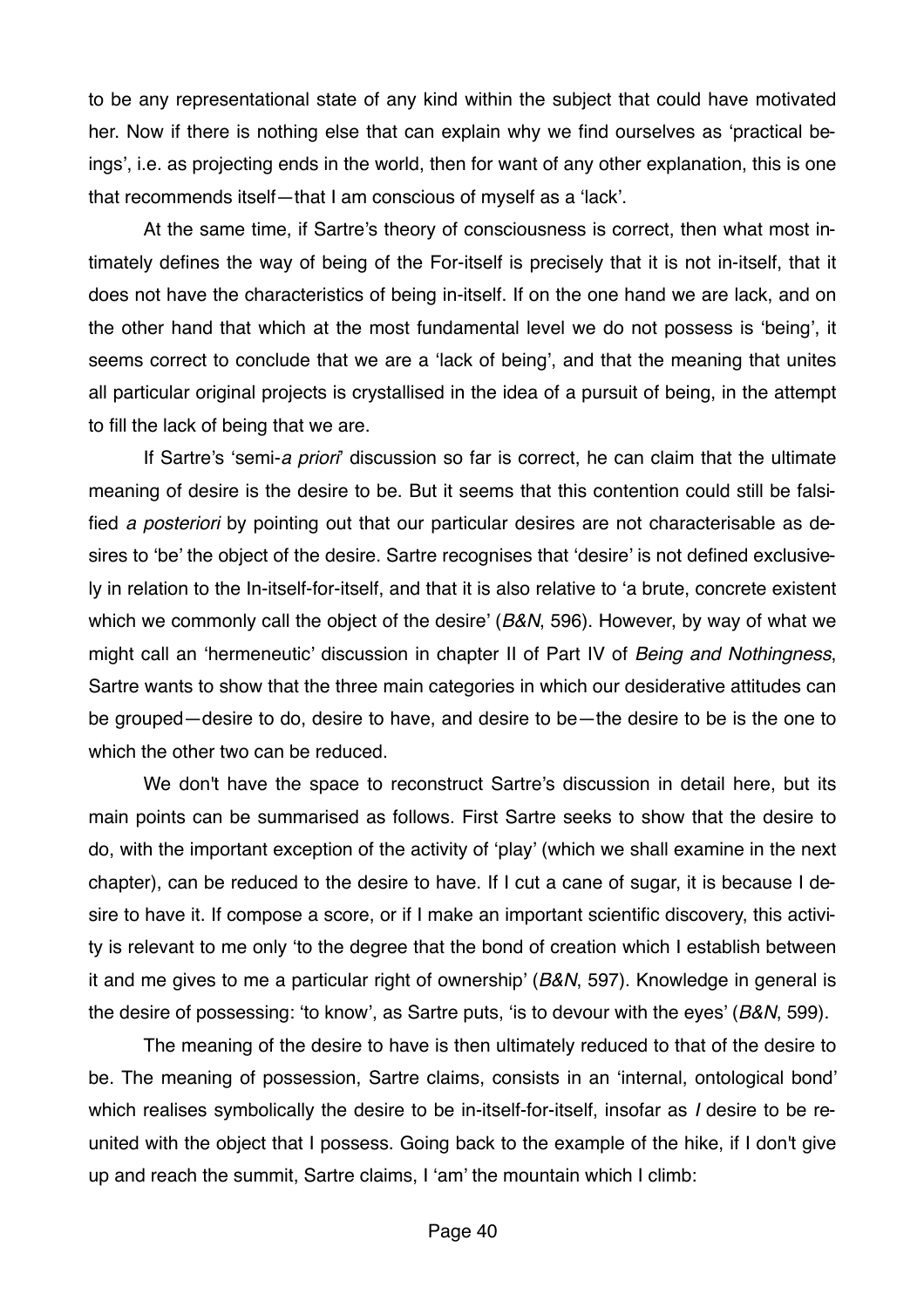This mountain which I climb is myself to the extent that I conquer it; and when I am at its summit, which I have "achieved" at the cost of this same effort, when I attain this magnificent view of the valley and the surrounding peaks, then I *am* the view; the panorama is myself dilated to the horizon, for it exists only through me, only for me. (*B&N*, 611)

Sartre's argumentative strategy, therefore, is to argue both from his account of consciousness to the meaning of particular desires, and to support the results of this semi-*a priori* discussion by way of an hermeneutic of desiring, so that if these two discussions meet there is comprehensive coherence. Once again, Sartre's contention that the ultimate meaning of each particular project is the project to realise an impossible unity of In-itself and For-itself is not therefore grounded exclusively on Sartre's phenomenological examples or on his hermeneutic of desiring alone.

I will now consider a second issue that emerges in connection with Sartre's notion of the original project, and that is seen by some as potentially threatening his account of freedom. From the way Sartre presents his position in in part II of *B&N*, it might seem that Sartre thinks that there is *one and the same* goal (the project of being a Self-in-itself) that is ultimately disguised under all our empirical actions, and that we all and necessarily pursue this one goal. Along these lines, Fell (1970, 34) for example writes: 'Therefore Sartre's assertion that all men are free must be qualified to read: all men are free, ultimately, to do one and the same thing and to do it, for the most part, unknowingly'.<sup>[33](#page-40-0)</sup> In other words, the objection is that men are not truly free because they are in fact all destined to choose the same end, and can only choose the *means* to realise it. An advocate of this interpretation is, for example, Mary Warnock (1973, 10), who writes: 'How can he [Sartre] assert both that individual human projects are totally free, and also that the overriding human project - 'the original project' - is necessarily identical for all of us, and is something from which we cannot escape?'

<span id="page-40-1"></span>It is true that in the *Cahiers*, for example, Sartre seems to think that the idea of there being one purely universal end that we *must* pursue entails being a 'slave' of this universal. Thus the criticism in question might have its own force and pregnancy if understood as an internal criticism. Nevertheless, Sartre conceives of this common end in a way that, I think, shields him from the objection. Although Sartre often expresses himself ambiguously, I think on the whole it becomes clear in *Being and Nothingness* that for Sartre there is not just *one and the the same* desire to be God or the In-itself-For-itself that motivates us. It is true that Sartre (*B&N*, 586) makes statements such as the following: 'Fun-

<span id="page-40-0"></span><sup>&</sup>lt;sup>[33](#page-40-1)</sup> 'Unknowingly' because, according to Sartre, we are only non-thetically *conscious* of the project we are pursuing.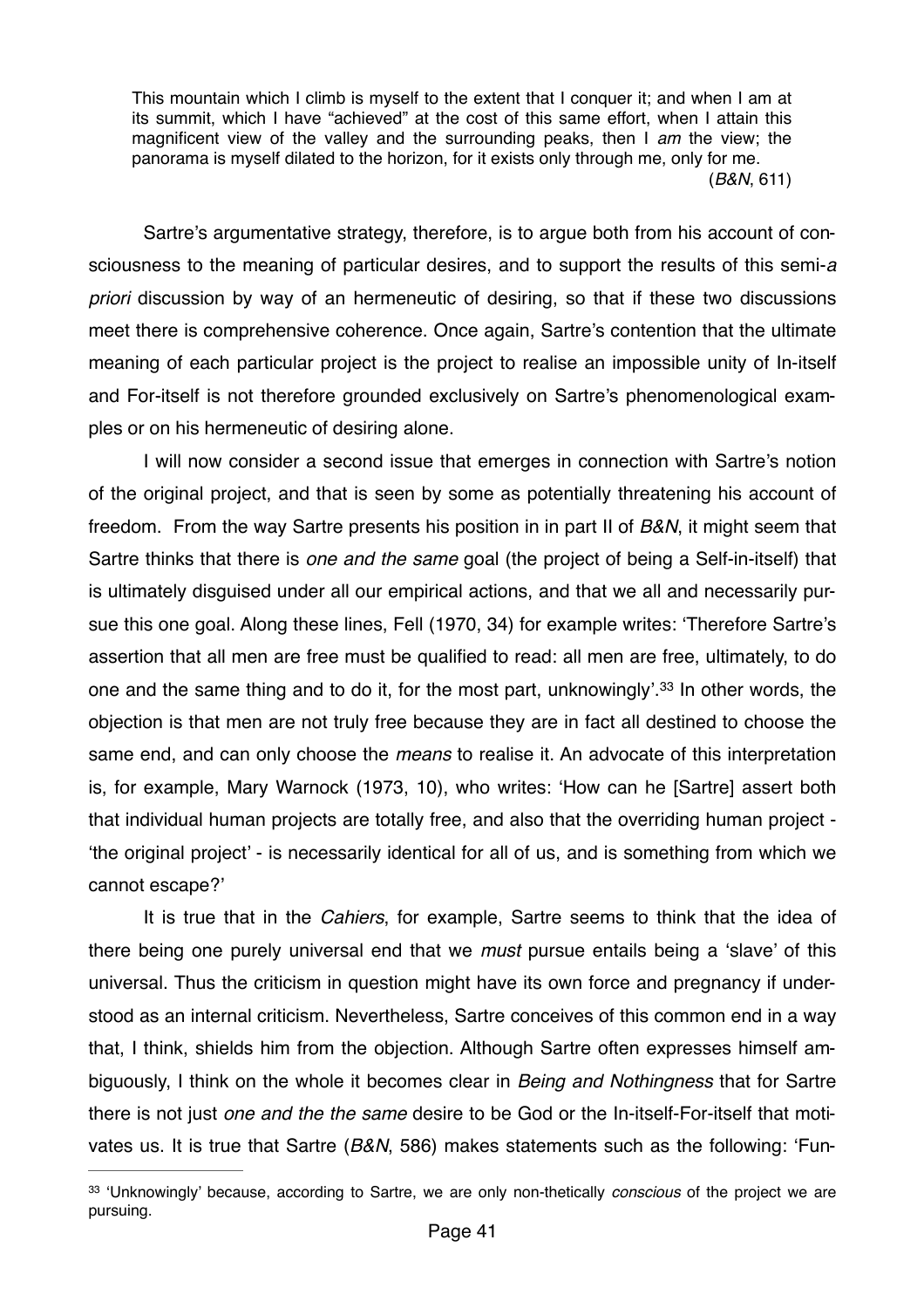damentally man is *the desire to be*, and the existence of this desire is not to be established by an empirical induction; it is the result of an *a priori* description of the being of the for-itself'.But later Sartre clarifies that this desire to be is always the desire *to be something in particular*:

[T]he desire to be by no means exists *first* in order to cause itself to be expressed subsequently by desires *a posteriori* […]. There is not first a single desire of being, then a thousands particular feelings, but the desire to be exists and manifests itself only in and through jealousy, greed, love of art, cowardice, courage, and a thousand contingent, empirical expressions which cause human reality to appear to us only as *manifested* by *a particular man*, by a specific person. (*B&N*, 586)

In other words, the project to pursue the In-itself-for-itself has only an *ideal*, and not a *real* existence. Nobody sets to achieve this abstract totality, whether knowingly or not. This is why Sartre variously characterises the project of realising the In-itself-for-itself as the ultimate 'meaning' (*B&N*, 587) of our our particular desires and of the particular original project that we have chosen for-ourselves, or as the '*truth* of freedom' (*B&N*, 589) or else again as the 'human meaning of freedom' (*ibid*.). But the project to be In-itself-for-itself, Sartre says at one point is 'an abstract structure which can by no means be considered as the nature or essence of freedom' (*B&N*, 588). And this is because the upsurge of consciousness and freedom is always immediate and concrete, and as such it is always characterised by a specific way of relating to one's facticity and therefore by an *unique* choice of one's situation

Therefore, at least so far freedom seems to be preserved because it is not true that one can not choose the ultimate goal of one's behaviour but only 'the means' to it, as Fell (1970, 197) misleadingly suggests. Nor is it true that the project to be In-itself-for-itself 'is supposed to constitute an overriding necessity', as Warnock (1973, 13) states. This is because this project is only the ideal *meaning* of our particular projects, but these projects are precisely always particular and unique, and our freedom consist for Sartre in the fact that it is ourselves who have chosen them. After all if there were only one goal that we are all unknowingly pursuing, it would be unclear what the purpose of existential psychoanalysis was - the Sartrian psychotherapist could just tell the patient *a priori* what the goal he was unknowingly pursuing was. This of course would be of no benefit, he will be unable to recognise this because he would not be pursuing this goal in the abstract, but always in a concrete way (by becoming a thief like Genet, a poet like Baudelaire, by constituting himself as inferior etc.). Therefore all that ontology tells us *a priori* (or semi-*a priori*, as I have suggested) is that the *ideal meaning* of each unique original project is the project to be.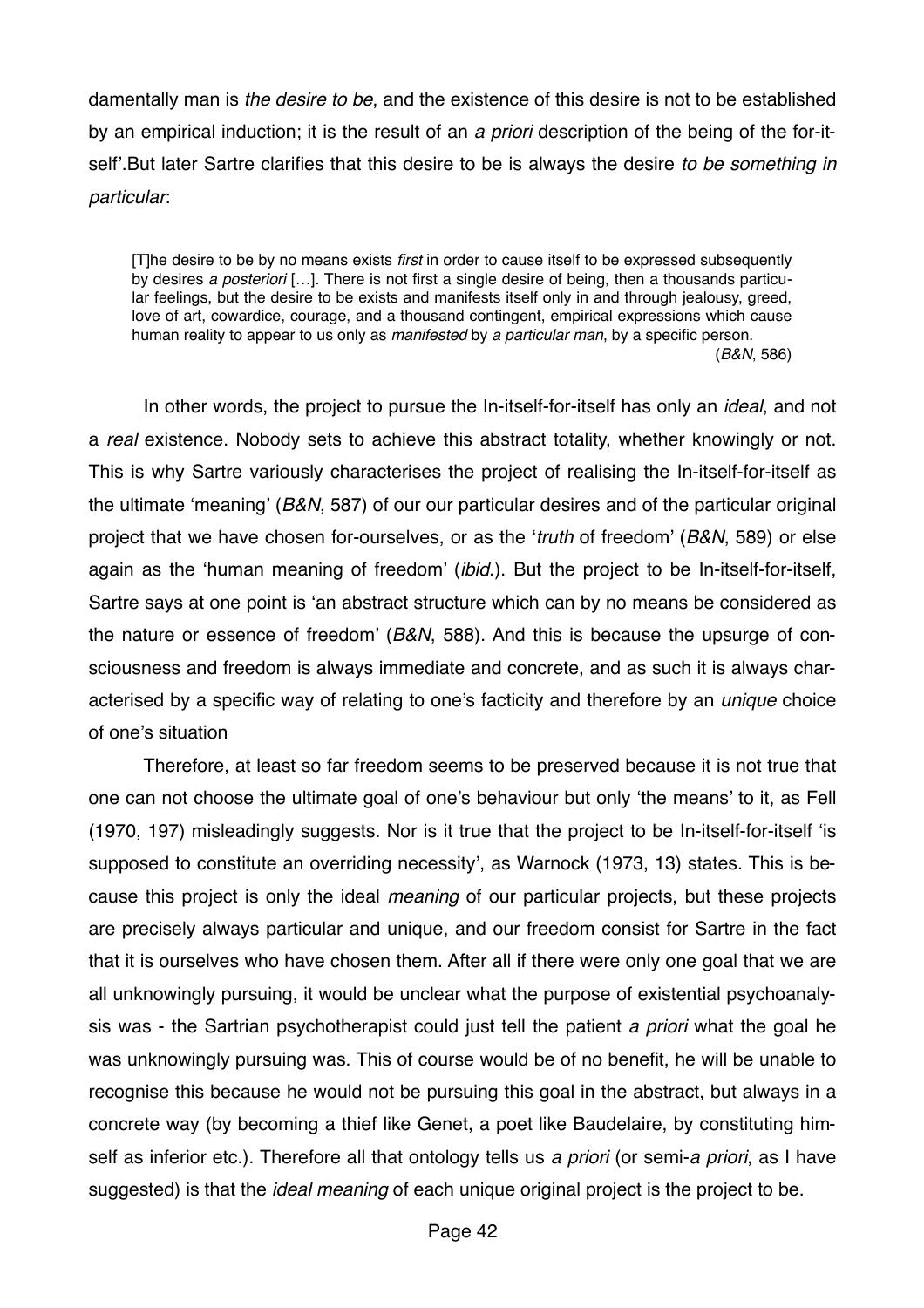I now would like to consider a third issue that emerges in connection with the notion of the original project. This is whether Sartre can legitimately claim that the original project is 'chosen' by the For-itself. To contextualise this issue and understand the nature of the criticisms that have been levelled to Sartre on this point, it will be helpful to keep in mind Sartre's rejection of the libertarian idea of a *liberum arbitrium indifferentiae*. We have already seen that the primary *locus* of freedom is not the agent's 'will' for Sartre, but her ontological constitution. But in the chapter on freedom of *B&N*, Sartre also seems to reject the very idea that we can choose between two alternative courses of action that are *equally* possible for us at the moment of choice, as on the libertarian assumption. This of course cannot be because our will is determined by a prior sufficient 'cause', as per the determinist. It is because, Sartre reasons, the act of willing is a reflective decision in relation to certain ends. But these ends, he claims, while they are spontaneously created by the for-itself, are not created at the level of reflective willing. Rather, reflective deliberation *presupposes* the positing of ends by the for-itself in the light of which only a certain course of action can appear motivating (*B&N*, 472-473).[34](#page-42-0)

<span id="page-42-1"></span>This means, Sartre claims, that by the time she comes to deliberate, the agent has already conferred a *value* upon those alternative motives towards which she is allegedly neutrally inclined. A value that consists in their instrumentality to the pursuit of the end that she has freely posited for herself. It follows from this, Sartre affirms, that all deliberation is illusory. When I deliberate, Sartre (*B&N*, 473) says, the 'chips are down' (*les jeux sont faits*). I can only deceive myself that I am genuinely deliberating (by treating motives as entirely transcendent), but that *too* is part of my project. In truth, I will always choose the course of action that is more instrumental to the pursuit of the specific end that I have set for myself.

On the other hand, as we have said, Sartre sees particular projects that we pursue as the symbolisation of our original choice:

It it is this original choice which originally creates all causes and all motives which can guide us to partial actions; it is this which arranges the world with its meaning, its instrumental complexes, and its coefficient of adversity.

(*B&N*, 487)

Accordingly, it would seem that depending on what my original choice is, in each circumstance I will act in one way rather than another. In our previous example, I will either

<span id="page-42-0"></span> $34$ In the same way in which for Sartre reflection must be grounded on a pre-reflective cogito, the will must 'presuppose the foundation of an original freedom in order to be able to constitute itself as will' (*B&N*, 465).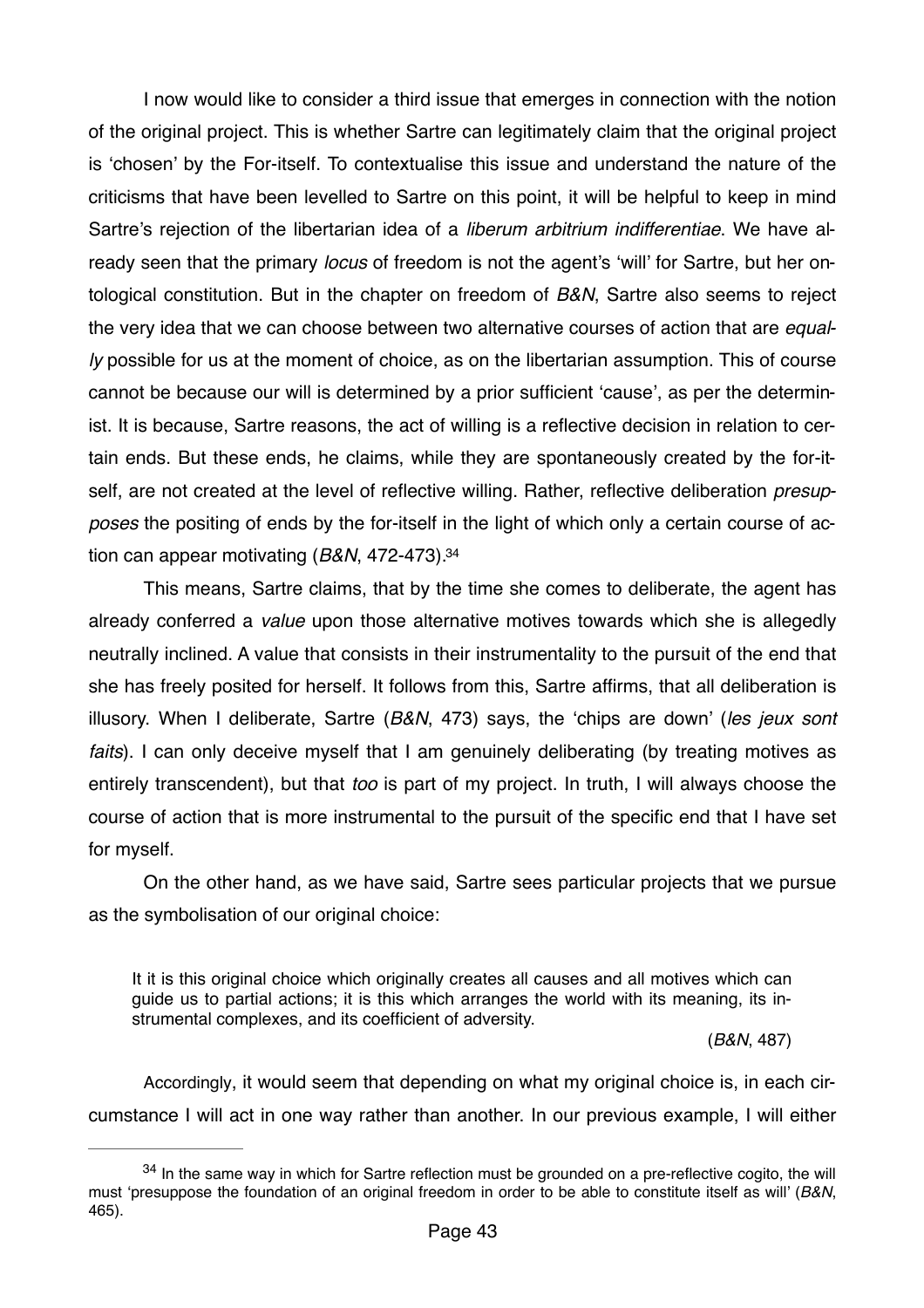live my body as something to distrust and my fatigue as something to get rid of because, for example 'it incarnates my body and my brute contingency in the midst of the world at a time when my project is to preserve my body and my presence in the world by means of the look of others' (*B&N*, 479). So while previously I have said that, in the example, the act of giving up is a 'choice', it now seems that this must be qualified to read that it is a choice that I could not not have done unless I had redetermined my original choice. The points I now want to discuss are whether my original choice is in fact my choice and whether in fact I can redetermine my original project and how.

To begin with, it must be stressed that it seems crucial that our original project be 'our choice' and not the mere unfolding of an 'essence' that is *given* to us because that would not make us free on Sartre's own account. This is why Sartre rejects Kant's and Schopenhauer's notion of 'intelligible character' as the a-temporal, non-phenomenal ground of our empirical character. Indeed, if our empirical character is grounded on and the mere temporalised unfolding of an intelligible character that is outside time, we cannot be said to have 'chosen' it and, therefore, who we are: 'The structure of the choice necessarily implies that it be a choice in the world' (*B&N*, 501-502). The contention that our original project is 'chosen' by us, however, is a point on which Sartre, as I have mentioned, hasbeen quite strongly attacked by a variety of critics<sup>[35](#page-43-0)</sup> (starting with Merleau-Ponty at the time) who deny that Sartre can legitimately talk of 'choice' of our original project.

<span id="page-43-1"></span>What is seen as problematic in Sartre's account is that, on the one hand it seems that in order to be able to talk of choice of our original project, this choice must take place in the world and therefore in time, otherwise our project would look more like the the unfolding of an 'essence' as we have said. However given Sartre's own metaphysics, it seems that this choice cannot be 'in time' either, because time and the world (in its unity and meaningfulness) and therefore the very constitution of a certain *situation* come to exist through consciousness' choice of this latter. Consciousness, time, and choice are inextricably linked in mutual relations of presupposition or, as Sartre puts it, '[o]ne must be conscious in order to choose, and one must choose in order to be conscious' (*B&N*, 484).

Some commentators at this point object that Sartre cannot legitimately talk of choice. All these criticisms are predicated on the assumption that only deliberative choice counts as choice. To be sure, if we allow that, we cannot allow Sartre to talk of original choice, because reflective choice presupposes that there can be a plurality of options that I am conscious of, among which I decide. However, plurality exists only for a conscious-

<span id="page-43-0"></span> $35$  Cf. for instance Merleau-Ponty (2002 [1945]), Olson (1956), and more recently Grüne (2003). Page 44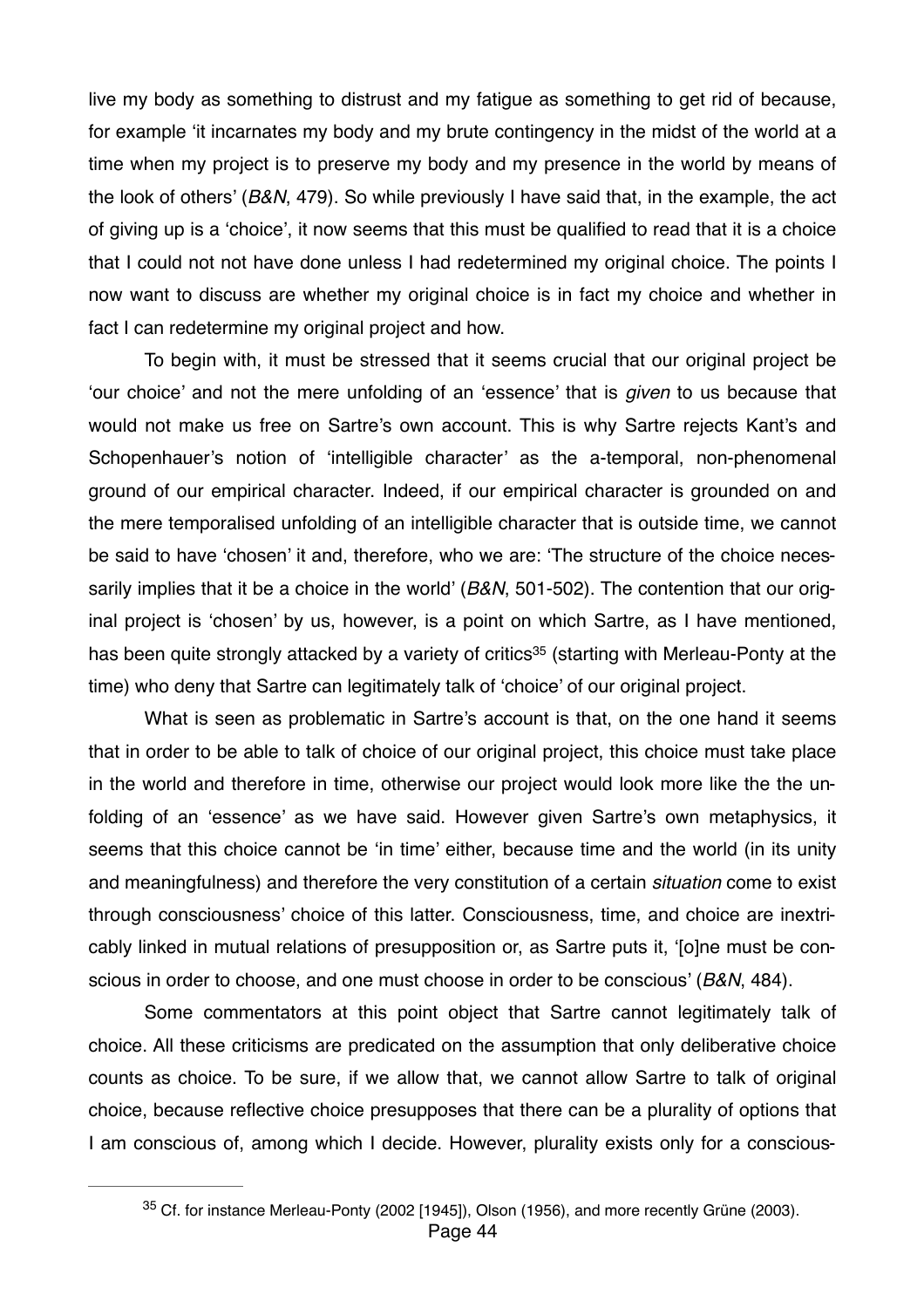ness, and each particular consciousness is already the selection and, according to Sartre, the choice of a certain plurality.

Expressing this line of criticism, Baldwin (1979, 42) comments that 'choice can only be made where we are drawn in two ways at once', and that therefore Sartre cannot talk of choice here. Similarly, Merleau-Ponty (2002, 509 [1945]) pointed out at the time how 'the idea of an initial choice involves a contradiction', and Olson (1956, 186) reminds us that choice requires 'deliberation and consciousness of possibility'. It should be noticed, however, that Sartre is well aware that the kind of consciousness that is involved in, or better is identical with, what he calls our original choice is not and cannot be of the self-reflective, or 'thetic' kind:

[W]e must insist on the fact that the question here is not of a deliberate choice. This is not because the choice is *less* conscious or *less* explicit than a deliberation, but rather, because it is the foundation of all deliberation and because as we have seen, a deliberation requires an interpretation in terms of an original choice.

(*B&N*, 483)

It is therefore misguided to conceive of this choice as though it is a psychological event that has taken place in time, as Warnock (1973, 11) seems to imply when she states that Sartre thought that everyone '*has* formed' the original project. Similarly, there is not an 'act of existential choice', as Thody (1970, 91) affirms, nor is there a 'super-choice' that is distinct and super-added to and that 'in some measure controls subordinate choices', as Olafson (1967, 171) claims. Rather, the original choice should be thought of more, I submit, as an 'attitude to the world'. Indeed, Sartre explicitly says that 'to be' and to 'choose' is one and the same thing:

[...] the choice is nothing other than the being of each human reality, and because it amounts to the same thing to say that particular behaviour *is* or expresses the original choice of this human reality since for human reality there is no difference between existing and choosing for itself.

(*B&N*, 593)

<span id="page-44-1"></span>Still, one might ask, how is Sartre's notion of original project (if 'chosen' in this way) any different to the unfolding of an essence? It may be pointed out that, contrary to ac-counts such as Leibniz's<sup>[36](#page-44-0)</sup>, in Sartre's account there is not an ideal time at which the total concatenation of my possibles has been determined *and* 'I am not conscious of it'. This is because for Sartre the determination of our original project and the origination of con-

<span id="page-44-0"></span>Cf. Leibniz (1967 [1686-1690]). [36](#page-44-1)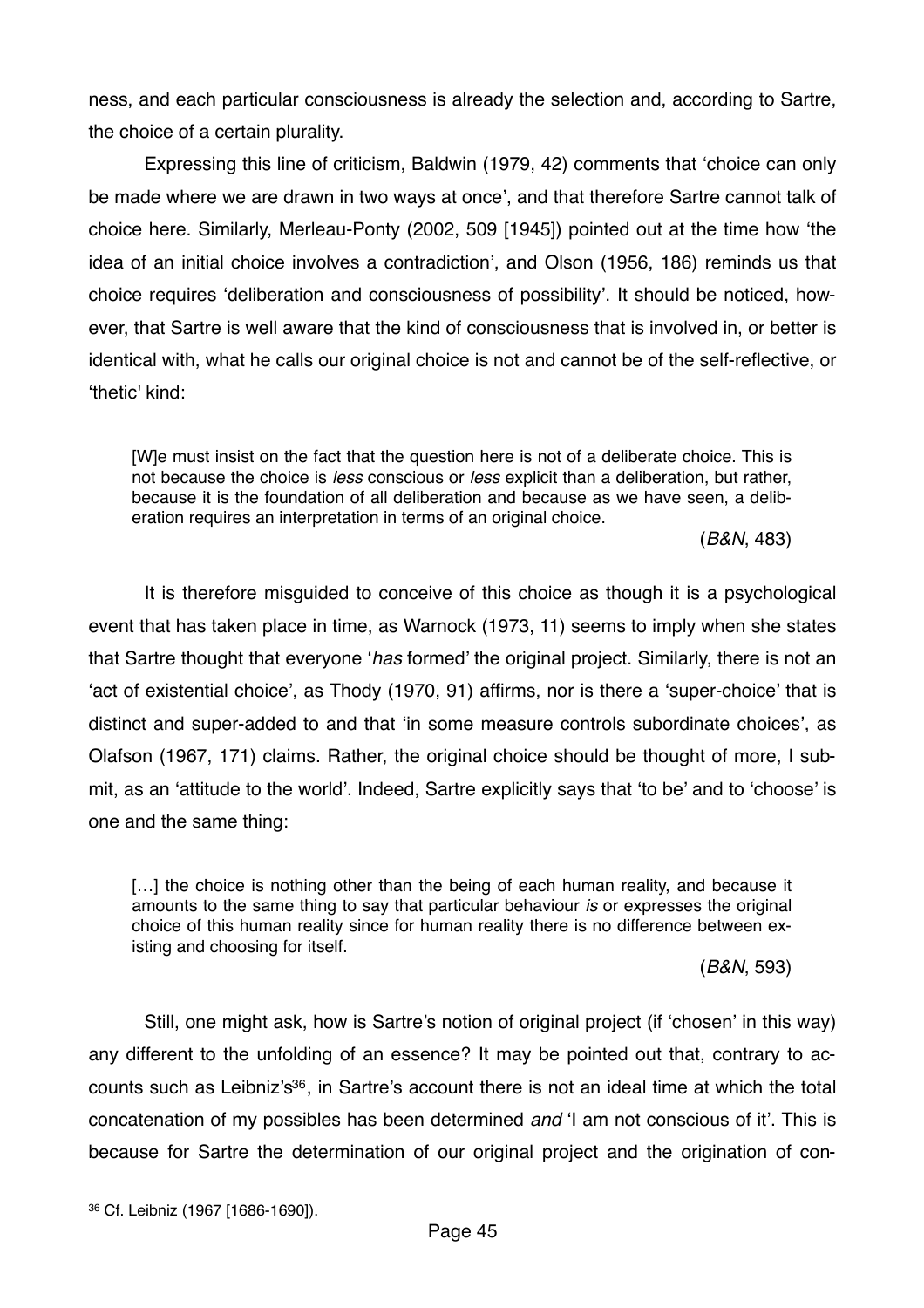sciousness and time are perceived as occurring in a single upsurge, and thus it follows that *there is no time at which it can be said that our original project has been determined and we are not conscious of it*.

Moreover, contrary to Leibniz, for Sartre, my project is not equivalent to a totality of possibles that is given all at once and before our positing of them. Therefore, although our deeds can to a certain extent be foreseen as they stand in an interpretative relation with our past, they cannot possibly be predicted with certainty: prophecy is strictly impossible however well positioned we are epistemically. Accordingly, it would be wrong to talk of our original choice, as Olafson (1967, 171-172) does, as a 'total choice […] operating from the wings throughout the course of our lives'. My original project *will be* the synthetic totality of my choices, but this totality does not pre-exist my living it, as well as not amounting to a mere quantitative summation of my particular choices.

Secondly, it may be pointed out that while in accounts such as Leibniz's there is something 'other than ourselves' (God) that determines the range of our possibles, it follows from Sartre's thinking that he has provided an account of ontology as a whole that *nothing but ourselves could possibly be responsible for the original project that we are*. The fact that from the very beginning of our project (1) we are conscious of it and (2) nothing but ourselves could possibly have determined it, might be thought as sufficient to deny that in Sartre's notion of (original) choice, 'nothing but the word is left' (Olson, 187). That 'the foundation of conscious deliberation must be as conscious as the deliberation itself', however, is not 'a thesis that Sartre attempts to make true by definition', as Olson (1956, 187) suggests. Instead, it is the consequence of Sartre's metaphysically argued position that reflective consciousness is *grounded* on the pre-reflective cogito. What Sartre is saying when he talks of original choice is, as Olafson (1967, 165) nicely puts it talking about existentialism more broadly is that 'there is no valid alternative mode of description of what did occur in the relevant portions of our past that does not make use of the concept of choice'.

Nevertheless, perhaps what we are reluctant to accept is not so much the fact that the choice in question is of the non-reflective kind, as a passion would be for Sartre, but rather that this initial choice or attitude seems a choice against nothing, as it were. And yet Sartre recognises that this choice is absurd in the sense that we can give no reason for it, and contends that the fact that we are unable to give any reason for a certain original project except that we freely chose it is the peculiar character of freedom.

For those who are not satisfied with this, the biographical works that Sartre wrote around the same time of *B&N* may be interpreted as a welcome dissociation from the Page 46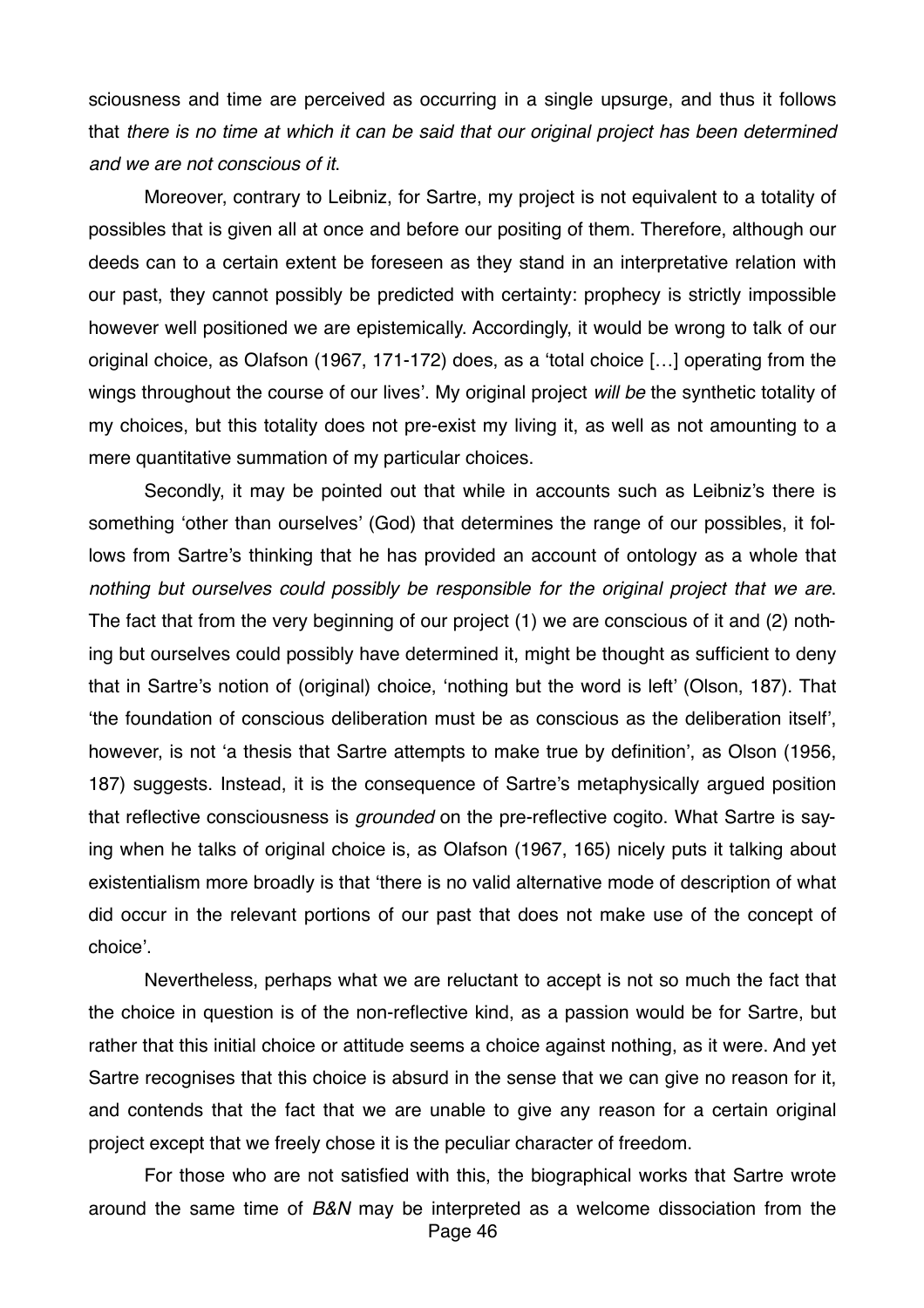views expressed with regards to the notion of original choice in *B&N*. In the biography of Baudelaire that he wrote in 1947, Sartre talks of the original choice that Baudelaire made as having happened 'in time'—at the age of six. After his father dies, Baudelaire's mother remarries with a soldier. Instead of accepting that his mother's diminished care for him might be temporary, he reacts with anger as though he had been definitively rejected and condemned to solitary confinement. From this moment onwards, Baudelaire's life will be centred around the project of being a reject, *un autre*, and to identify with the rejection that appears to him as 'destiny'. Commenting on this, Sartre (1947, 21) writes:

Nous touchons ici au choix originel que Baudelaire a fait de lui-même, à cet engagement absolu par quoi chacun de nous décide dans une situation particulière de ce qu'il sera et de ce qu'il est. Délaissé, rejeté, Baudelaire a voulu reprendre à son compte cet isolement. Il a revendiqué sa solitude pour qu'elle lui vienne au moins de lui-même, pour n'avoir pas à la subir.

Sartre will, in the course of the biography, greatly enrich his description of what he thinks Baudelaire's original project has been. What is important for the present purposes, however, is that he characterises Baudelaire's original choice as happening in time, in this particularly case at the age of six. The same is true of the the other biographies he wrote on Genet, Flaubert and himself.

Now the obvious question is, how are we to square this with Sartre's contention in *B&N* that to be and to choose is one and the same? One possibility would be, as I have mentioned previously, to see these biographies as a development of Sartre's thought in contrast with the view expressed in *B&N*. We could therefore think that Sartre is advocating what Thody (1970, 91) calls 'a modified version of the accommodation principle'. The idea is that for the Sartre of the biographies there is a period which precedes our original choice in which we have not yet defined our project, and then something happens (for example Baudelaire's mother remarries, Genet is put out as a foster child etc.) which makes us embrace a certain original project as a reaction to what is happening to us. If this is the case, then surely this represents a major departure from Sartre's views in *B&N*. Moreover, it appears unclear how Sartre could reconcile his conception of consciousness as a spontaneity that creates its own meanings with the idea that there is a period of interpretative neutrality in which we are the passive recipient of experiences that come with a value attached that is independent from our spontaneous creation.

I do not think there is a conclusive reason to reject the idea that Sartre might have already changed his views in this early period. I think however that there is room to make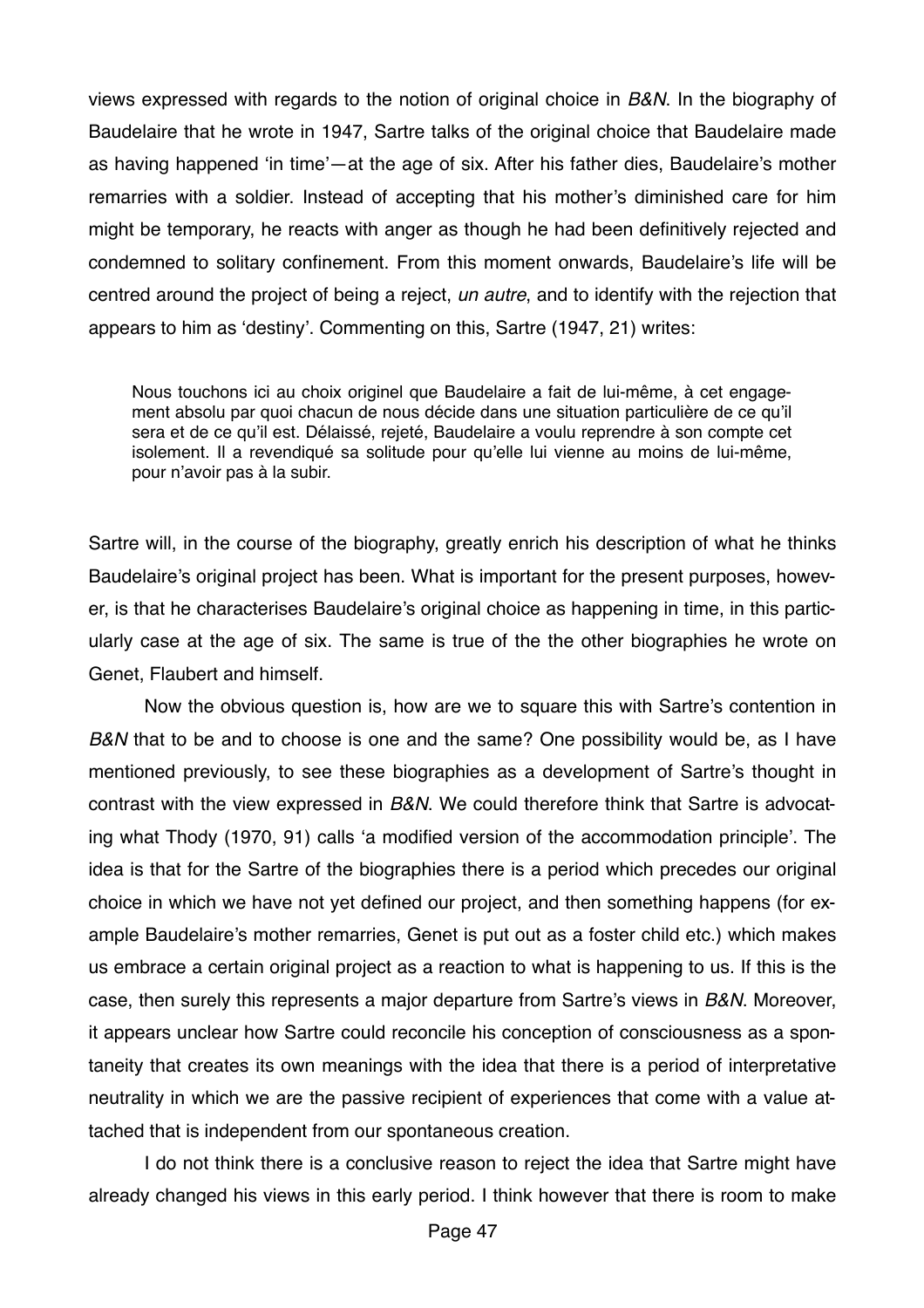an alternative interpretative suggestion and see *B&N* and the biographies to a large extent in continuity. The idea is that it is not a period of neutrality that precedes the original choice that Sartre talks about. Rather, that period is already characterised by a certain original choice of being in the world. It is simply that around a certain age the agent 'redetermines' her original choice and Sartre, from his perspective, can point to this redetermination of her project as the one he thinks characterised her life thereafter. The fact remains that my original project, being the synthetic totality of my choices, will also include the period that precedes that redetermination of my project which Sartre sees as crystallising the meaning of my pursuit from a certain point in time onwards. A converted atheist, as he would say, is not merely a believer.

In providing material in support of one or the other interpretation, the biography on Baudelaire seems ambiguous to me. The way in which Sartre describes Baudelaire's way of relating to his mother before she remarries could be described both as the result of a unique original choice and as a period of neutrality that precedes the formation of one's individuality. On the one hand he describes Baudelaire's relation to his mother as a sort of incestuous and sacred unity: 'il se sentait uni au corps et au cœur de sa mére par une sorte de participation primitive et mystique [...] il n'y avait là qu'un foyer, qu'une familie, qu'un couple incestueux […] loin de se sentir one existence errante, vague et superflue, il se sense come *fils de droit divin*. (Sartre, 1947, 18-19). At the same time, however, Sartre says that before the death of his father, Baudelaire 'ne savait pas encore qu'il existât comme une personne' (*ivi*, 18) and that it is only the sorrow and the anger resulting from his father's death that 'l'ont jeté sans transition dans l'existence personelle' (*ivi*, 20).

 At all events, Sartre does think that our original choice, whether it happens in time or not, can be, if not changed, at least redetermined. Indeed, our original choice is not made once and for all, it is not 'coextensive with the entire 'life' of the for itself'. Instead, since, consciousness is a being that continually experiences itself as the nihilation of his past being, in order for our original project to subsist, Sartre points out, it must be constantly renewed. By constantly, however, we should not understand at each instant, because to choose, Sartre says, is to 'effect the upsurge along with my engagement of a certain finite extension of concrete and continuous duration' (*B&N*, 487).

Therefore, although from an *objective* point of view—since my original project will be the synthetic totality of my choices—I cannot be said to have 'changed' my project and my possibles, what is relevant for Sartre and for our discussion on freedom is the *subjective* point of view. From this point of view, I can constantly redetermine what I take my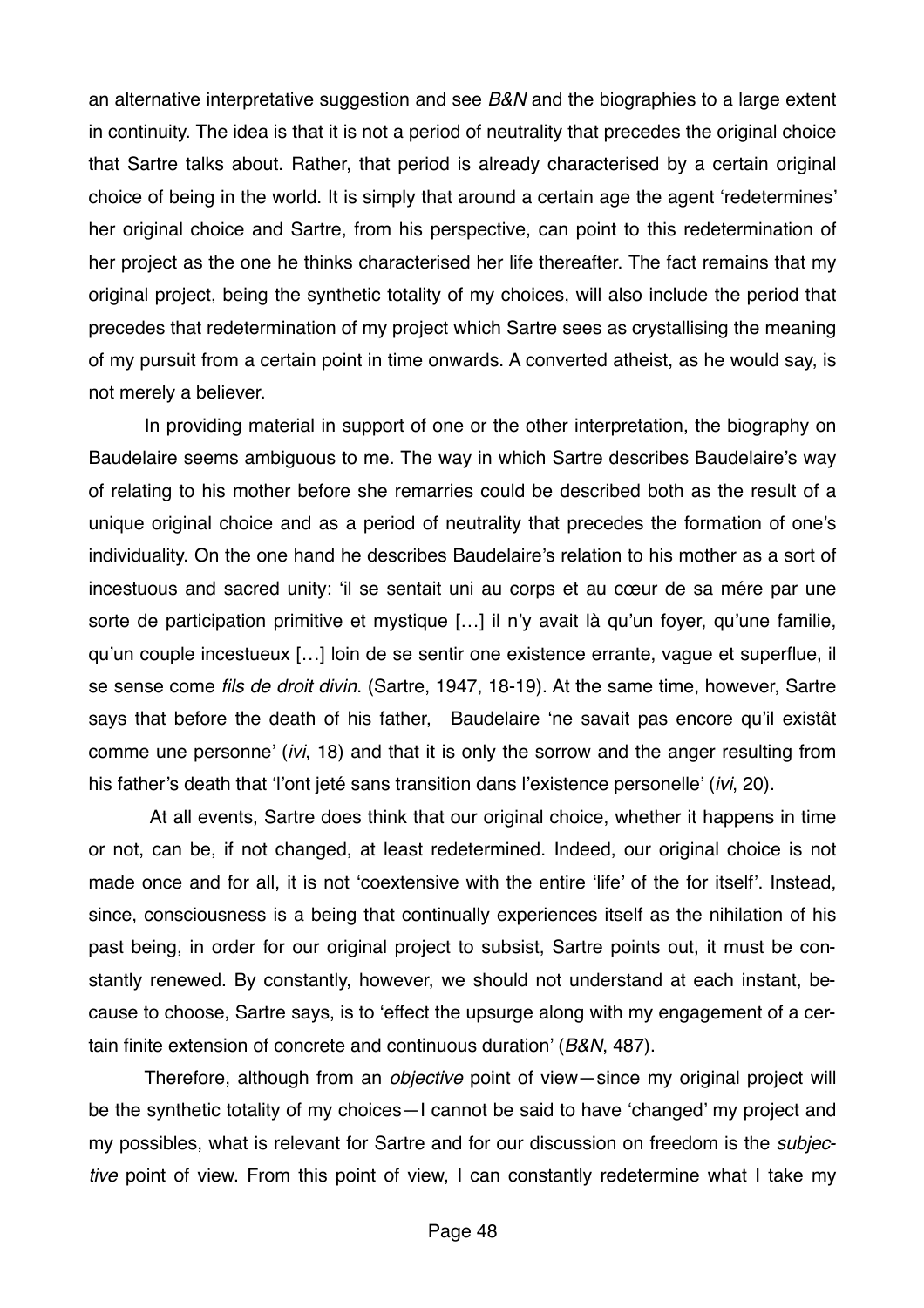project to be, and it is me who freely unfolds my project by constantly renewing it through my choices.

Nevertheless, it is true that in *Being and Nothingness* Sartre claims that our present choice of our original project 'is such that it furnishes us with no *motive* for making it past by means of a further choice' (*B&N*, 487) because 'it is this present choice which originally creates all causes and all motives which can guide us to partial actions' (*ibid.*). In other words, until I am 'within' an original project, what counts as a value or as reason for action is determined by the nature of this project.

For example, if my project is to realise my inferiority, I will be motivated to choose a job in which I am inferior to the average instead of pursuing my talents. But Sartre thinks that until I live my project, until I am within it, I don't 'know it'. Precisely because to have a project is to to arrange the world in certain instrumental complexes and to attribute to it a certain coefficient of adversity, this project does not stand before me as an object. Sartre thinks however that I must be pre-reflectively conscious of it, but I don't see it: I don't conceive of it thematically, just as as long as I am immersed in a task, I am not reflectively conscious of myself as engaged in that task.

However, can I not change it reflectively? Here I think that what appears to be Sartre's position in *B&N* is, if taken as definitive, problematic. Sartre seems to suggest that just as deliberation 'is always a deception' because I have already placed a value upon one of the courses of action towards which I am allegedly neutrally inclined, so for the same reason I cannot redetermine my project by means of an act of will. My act of will serves only the purpose of choosing the 'instruments' for the ends already posited by my original project.

Sometimes it can happen that I make a mistake in choosing the instrument. For example, while my original project may be to realise my inferiority, I might reflectively decide to do everything possible to get rid of those traits that make me feel inferior. But because my original project precisely *is* to be inferior, even if I manage to eliminate my inferiority in a particular instance, this will represent itself again in other life circumstances that I choose for myself in order to realise that inferiority. It would therefore be wrong to say, as Plantinga does (1958, 248), that for Sartre it is impossible to make a wrong choice, although it is true that the sense in which it is 'wrong' (at least in this context) is that is not instrumental to the pursuit of my end.

This possible conflict between the reflective and the pre-reflective levels can be seen as mirroring the conflict between reflection and the pre-reflective cogito in general. Sartre conceives of the occurrence of reflection (especially impure reflection) as the at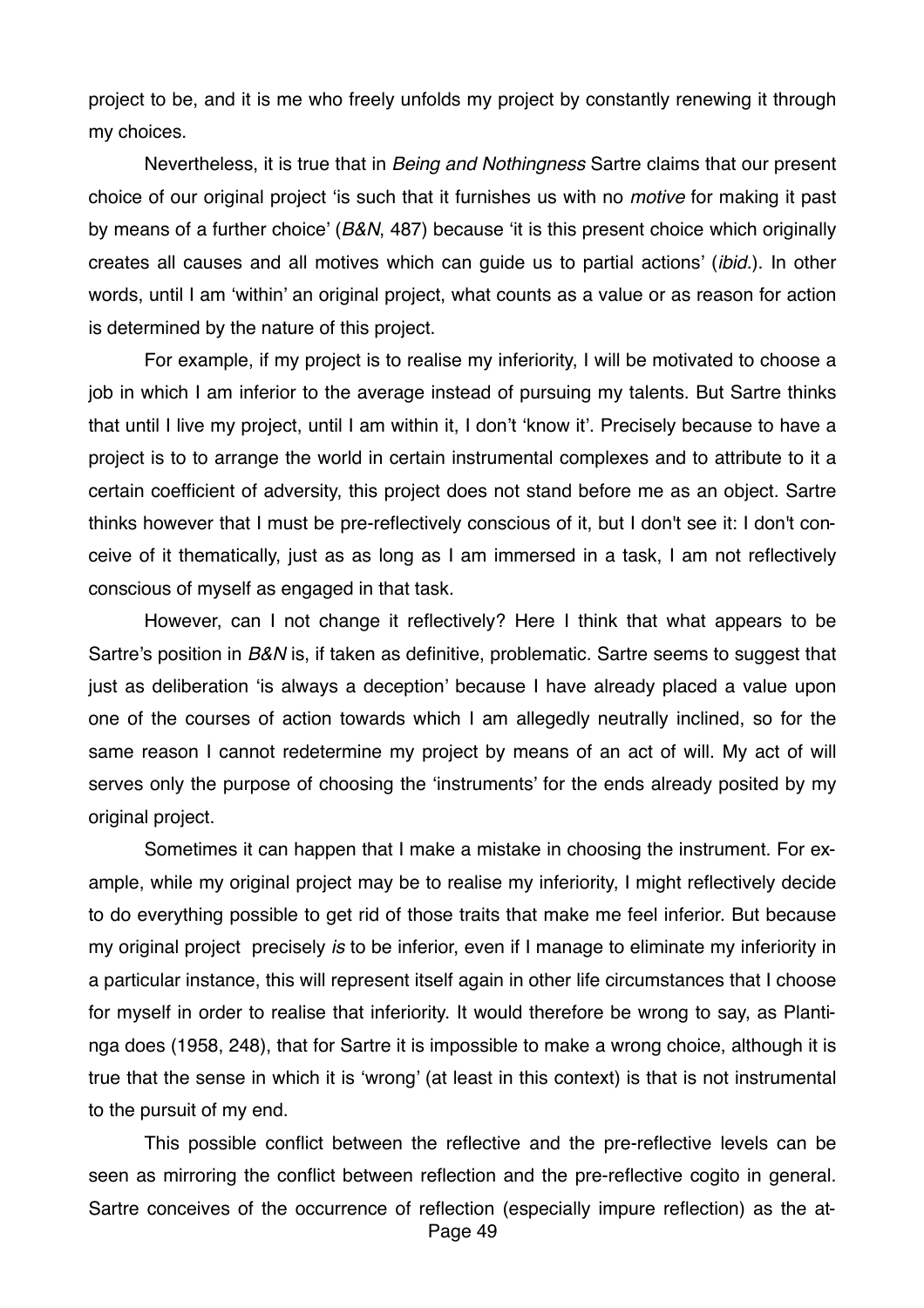tempt to recover that coincidence with-itself that consciousness at the pre-reflective level has already lost. However, reflection does no more than creating a further separation, a further distance within the for-itself's being.

It would seem therefore that our original project cannot be redetermined reflectively. However, Sartre insists, we can redetermine our project by acting, we can be 'a beginning and an end to ourselves within the unity of a single act' (*B&N*, 488). This pre-reflective act by which we redetermine the course of our lives causes the temporal *instant* to appear as the necessary intersection between the project that we are abandoning and the project that we are beginning. But this instant, Sartre states, 'remains perpetually unpredictable and incomprehensible' (*B&N*, 487).

What is difficult to see, however, is how to distinguish this incomprehensible redetermination of our project from an event that we just passively undergo. It may be true that the redetermination is the result of my spontaneity because nothing else could have determined it, but the fact that every link with my reflective apprehension of myself if severed makes it appear an absurd fact over which I have no control. In order to avoid this result, a continuity would need to be allowed between my reflective apprehension of my project as unjustifiable and the act by which I am a new beginning to myself.

The speculative suggestion could be made that Sartre's notion of the temporal 'instant' and his distinction between 'pure' and 'impure' reflection may provide some material to explain *both* how when reflection occurs when 'chips are down' and yet how reflection is registering something correctly and provides a continuity with the act by which we are a new beginning to ourselves. Time, Sartre points out, is not conceivable as a succession of temporal instants separated by a nothingness (*B&N*, 487). However, the instant can arise as a result of the For-itself redetermining its project as an 'ambiguous, temporal reality' (*B&N*, 488), that is both a beginning (of my new project) and an end (to my 'previous' one). Sartre therefore says that the instant is limited by a double nothingness, i.e. by the project that no longer is and the project that is not yet. However, he declares:

[T]he instant is by itself only a nothingness, for wherever we cast our view, we apprehend only a continuous temporalization which will be in accordance with the direction in which we look: either the completed and closed series which has just passed dragging its final term with it—or else the living temporalization which is the beginning and whose initial term is caught and dragged along by the future possibility.

(*B&N*, 489)

Thus when I ask myself reflectively 'what should I do?', if I apprehend myself 'impurely' in reflection, i.e. if I conceive of myself as 'being' the reflected-on, then my reflec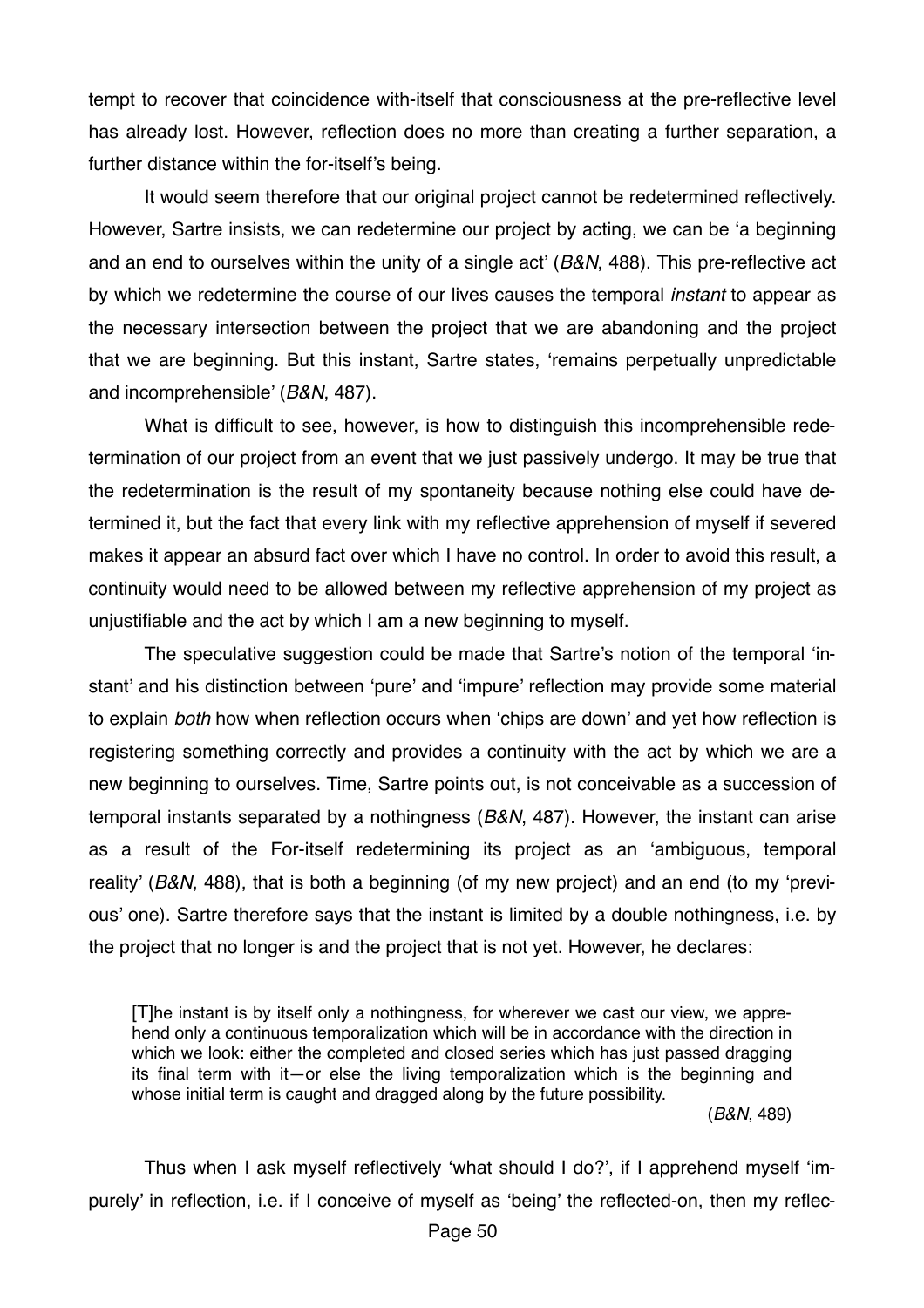tion will be complicit with my project and it will inevitably be reapprehended by it. I will only choose the course of action aimed at realising what I reflectively take myself to 'be'— *les jeux sont faits*. But if I apprehend myself in anguish; if I apprehend my self 'purely', i.e. not as being the reflected-on but as 'having to be' it, then my project will appear unjustifiable to me. This reflective apprehension is not by itself sufficient to cause the instant to appear and for me to actively redetermine my project, because I can always recover this latter. My reflective apprehension, however, stands in a direct continuity with the act by which I cause the instant to appear.

Now as we have seen, the temporal instant in which I am a beginning and an end to myself is ambiguous and so, it may be suggested, is my *act*. 'It is the future alone', Sartre states, 'which can turn back on the pure present in order to qualify it as a beginning' (*B&N*, 488). But when the future turns back on the present to re-qualify it, can it not illuminate *a posteriori* my pure reflection as the true beginning of my redetermination of my project? This would allow Sartre to show that an intelligible continuity can be exhibited between my reflective episode and the act by which my project is redetermined. The reflective attitude, while not sufficient in itself, is a posteriori reconfigured as the beginning of my redetermination. But this is possible only if my reflection is not complicit with my project, i.e. if it is pure. To the extent that Sartre's ethical message consists partly in urging us to redetermine our project, it seems that it is crucial that we can attain the catharsis of a pure reflection. We shall say more about how for Sartre this can be attained in the next chapter.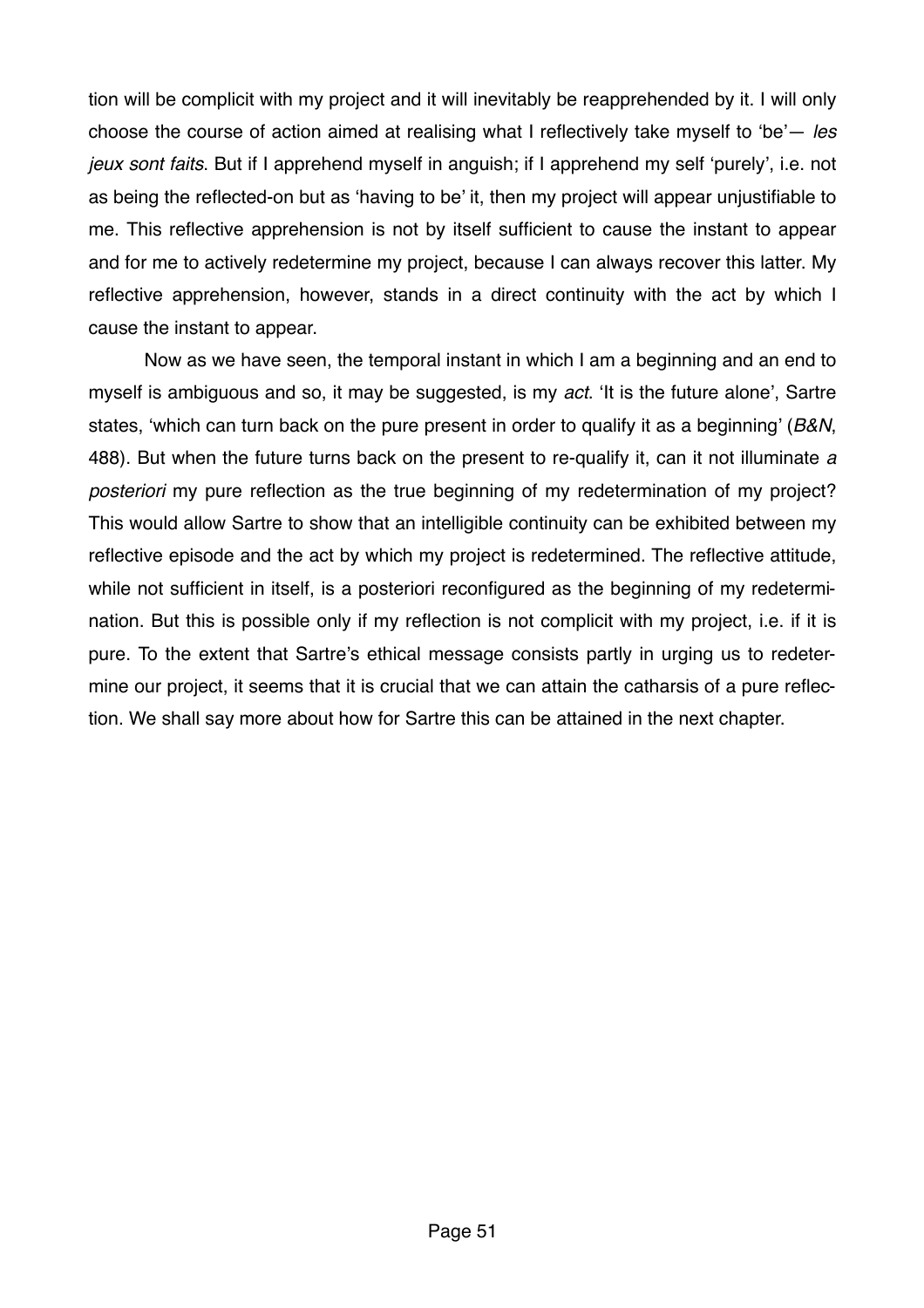### Chapter III - Freedom and Ethics

In the previous chapter I examined Sartre's notions of the original project and original choice as well as a number of philosophical issues that arise in connection with them. Sartre indicates in these two connected notions the principles that allows us to interpret each one of the For-itself's actions in a unitary way that is at the same time consistent with freedom. As we have seen, although each particular original project is unique to each Foritself, the ultimate 'meaning' of all original projects is captured by the attempt to achieve the kind of existence that a For-itself-in-itself would have. This claim is grounded, as I have pointed out, both on Sartre's (semi- *a priori*) argument from the nature of consciousness as well as on his hermeneutics of desiring.

This project, moreover, can be changed or better 'redetermined', and I have made a suggestion as to how we might implement Sartre's discussion of the 'instant' so that this redetermination does not appear as a passive event that we undergo, bearing no connection with our reflective occasions. Nevertheless, the fact remains that our original project, however re-determinable and unique, is ultimately understandable in terms of the attempt to realise a kind of ideal being that for Sartre is contradictory by definition — a For-itself-initself. The project, in other words, is destined to fail. The fact that Sartre's account of freedom appears to have this pessimistic implication, it should be noticed, by no means jeopardises the theory of freedom itself. However, whether Sartre's philosophy of freedom must necessarily have an implication of this sort is, I think, interesting in its own right. Does Sartre make us free at the cost of making of us a 'useless passion'? Can there be a way out of our problematic existential situation?

In a sense it seems natural to think that if I cannot achieve what I lack, and if on the other hand, as I have suggested, it depends on myself alone whether I live myself as a lack or not, the solution must reside somehow in accepting my way of existing in the world, in not constituting my way of existing as a 'lack'. Sartre himself seems to suggest this at the end of *Being and Nothingness*. Although value—as represented by the ideal synthesis of In-itself and For-itself—haunts my freedom, through pure reflection, he says, I can come to realise that it is only my freedom that keeps this value standing. In other words, I can become aware that my quest for being and the appropriation of the in-itself, which so far has been the unifying theme of all my choices, is only *one* possible value that I can make the ultimate guiding principle of my actions, as exemplified in my particular project: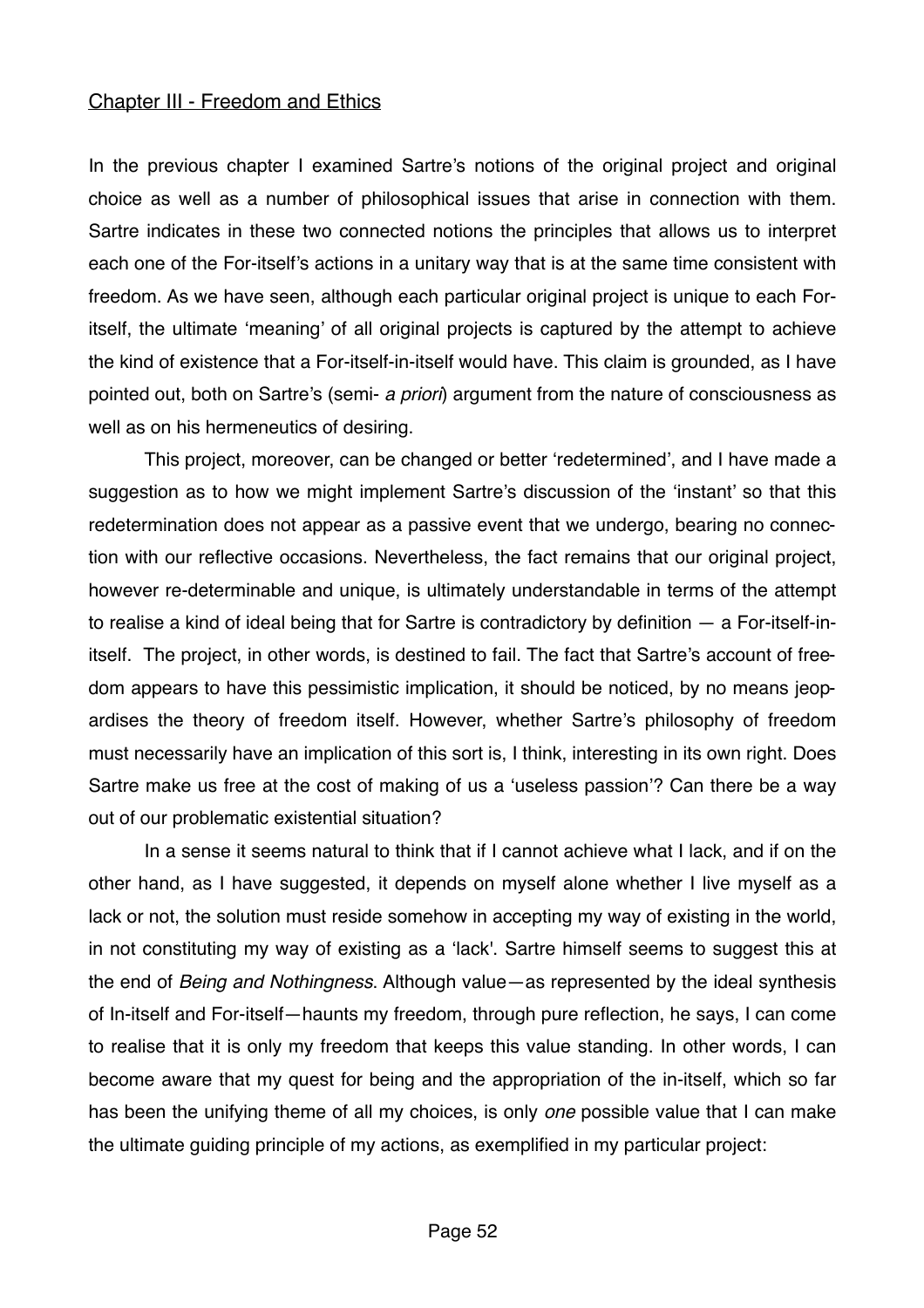[Freedom] will apprehend by and in anguish that they [my previous possibles] are possibles only on the ground of the possibility of other possibles. But hitherto although possibles could be chosen and rejected *ad libitum*, the theme which made the unity of all choices of possibles was the value or the ideal presence of the *ens causa sui*. (*B&N*, 647)

Thus it seems that, at the end of *B&N,* Sartre points to the possibility of replacing the In-Itself-For-itself with another guiding value. What is this value? Why should we choose this value and not others as our supreme value? What does it mean to 'live' this value as our supreme value, and how can we achieve the conversion required to turn to it? Sartre indicates at the end of *B&N* that similar questions belong to an 'ethics', and he announces that he will devote another work to it.

I think the text which can be seen as developing the attempt to develop an ethics on the basis of the ontology of *Being and Nothingness* is Sartre's *Cahiers pour une morale*  ('Notebooks for an Ethics'). Sartre did not have these notebooks published while he was alive, and the character of the discussions contained therein is often exploratory, which I am pointing out as a preliminary qualification of my referring to the material considered as Sartre's views. But still the *Cahiers* were written by Sartre, and they contain, I think, interesting material to see how an Ethics grounded on the basis of *B&N*'s ontology of freedom *could*, if at all, be developed. Thus in what follows I will draw from this material to examine what answer can be given to the questions I have raised above.

<span id="page-52-1"></span>The value that we should replace with the unattainable in-itself-for-itself is already indicated by Sartre at the end of *Being and Nothingness*. It is suggested by his claims that the For-itself that has achieved a radical conversion is a freedom that 'holds *itself* in awe' (*B&N*, 647[\)37](#page-52-0). It is a freedom that accepts itself, that 'choses as the ideal of being, being-what-it-is-not and not-being-what-it-is' (*ibid*.). A freedom that chooses 'not to *recover*  itself but to flee itself, not to coincide with itself but to be always at a distance *from*  itself' (*ibid*.). This value is, in other words, the For-itself as freedom.

What is the ground for choosing this as one's supreme value instead of another value? In commenting on this issue, Anderson (1993, 58-59) for instance asks 'why not, for example, choose pleasure or power as one's primary values? For they too are attainable goals?'. Contrary to the unattainable goal of becoming God, which 'it makes eminent practical sense to reject […] lives centred on the acquisition of pleasure or the accumulation of power are also meaningful, purposeful ones' (*ibid*.)

<span id="page-52-0"></span><sup>&</sup>lt;sup>[37](#page-52-1)</sup> Emphasis mine.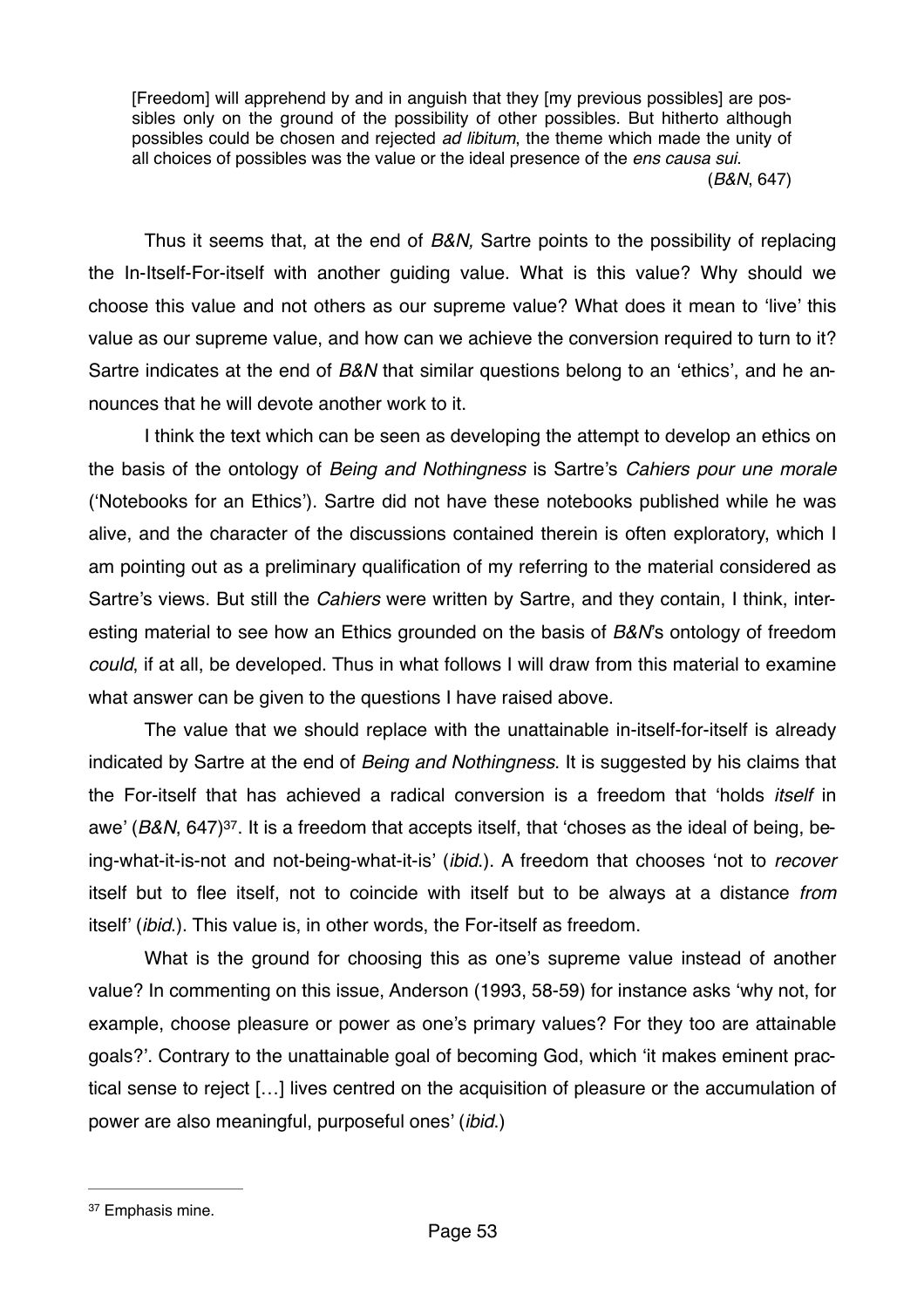Anderson does not think that Sartre has no ground for choosing freedom, but this characterisation of the question is already, it seems to me, slightly misleading. Indeed, as I attempted to show in the previous chapter, nobody sets himself the goal of becoming God or the In-itself-for-itself, just as nobody, Sartre would say, sets himself as a goal the realisation of the Oedipus complex. One always pursues particular original projects; it is rather that the 'meaning' of our our original project, the meaning of our particular desires and of desiring as such before conversion is elucidated by this ideal being. Moreover, as we have seen, one of the chief aims of Sartre's hermeneutics of desiring is precisely to question our assumptions about 'what it means' to desire. If the meaning of our desiring before conversion is captured by the ideal expressed by the In-itself-for-itself, and if this ideal is unattainable, then it makes eminent practical sense not to desire power, pleasure or anything for that matter *in the way we do*.

Therefore the first thing that one should do is to accept one's own way of being, or to *will* one's way of being, which will lead one to desire in a different, non-appropriative way (we shall soon see precisely in which way). Therefore, it may be suggested, because we must first of all value ourselves so that the value of dependent ends may be accessible, and because at this stage Sartre is identifying the for-itself with freedom, we have to value first of all the freedom that we are as the *source* of all other values.

<span id="page-53-1"></span>But importantly, Sartre furnishes another reason in the *Cahiers* for valuing freedom above all. This reason is strictly connected with his hermeneutic of what it means to desire to be an In-itself-for-Itself (although as we have said this desire is only manifested in the pursuits of *particular* projects). Sartre claims that the type of existence of the In-Itself-Foritself or God is that of a being 'which would be to itself its own *foundation'* (*B&N*, 587)<sup>[38](#page-53-0)</sup>; that is, which would be to its facticity in the same relation as the for-itself is to its motivations'. In other words, just as the for-itself creates its motivations, the In-Itself-for-itself would create its very facticity. The ideal In-Itself-for-itself is a being which 'would be the foundation of its own being in-itself by the pure consciousness which it would have of itself' (*ibid*.). The meaning of the In-itself-For-itself is therefore captured, according to Sartre, by the notion of *causa sui*.

<span id="page-53-0"></span><sup>&</sup>lt;sup>[38](#page-53-1)</sup> Emphasis mine. Cf. also Sartre (1992, 439-440 [1947-48]): 'What does man *lack*? Being its own foundation. Through what and in what does this lack appear? In and through freedom. For freedom is precisely this foundation. There is a manifestation of freedom when an object is comprehended only if one assigns a project to it as its own foundation […]. Thus the pre-ontological comprehension of the foundation appears in freedom and this comprehension which illuminates the world and man within the world makes it apparent that man is not his own foundation. This profound contradiction is the motor of all human action'.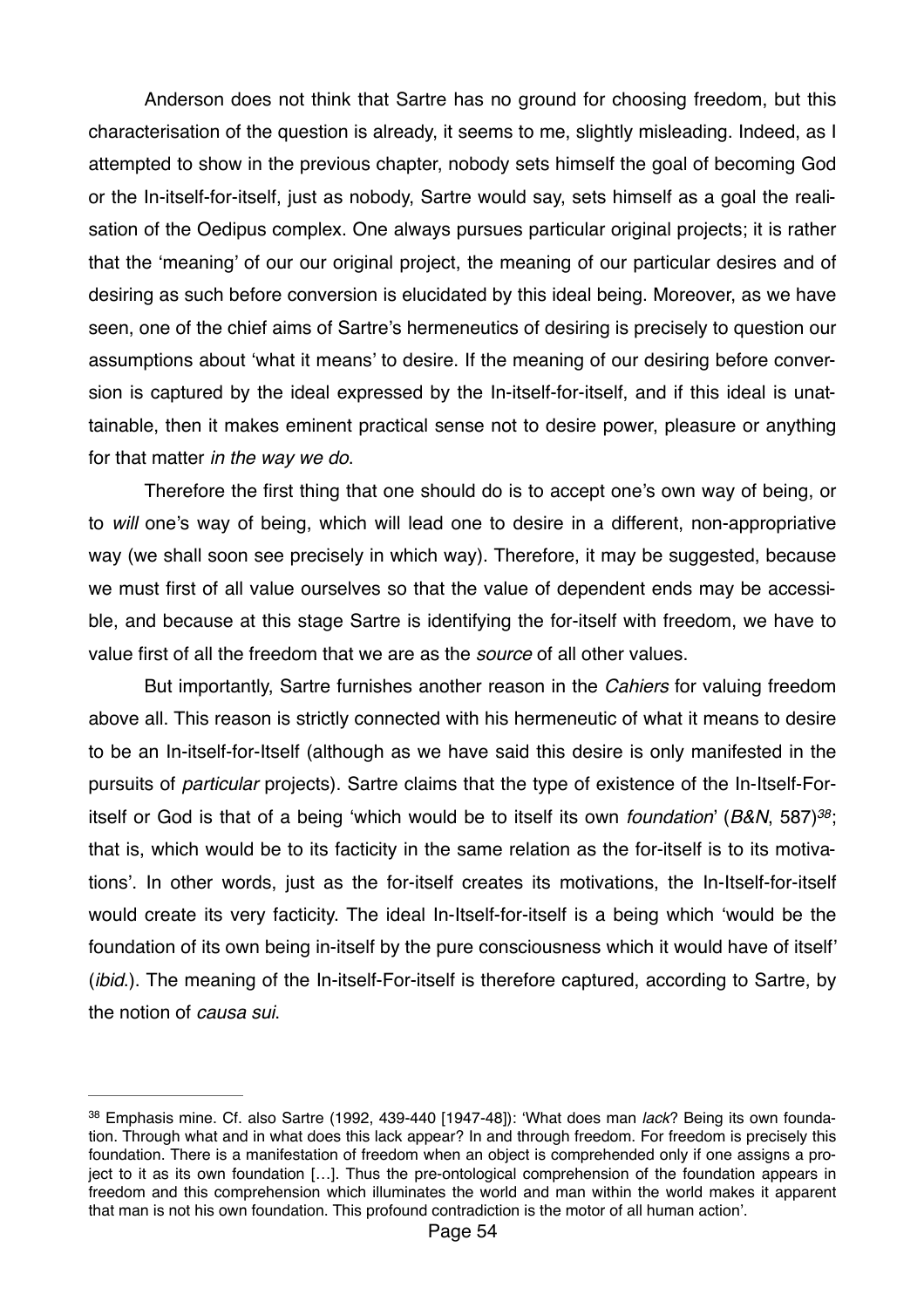In *Being and Nothingness*, Sartre further expands the scope of this hermeneutic by suggesting that the very onset (*surgissement*) of the for-itself may be understood as the result of the the in-itself's attempt to get rid of it's own contingency. Without the for-itself, the in-itself would be a merely contingent being, a shapeless and meaningless plenitude. The for-itself, Sartre suggests, may be seen as an attempt to give meaning and 'ground' this contingency, to make is necessary, or as the product of 'a revolt of the in-itself, which nihilates itself against its contingency' (*B&N*, 587). The for-itself is what makes the in-itself be 'for' a consciousness. Sartre, however, qualifies this suggestion by saying that it is only 'as if' the in-itself had attempted this revolt against its own contingency, because no intentionality can be attributed to the in-itself[.39](#page-54-0)

<span id="page-54-3"></span><span id="page-54-2"></span>Nevertheless, what Sartre's theory of consciousness shows, if sound, is that consciousness in fact *is* (at least before conversion) this attempt to found itself.<sup>[40](#page-54-1)</sup> This attempt of the in-itself to ground it-self is, as Sartre's conception of consciousness shows, unsuccessful. The for-itself cannot ground it-self as 'in-itself', i.e. become an In-Itself-for-itself. Rather, the for-itself exists always at a distance from itself. Moreover, Sartre thinks that the very concept of *causa sui* is contradictory. There cannot be a being that 'would be the foundation of its own being in-itself by the pure consciousness which it would have of itself'. This follows, Sartre thinks, from the negative, or derivative 'being' of consciousness. Consciousness is an internal negating relation, it needs to 'negate' being in order to constitute itself as consciousness *of* this being. The only way in which the For-itself (as consciousness) can arise is as the result of a 'decompression' happening in being in-itself. The for-itself therefore presupposes being, and cannot be the foundation of its being.

Our existence, therefore, is contingent—the For-Itself cannot found its being In-itself by arising as consciousness. But crucially, Sartre thinks that if we make of ourselves as freedoms the supreme value, we can 'found' our being *a posteriori*:

Thus in the self-caused cause we ultimately find a being that grasps itself as lacking a foundation and that founds itself *a posteriori* through the very unveiling of this lack of a foundation. That is, its retrospective, retroactive activity consists of assuming itself. (Sartre, 1992, 520 [1947-48])

<span id="page-54-0"></span>[<sup>39</sup>](#page-54-2) Cf. B&N, 640: 'Nothing allows us to affirm on the ontological that the nihilation of the in-itself in for-itself has for its meaning—from the start and at the very heart of the in-itself—the project of being its own selfcause'.

<span id="page-54-1"></span><sup>&</sup>lt;sup>[40](#page-54-3)</sup> Accordingly, Sartre affirms that what ontology does tell us is that 'Consciousness is *in fact* a project of founding itself' (*B&N*, 640).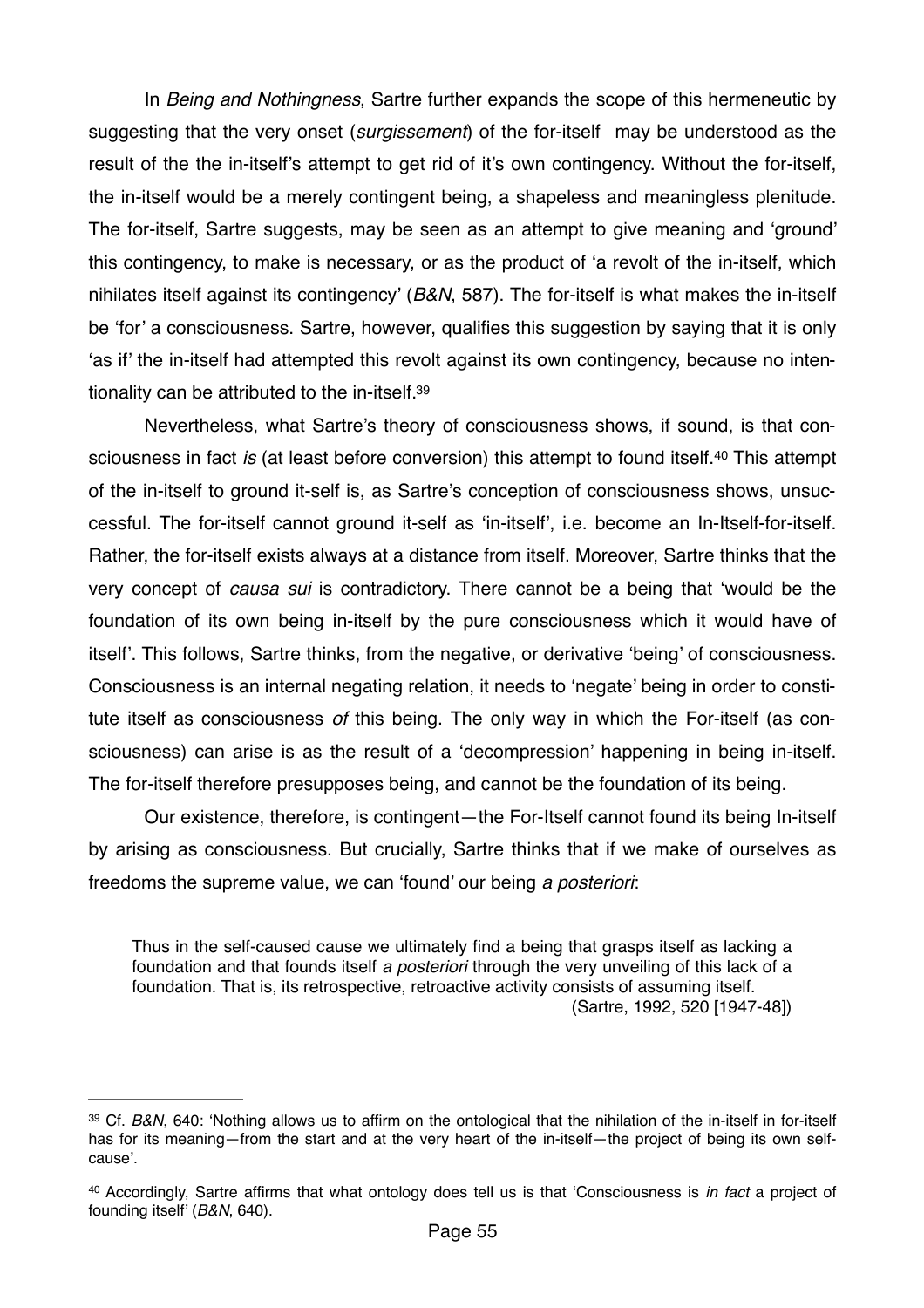Moreover, this *a posteriori* foundation, according to Sartre, is *absolute*. This is because the For-itself, while it cannot found its facticity and so is not 'absolute' in this sense, is absolute in the sense that it is the absolute source of value and meaning. Therefore by turning back upon itself in reflection, and by *willing* its own way of being, the For-itself can found itself in the sense that it can confer upon itself an absolute value and meaning: 'It is me, which nothing justifies, who justifies myself inwardly' (Sartre, 1992, 482 [1947-48]).

If what defines our existence is the attempt to found ourselves, and if however this is an impossible goal to achieve in terms of being, then it makes sense for Sartre to suggest that we attempt to realise our aim in the best possible way. This consists, for the reasons explained, in valuing ourselves and our ontological status as freedom, to justify ourselves retrospectively. This justification is absolute and is itself the result of a free act. This justification, however, although absolute, is at the same time subjective. It is only to my own eyes that I can justify myself. The For-itself, which justifies itself thus, is never able 'to justify itself to others in its subjectivity' (Sartre, 1992, 482[1947-48]) But my justifying myself *a posteriori* is still sufficient to confer absolute value on myself: 'I am justified in willing it because I will to will what I will' (*ibid*.).

Sartre's proposal is therefore that in order to achieve its aim and found itself, the For-itself should will its own way of being. In light of this, we may ask, what is the *Cahiers*' answer to the question Sartre raises at the end of *Being and Nothingness* as to whether freedom, 'in its very turning back upon the in-itself-for-itself' will be 'reapprehended from behind' by this very value (*B&N*, 647)? I think it is both 'yes' and 'no', because although the for-itself after conversion still attempts to attain to the value expressed by the *causa sui*, it at the same time realises that the only way to achieve that end is precisely to reject that ideal and to will instead to be a *manque d'être*. The For-itself is therefore, we may say, both within and outside its project, and it saves itself by losing itself, i.e. by willing to be a being that is not what it is.

It is sometimes suggested in the literature that Sartre needs to presuppose the value of 'consistency' or of 'rationality' in order that his recommendation to value freedom as the supreme value may have a universal validity, and that this is incompatible with his conception of the subjective origin value. I don't think this is so much a critique to Sartre as the mere ascertainment that people may not want to be rational and that arguments may not suffice to persuade them to embrace a certain ideal. Sartre could perfectly well recognise this, as anyone else, while still pointing out that if his account of the nature of consciousness and of desire is correct, and *if* you want to be rational and desire the fulfilment of your desire or of your project, then you will have to value your freedom above all. This does not Page 56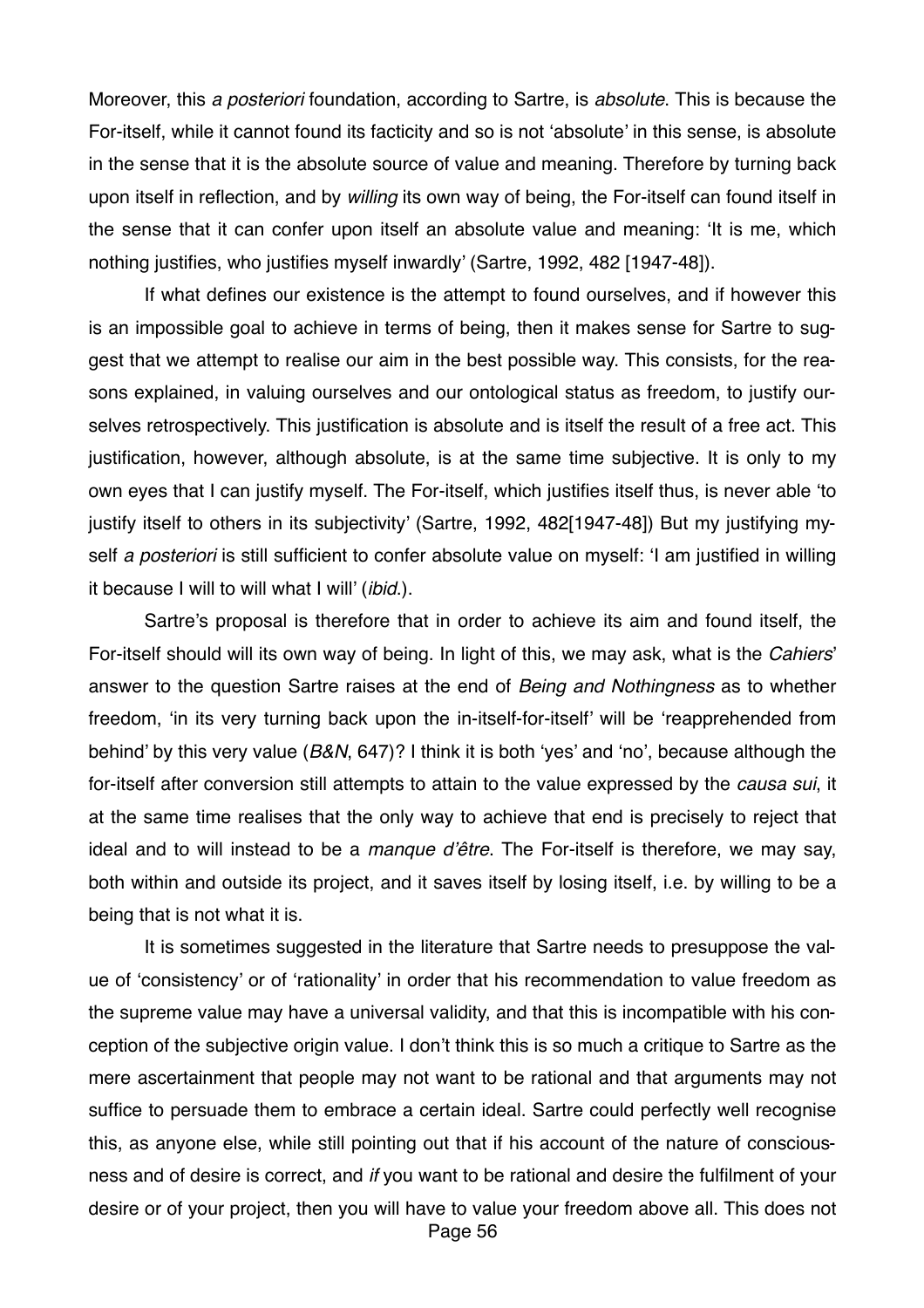mean that consistency must be recognised as a value that is independent of my attributing it to it. It simply means that it is required that I implicitly value rationality if the project Sartre is indicating is to appear motivating to me.

<span id="page-56-1"></span>Nevertheless, how can we achieve the conversion required to renounce the project of appropriating being and value freedom above everything else? While in *Being and Nothingness* Sartre had said very little about how the pure reflection that is required of this conversion can be attained, in the *Cahiers* we can find, I think, three triggering factors mentioned. The first factor is very simply the necessary failure or the impossibility of recovering oneself[.41](#page-56-0) This is in line with what Sartre writes at the end of *Being and Nothingness*, when he points out that it is not necessary to know the principles of existential psychoanalysis laid down in *B&N* in order to achieve conversion. 'Many man', he writes, 'know that the goal of their pursuit is being; and to the extent that they possess this knowledge, they refrain from appropriating things for their own sake and try to realise the symbolic appropriation of their being in-itself' (*B&N*, 646).

However, the *Cahiers* further expands on this by suggesting that a second motive for achieving conversion can be seen in the failure of the For-itself to re-appropriate itself through 'accessory' or 'impure' reflection. In impure reflection, as we have said, the consciousness reflected-on is posited as an object by the reflecting consciousness so that the reflecting consciousness can take it-self to 'be' the reflected on. The reflected-on, being a reflected/reflecting has the characteristics of an In-itself-For-itself, so the meaning of reflecting consciousness is, as we have said, that of a second attempt to achieve this ideal unity. But this attempt ends in failure—the reflected-on is still *for* the reflecting, and not coincident with it.

Accessory reflection is moreover a further ground for 'alienation', insofar as it is 'the product of a unification of my objective behaviour' (Sartre, 1992, 473 [1947-48]) 473) just as that brought about by the other is. Just as the other conceives of me as *being* an 'angry man', through accessory reflection I unify the series of my behaviours in the same way—I come to believe that I *am*, or that I intrinsically possess the quality of the consciousness reflected on. The objective unification brought about by the other and by impure reflection, Sartre says, are 'homogenous' and therefore 'interchangeable' (Sartre, 1992, 473 [1947-48]).

To see how the alienated for-itself conceives of itself, consider the following pregnant Sartrian example. Imagine that you are in a place where many Jews are present and

<span id="page-56-0"></span>[<sup>41</sup>](#page-56-1) Cf. Sartre (1992, 470 [1947-48]).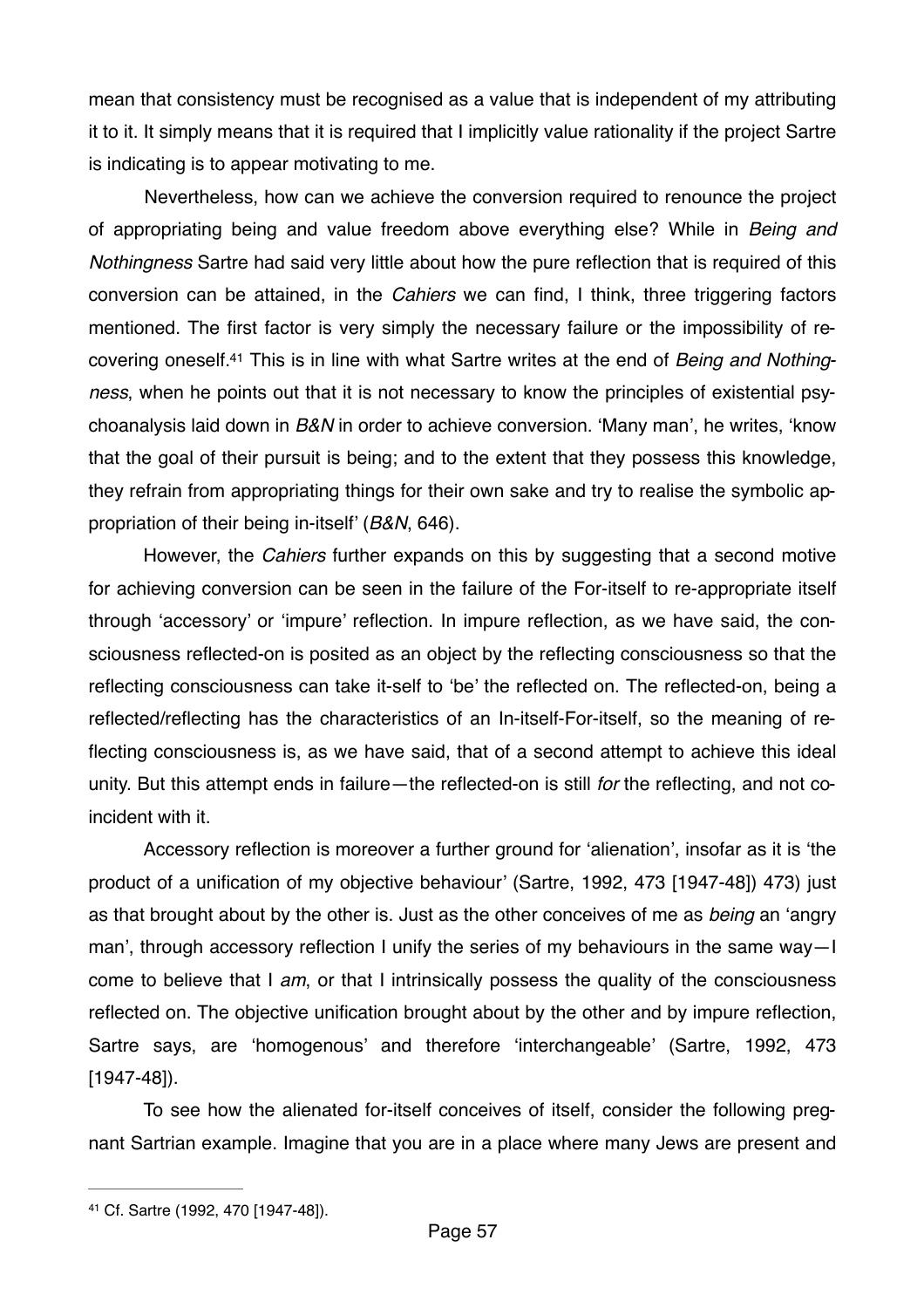that you think of your uncle as being an anti-semite. You say to your-self 'Well, uncle Fred would be furious if he were here. He detests Jews' (Sartre, 1992, 410 [1947-48]). Now the For-itself that conceives of himself in alienated terms could be compared to a person who makes this sort of judgement *while being himself the Fred in question*: 'This Fred who *I* am is irritated to see so many Jews, whereas my me as pure ipseity may think nothing of it, being absorbed by an enterprise that excludes any consideration about Jews' (*ibid*.) But because I conceive of myself in these alienated terms, I suddenly storm out, I make an anti-semitic comment, say, to *comply* with what I take myself to *be*.

Similarly, sometimes I can get angry because I perceive the situation as one that should make *me* (an angry person) react with anger. The same thing happens when I conceive of myself primarily as *being* the reflected-on. But due to my ontological status I can never succeed in making myself *be* the reflected-on. The result of impure reflection is therefore 'a radical and constant failure in my psychological life'. I cannot 'touch' my character. My character is a 'spectre' (Sartre, 1992, 473 [1947-48]), and yet I conceive of myself in terms of this spectre, just as the prisoners in Plato's cave point to their shadows and exclaim 'that's me!'. By constantly failing to attain to myself in accessory reflection, I can be led to a purifying conversion as a result of which I conceive myself reflectively as free, as being the reflected-on in the mode of 'having to be' it, and not in terms of identity.

Finally, Sartre suggests that the possibility of conversion is contained in the very *structure* of oppression. Every oppressed or alienated person 'grasps himself as the foundation of every system of alienation' (Sartre, 1992, 472 [1947-48]) insofar as she or he is non-thetically conscious of themselves as having submitted their will to an heteronomous will. Contrary to Hegel and Marx, Sartre thinks that it is neither fear nor labor that makes the alienated person or the slave self-consciously aware of himself. This self-consciousness, he says, 'is already there' (*ibid*.) pre-reflectively, and the most common human activities and situations contain in themselves the potential to lead man to thematically conceive of their situation of oppression. *Hunger*, for example, which for the animal is a mere *conatus*, for man may become 'the demand for a reason for living […] man can place the whole of humanity […] as transcendence and the realm of ends into his effort to assuage hunger'. Conversion, he concludes, is 'virtually possible among all the oppressed' (Sartre, 1992, 472 [1947-48]).

However, assuming that this conversion is possible, what would it mean concretely, we may ask, to embrace freedom as our supreme value? What does this new way of being 'authentic' consists in? It consists first, as we have said, in renouncing the project to 'be' something — to 'be' courageous, for example. The project of being courageous is unat-Page 58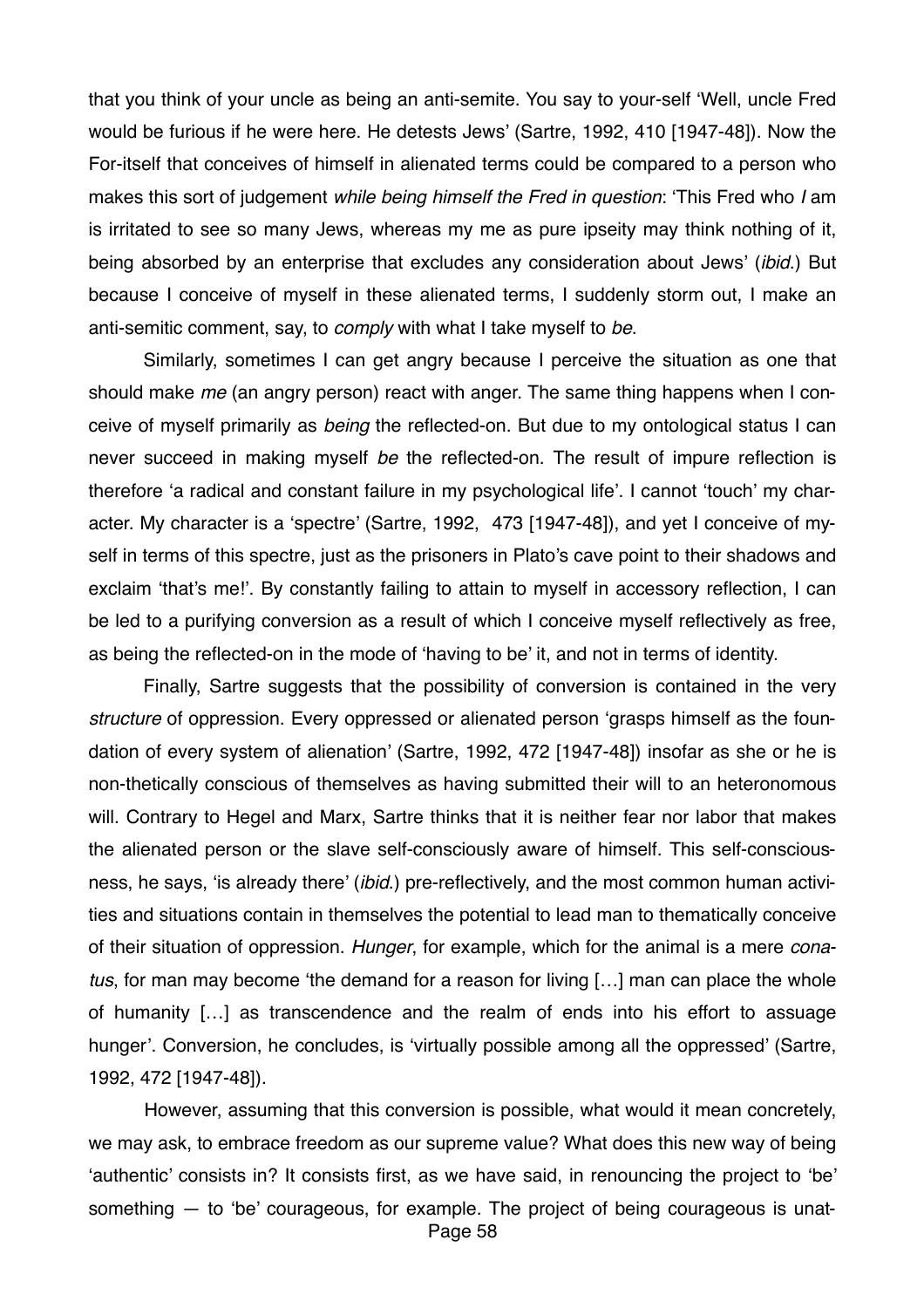tainable because we always live at a distance with ourselves and with our past, and it is only at the degraded level of the psyche that these attributions become possible. I cannot 'be' courageous. But I can project to *do* a courageous action. The engagement in particular actions, the desire to 'do' should therefore take precedence over the desire to 'be' which can never be attained. But I also, crucially, have to become aware and accept the fact that I am and am not any of these behaviours: 'in authenticity, not only do I reduce the internalised objective quality to a sequence of behaviours, I also discover that I *am not*  anyone of these behaviours, or rather that I am and am not' (Sartre, 1992, 475 [1947-48]).

I am not 'courageous' because this is not a quality I can possess, there is always the possibility that I reveal myself as a coward in an other circumstance. At the same time, it is true that I *have been* courageous or that I have been a coward, and this I must assume and accept. In other words, authenticity consists first and foremost in grasping myself, as Sartre puts it, 'in terms of my original tension' (Sartre, 1992, 474 [1947-48]). In this sense, Sartre points out, the answer to what it means to be authentic 'can already be found underlying the dialectic of bad faith' (*ibid*.). What makes bad faith possible is precisely the fact that the person in bad faith does not accept either one or the other of the terms of the tension that characterises her way of being. Similarly, sincerity is excluded because it has to do with what I *am*, whereas authenticity has to do, Sartre says, with what I 'will' (Sartre, 1992, 479 [1947-48]).

By renouncing the achievement of the kind of unity of the In-itself-For-itself, I therefore achieve another kind of unity for myself—it is the unity of the 'question'. Through pure reflection, Sartre (1992, 478 [1947-48]) says, 'existence appears to itself in the form of a theme and a question. It does not identify itself with itself, but it maintains itself since immediately the problem arises of knowing whether it will continue or stop'. In other words, once I have made of my freedom my guiding principle, existence appears to me as the terrain on which my creativity can be exercised. I discover myself as a *creative* force, as the source of the legitimacy and of the meaning of all my projects. I grasp my existence as my own work of art, utterly gratuitous and at the same time absolutely meaningful and justified by myself— humanity is conceived as a 'quasi subjectivity. A creative will' (1992, 471 [1947-48]).

Similarly to Schiller's aesthetic man, the authentic Sartrian existence is one in which the For-itself abandons the spirit of seriousness and begins to 'play'*. '*The first principle of play', Sartre says in *Being and Nothingness* (601), 'is man himself'. Through play man 'escapes his natural nature; he himself sets the values and the rules for his acts and consents to play only according to the rules which he himself has established and defined […] Page 59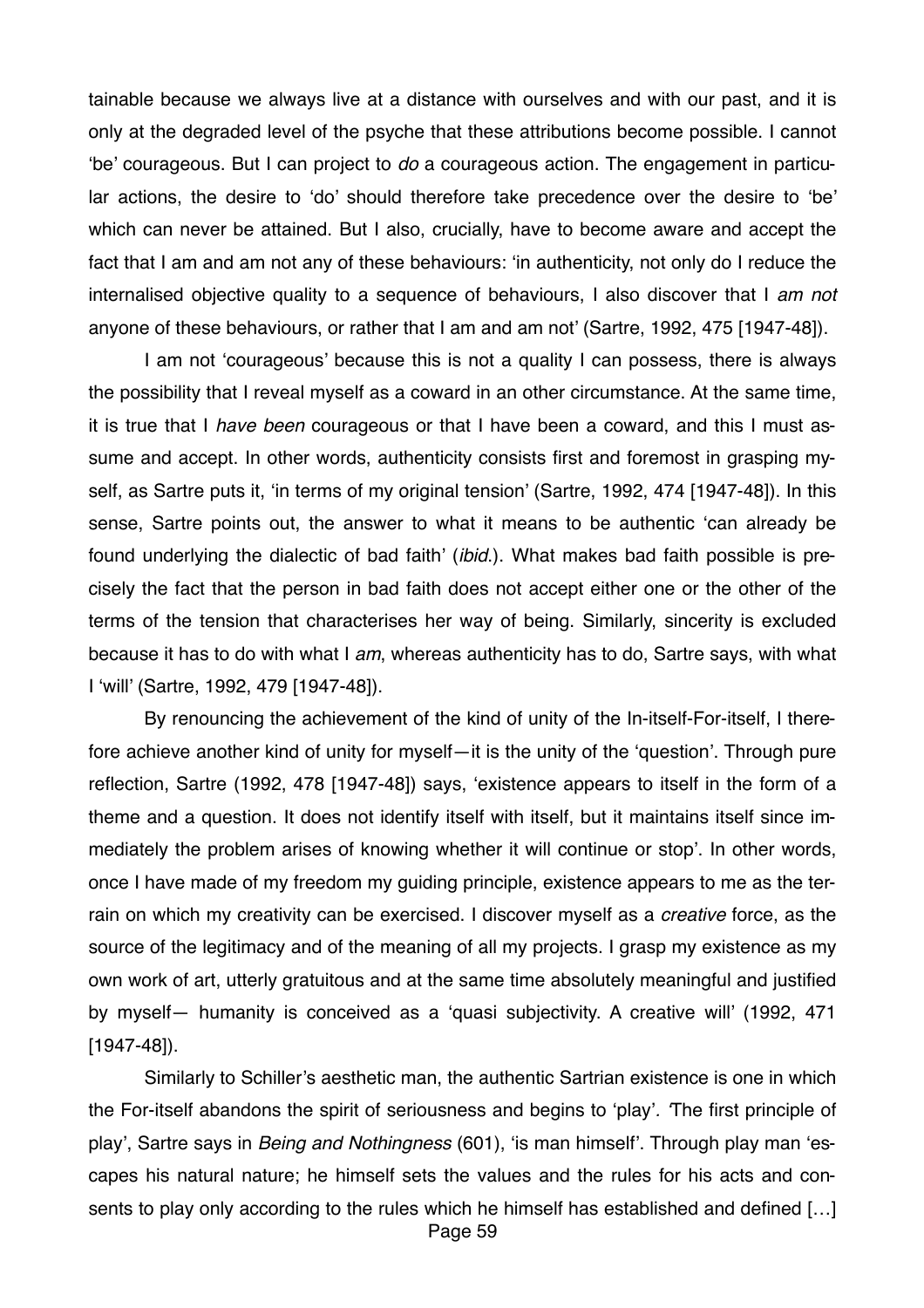his goal is to attain himself as a certain being, precisely the being which is in question in his being' (*B&N*, 601-602).

But to acquire this autonomy the existent must first, as we have said, accept and take up its 'diasporic' mode of being. Once the For-itself has done so and conceives of himself in creative terms, there is a further value in its new authentic way of life that, according to Sartre, is disclosed to it. If we accept the ambiguity that characterises our way of existing, i.e. if we accept that we are a being that is-what-it-is-not, and is-not-what-it-is, we can find in our very way of existing a 'task', or goal to pursue. We realise that it is only by not-being ourselves but rather being presence to ourselves that Being can be *revealed* through us and manifest itself. Through the For-itself, Sartre explains:

Being is saved from Nothingness, Being manifests itself: the For-itself springs up so that Being may become Truth. In this way, the For-itself has a task of quasi creation since it extirpates from the shadows of indifferentiatedness what in essence always falls back into them. The For-itself is the pure clarity of Being. It saves Being […] (1992, 484 [1947-48])

And Sartre thinks that this activity of unveiling can be a source of 'joy' in life: 'it is in *its* [the For-itself's] perception that Being perpetually blossoms forth, it is to *its* look that this dizzying and unmoving setting up of the Whole takes place' (Sartre, 1992, 494 [1947-48]). What explains the source of the joy is the fact that this revelation is *absolute*. As we have seen, although for Sartre no appearance reveals the phenomenon 'completely', every appearance reveals it *absolutely*. On the contrary, in both realism and idealism, Sartre (1992, 496 [1947-48]) points out, 'we lose the joy of revealing what *is*'. In realism consciousness becomes 'pure contemplative passivity'; in idealism the world appears as 'pure relativity' (*ibid*.) In both cases we lose the joy of being indispensable to make being what it *is*.

Moreover by unveiling the 'other', and by the other unveiling me, the For-itself is enriched with a new dimension of being. While in *B&N* this objectification was seen as inevitably problematic, in the world after conversion in which both I and the other conceive of ourselves primarily in terms of freedom, the unveiling look of the other can now positively enrich my existence by adding to it a new, objective dimensions:

[T]hrough the other I am enriched in a new dimension of Being: through the other I come to exist in the dimension of Being, through the other I become an object. And this is in no way a fall or a threat *in itself*. This comes about only if the Other refuses to see a freedom in me *too*'. But (and this is crucial) if he recognises this freedom in me, by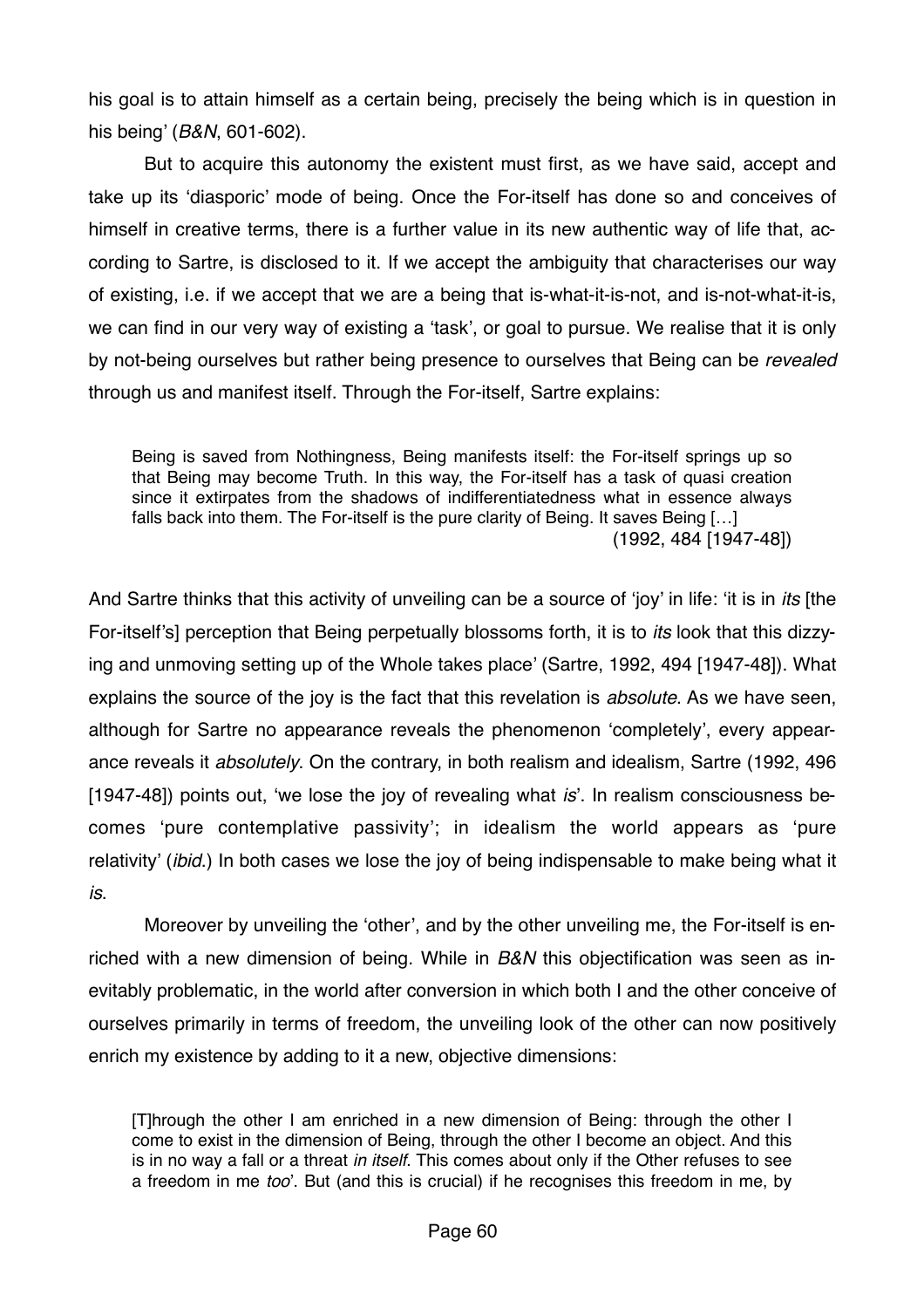making me exist as an object in the world 'he *gives a meaning* to my existence *in addition* to the subjective meaning I myself give it […].

(1992, 499-500 [1947-48])

Nonetheless, it must be pointed out that, although in some passages of the *Cahiers*  Sartre seems to speak of the activity of unveiling in terms of a 'task', this 'task' cannot be something that we were somehow summoned to perform by a metaphysical destiny, because then our value would be determined by this metaphysical destiny that we have not decided, and we would once again try to justify ourselves in relation to an end that we have not ourselves chosen and in relation to which we are the inessential. This task therefore is something that we must freely give to ourselves or that is simply manifested through our creative activity of play and creative freedom. The activity of unveiling is therefore not the *primary* goal of the For-itself, I would suggest; rather it is a secondary goal, that can be the source of joy but that appears only within and through the primary goal of creative freedom.

The for-itself as creative freedom is, we have said, the supreme value that authentic man should choose for himself, and we have examined the reasons that can be provided in support of this claim. In the *Cahiers*, Sartre has a lengthy and one may say beautiful discussion about how my creative projects can come to be integrated with those of others in a way that, if it is not unproblematically harmonious, at least does not recreate hell on earth as it the case for Sartre before conversion. But this is only possible if the other wills freedom as her supreme value and if she respects not only *her* creative freedom, but also *mine* and that of everyone else.

However, it does not seem to follow necessarily from the fact that I should value my freedom that I should value that of others. What reasons could Sartre provide in support of the rationality of valuing other's people freedoms as well as my own? The *Cahiers* seem to say explicitly very little in this regard. Sartre, it may be suggested, must have simply thought that if you truly undergo the required catharsis, you will simply see that you have to value other peoples freedom as well.

However, there is more to be said, I think, in support of Sartre's conviction that I cannot will my own freedom without willing and actively seeking to realise that of others. First it may be pointed out that in *Existentialism is a Humanism*, Sartre offers what seems to be a reason for the *universalisation* of my affirmation of freedom. 'In creating the man each of us wills ourselves to be', he states in that work, 'there is not a single one of our actions that does not at the same time create an image of man as we think he ought to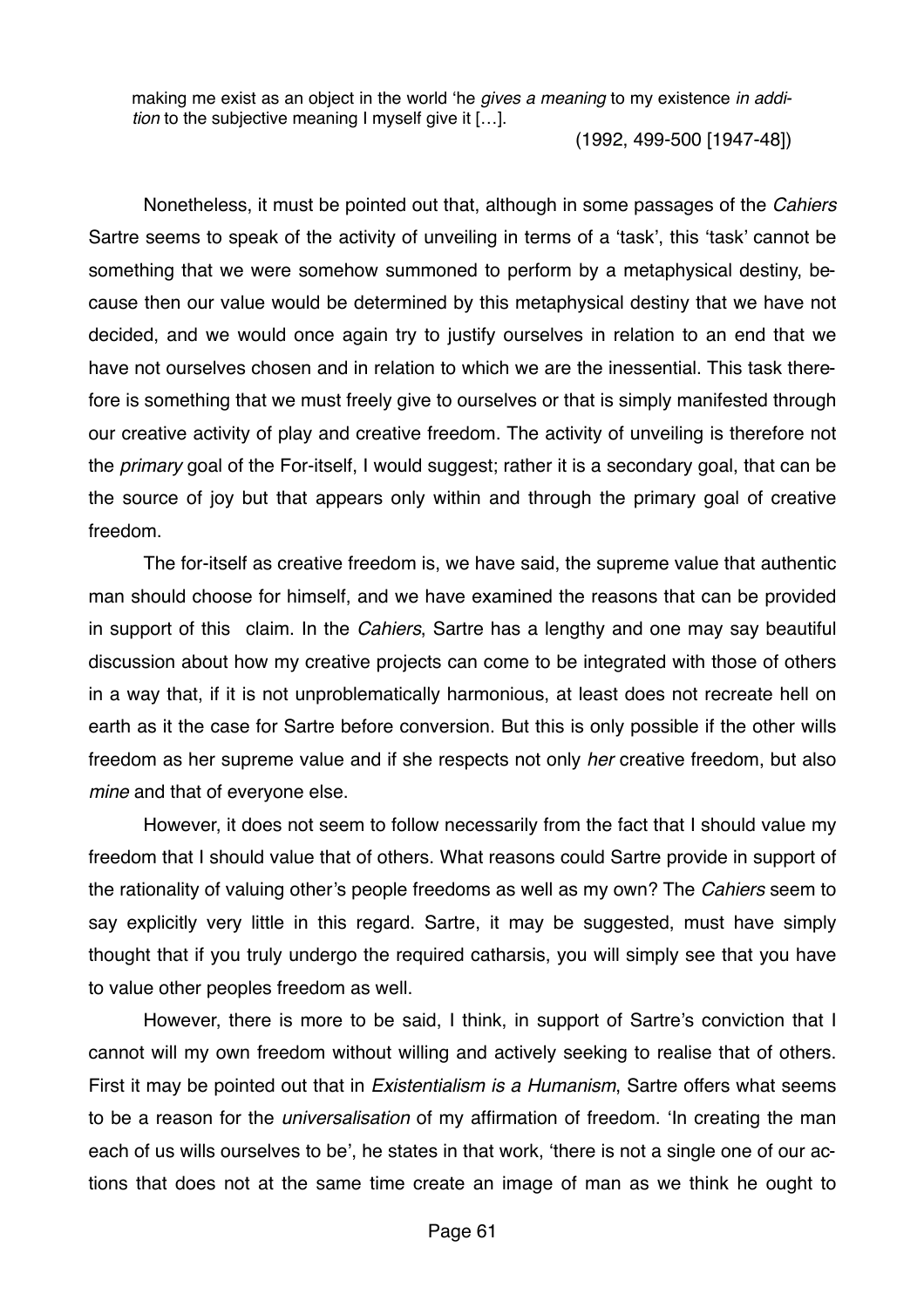be' (Sartre 2007, 24 [1945]). Although it may be an exaggeration to think that this is the case for 'each and everyone' of our acts, Sartre seems to have a point at least in suggesting that in the case of our supreme value, we do create this universalised image of man. It seems plausible that someone who makes of freedom his own supreme guiding value does not acknowledge with indifference whether another person chooses 'un-freedom'. If this is correct, then it follows from this that we must at least implicitly value that every person takes up freedom as their own supreme value, and model their lives around it.

Nevertheless, it may be observed, it does not seem to follow necessarily from my hope that everyone makes of freedom the supreme value for *themselves*, that I have to value their freedom as my own, nor that I should actively create the conditions for their freedom, which is what Sartre thought one should do. It may be pointed out, along the lines suggested by Bell in her book *Sartre's Ethics of authenticity*, that Sartre's account of action might hold the key to provide the basis for his claims. If I will that the other takes up freedom as her supreme value, in order to be consistent I must also at least will that she has the conditions to pursue that value. But as we have seen in chapter one, and as Bell herself points out, for Sartre there is no separation between 'willing' or 'choosing' and 'acting'. 'Choosing' presupposes a commencement of the action that you have chosen, as we have pointed out in commenting on the example of the prisoner. Accordingly, Bell (1989, 66) points out:

<span id="page-61-1"></span>If choosing and acting, then, are bound inextricably, Sartre needs little more than universality to ground his contention that as moral individuals we must will and further the freedom of all. To will freedom (one's own) as a value, is to both to will that everyone similarly circumstanced will freedom (his or her own) as a value and *to act accordingly*.[42](#page-61-0)

This argument is interesting, although it must be said that Sartre never employs it, and that it has the potential disadvantage, I think, of staking the necessity of respecting the other's freedom on the correctness of Sartre's understanding of the relation between choosing, willing and acting. I think a stronger case can be made for Sartre on the basis of his account of alienation. In a crucial passage of the *Cahiers* Sartre (1992, 366 [1947-48]) writes that 'Originally, each person is an oppressor inasmuch as he is Other, oppressed insofar as he is himself', and that 'by demanding *to be* me from myself, I cannot even conceive of a relationship of oppression with the Other'. 'The oppressor', he continues, 'even though he may have filched the element of Otherness for his own profit, conceives of him-

<span id="page-61-0"></span>[<sup>42</sup>](#page-61-1) Emphasis in the original.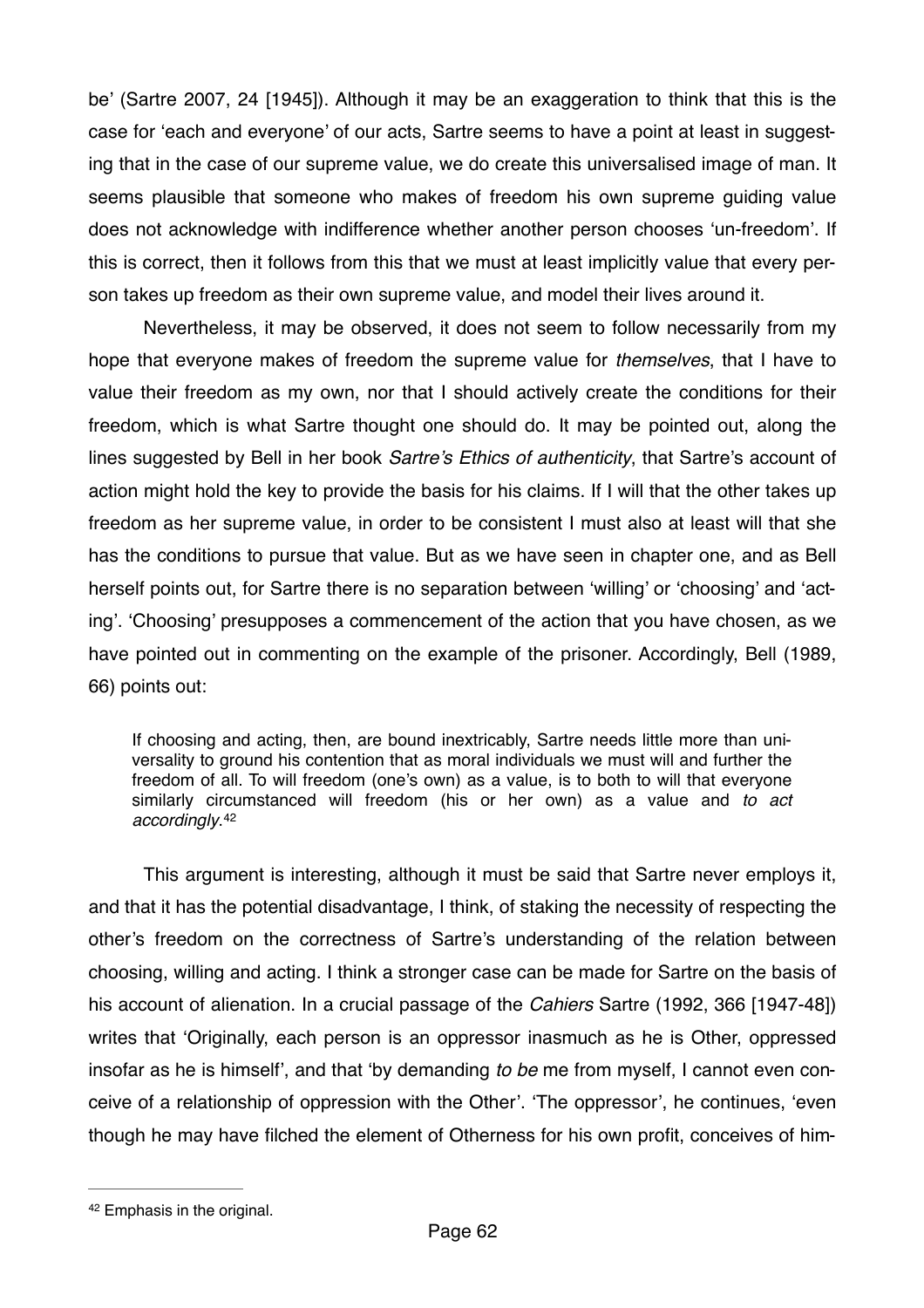self as Other'. If Sartre is right that the oppressor conceives of himself in alienated terms (as 'the master' for example), and if he is also right that if one conceives of himself primarily in alienated terms then one is bound to end up in desperation, then Sartre has a reason to claim that nobody should be an oppressor and that he or she should respect the freedom of others.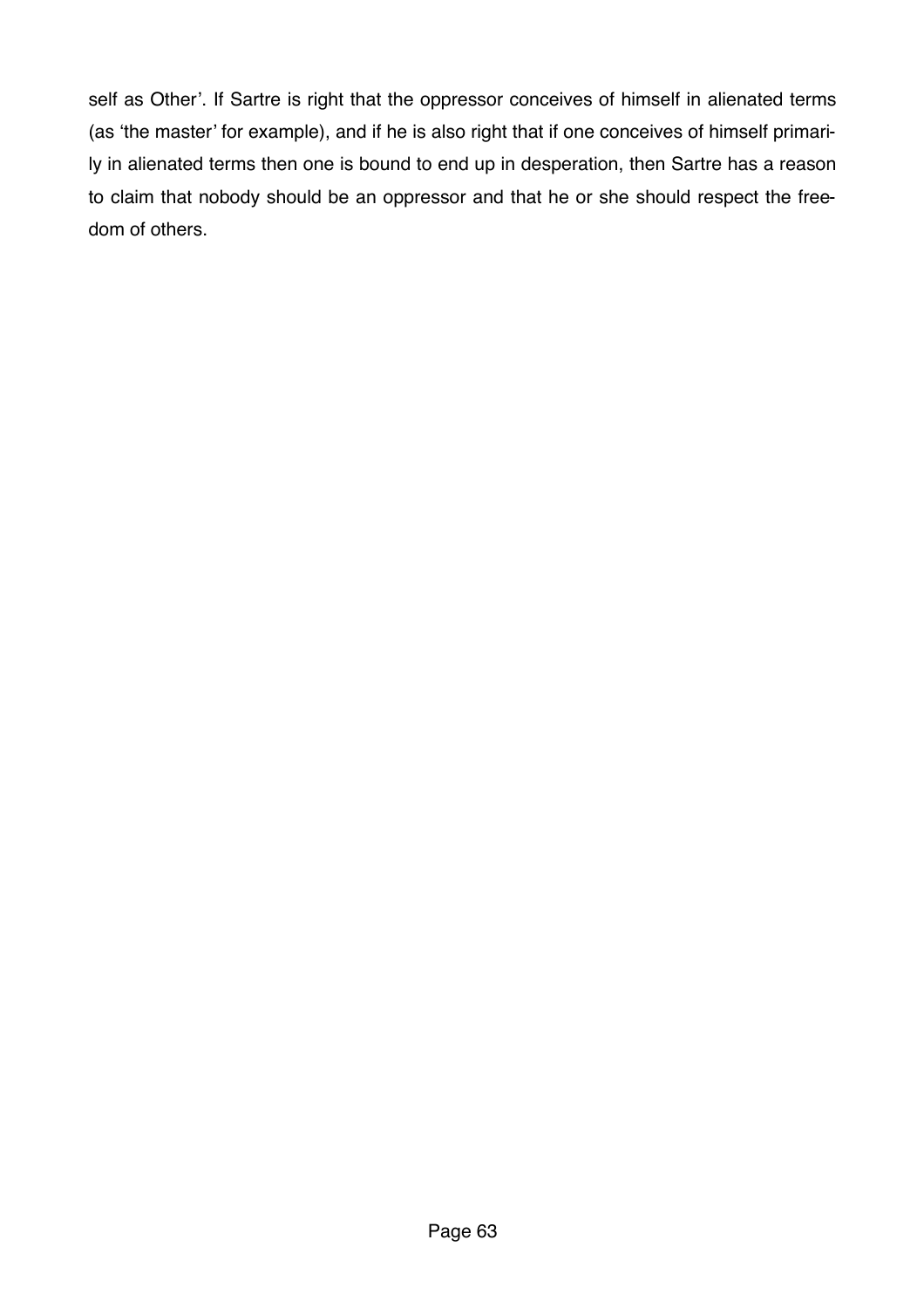#### **Conclusion**

In the present work, I have attempted to provide what may be labelled an 'ontological' reading of Sartre's theory of freedom as it was developed by him in *Being and Nothingness*. Contrary to what is often suggested in the literature, I have sought to show that Sartre is highly engaged in providing an argued ontological foundation for his theory of freedom, and I have provided a sympathetic as well as inevitably partial reconstruction of it. In chapter one, I have attempted to show that material to undermine the intelligibility of psychological determinism (which constitutes a crucial part of Sartre's account of freedom), can be found (1) in Sartre's account of the nature of consciousness, (2) in his account of the relation between Nothingness and Negation and finally (3) in his account of temporality. Although in Sartre's ontology these three accounts are closely connected and clarify each other, each of them independently, I have suggested, can be seen as undermining the presuppositions that make psychological determinism intelligible. In examining them, I have pointed out how Sartre's claims are not grounded exclusively on our acceptance of his phenomenological descriptions of everyday experiences, and I have suggested how the relation between Sartre's examples and his ontological-phenomenological claims should be conceived. Finally, I have conveyed how the results achieved by these three accounts compels us to re-conceptualise the nature of action, and how via this reconceptualisation we come to grasp what Sartre means by ontological freedom.

In chapter two I examined the two connected notions (original project and original choice) by which Sartre attempts to provide a unitary principle to interpret the For-itself's behaviour, so that our ontological freedom does not have the consequence of making our actions seem gratuitous. I pointed out that Sartre's reasons for rejecting alternative, more traditional explanatory principles lie both in his account of consciousness and in his critique of these explanatory principles as ultimately unsatisfactory qua *explanantia*. I attempted to show that a number of criticisms that have been raised against Sartre can be dispelled once the fundamental project of becoming For-Itself-In-itself is correctly understood as the 'meaning' of our unique particular original projects. I also examined how the claim that the ideal In-Itself-For-Itself can be seen as grounded *a priori* (or, as I have claimed, semi-*a priori*) on Sartre's account of the nature of consciousness as 'lack' of Being, as well as on his hermeneutic of desiring. I then considered the sense and the way in which we can claim to be able to choose and 'change' our original project, and I made a suggestion as to how Sartre's account of the instant might be implemented so as to estab-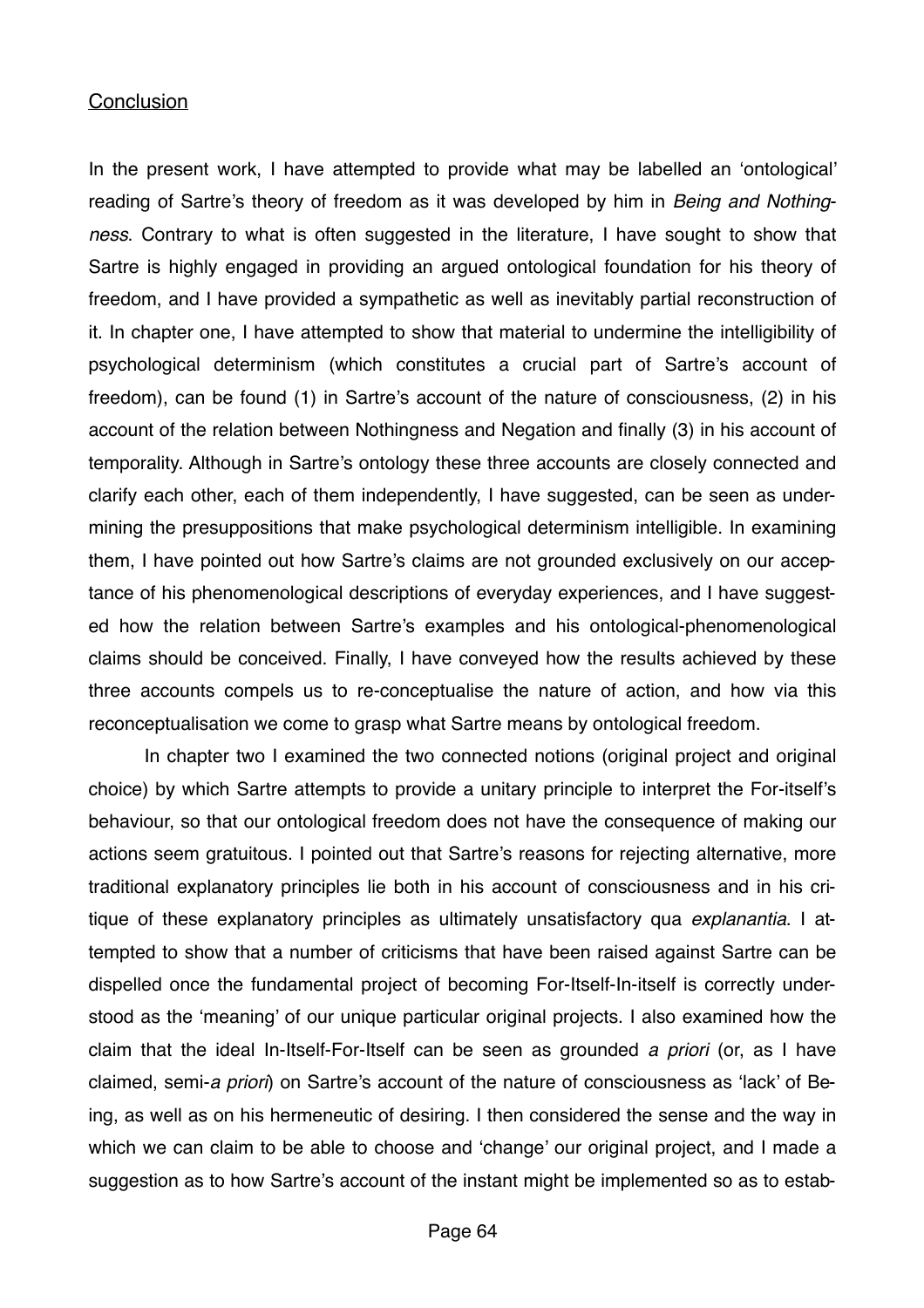lish a continuity between our reflective episodes and our pre-reflective redetermination of our project.

Finally in chapter three I have endeavoured to show that the *Cahiers* can be seen as carrying out the attempt to demonstrate that an ethics is possible on the ground of the ontology of freedom put forward in *Being and Nothingness*. The guiding value of this ethics is man. It is ourselves as creative freedoms, and secondarily the unveiling of being that results from it. I have suggested what may be Sartre's grounds for proposing this as the supreme value of the for-itself and the ground for thinking that we should respect the freedom of others as well.

Nevertheless, it may be still be pointed out that to refrain from curtailing other people's freedom and to actively engage to free them from the oppression of others are two different things, and that Sartre thought that the latter too is required by the 'converted' or 'authentic' man. Therefore, I want to ask in conclusion, 'what could be the ground for this further step?'. I think an interesting proposal in this regard has been put forward by Gardner (2006). Gardner suggests that Sartre's conception of the relation between the in-itself and the for-itself should be re-conceived in Schellinghian terms so as to enable him, among other things, to account for the origin of the for-itself, an issue that in *Being and Nothingness* Sartre problematically evades.

In the fashion exposed by Schelling in the *Weltater*, Being should be conceived of as 'an original conflict of principles, which generates conscious subjectivity, and in so doing transposes itself into the relation of subject to world' (Gardner 2006, 253). In order to accept this emendation, Sartre would need to revise his claim that being-in-itself is absolutely independent of the for-itself, as well as his claim (found both in *Being and Nothingness* and in the *Cahiers*) that the notion of *causa sui* is contradictory<sup>43</sup>[.](#page-64-0) However, as well as providing greater intelligibility as to the origin of the for-itself and the relation between in-itself and for-itself (compared to Sartre's contradictory concept of 'de-totalised totality'), this would also and crucially provide Sartre with a ground for actively pursuing the freedom of others.

<span id="page-64-1"></span>This is because, as Gardner (2006, 263) points out, if the for-itself 'traces back its own point of origin to pre-individual being', as would be allowed and required once this Schellinghian emendation of Sartre's ontology is in place, then the For-Itself 'can no longer coherently restrict its grasp of the purposiveness of revealing being to its own individual

<span id="page-64-0"></span>[<sup>43</sup>](#page-64-1) Cf. Gardner (2006, 259).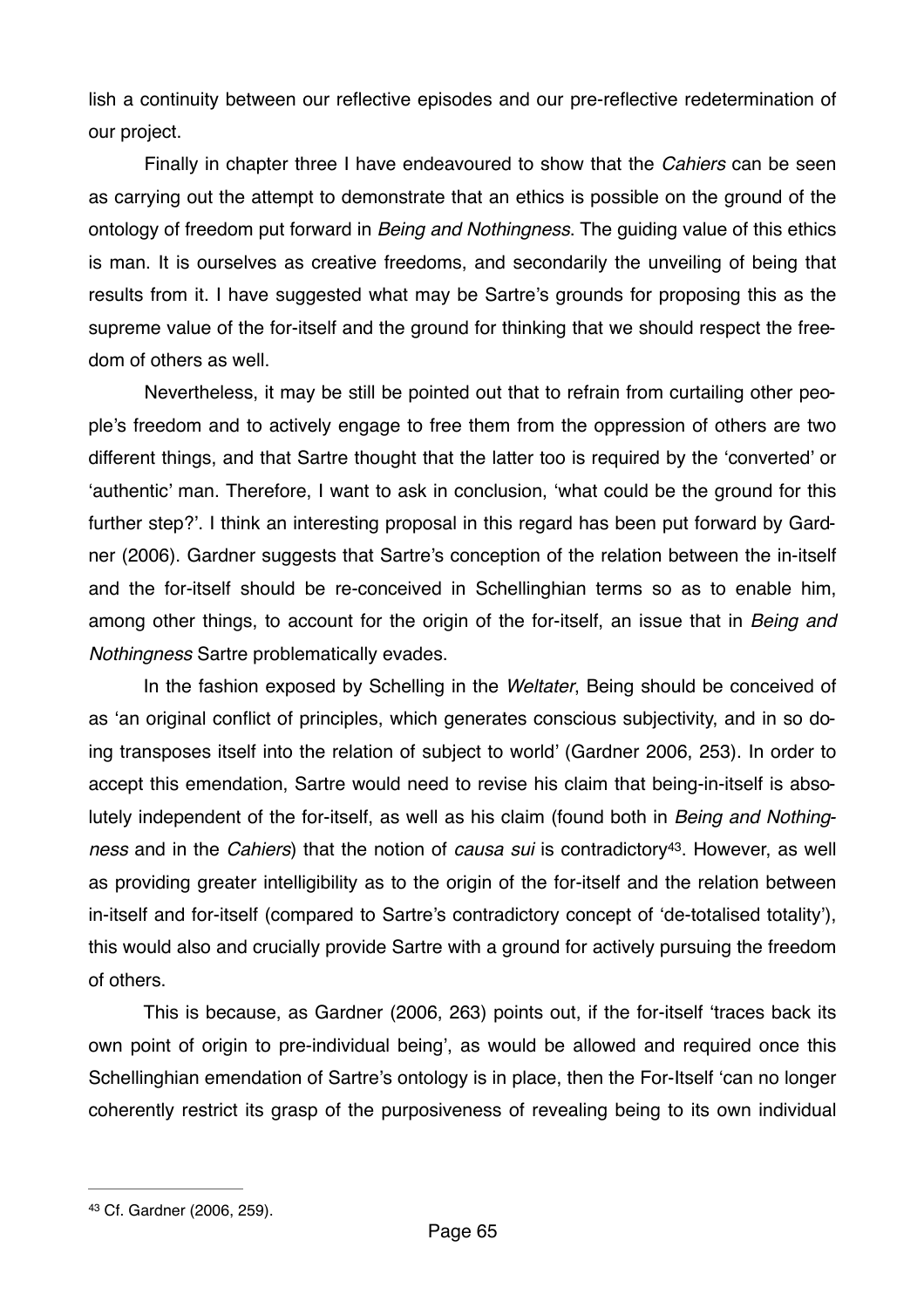existence, and so does have a ground for conceiving its task of revealing being in universal rather than egoistic terms, i.e. for setting value on the freedom of others' (*ibid*.).

The task of unveiling Being, according to Sartre, consists not only in saving being from nothingness, but in making being 'meaningful': 'one acts *so that* Being has a meaning. To act and to fail is to prove that the meaning of Being is to make human life impossible' (1992, 486 [1947-48]). But if I trace my task to a pre-personal origin, then I cannot consistently act so as to make *my life alone* meaningful, but also that of others. And the only way in which I can do so is by actively restoring to them the only source that can provide that meaning for them—their creative freedom.

As Gardner (2006, 263) points out, Schelling's form of onto-theology 'is one in which the will does *not* follow from 'the understanding' [of God], and in which it is held that the transition from the being of God to that of the human subject is *not* a relation of purposive creation through which human beings are bound to a concept of an end lying in the divine mind, supplying them with their essence which precedes their existence'. This means that such emendation may be thought to be compatible with Sartre's theory of freedom and with his motivations for rejecting God, which consist precisely in the desire to reject those features that Schelling's onto-theology *does not* display.

It may be true that providing this rationale for seeking the freedom of others may not be sufficient to 'persuade' one of doing so, and we might see Sartre's active political engagement (however controversial) as clearly manifesting this awareness. Nevertheless, what I have attempted to do in this work is to show that Sartre is *also* engaged in the task of providing arguments and rationales for his philosophy of freedom, which is also a fundamental task of an intellectual. If what has been suggested in conclusion is correct, then it looks as though, paradoxically for Sartre, the rationale for accepting his call to actively pursue not only my freedom, but also that of everyone else, is sustained by the acceptance of a form of onto-theology. This consideration opens the way, I submit, to new interesting possibilities of reconciling God and freedom within a Sartrian framework.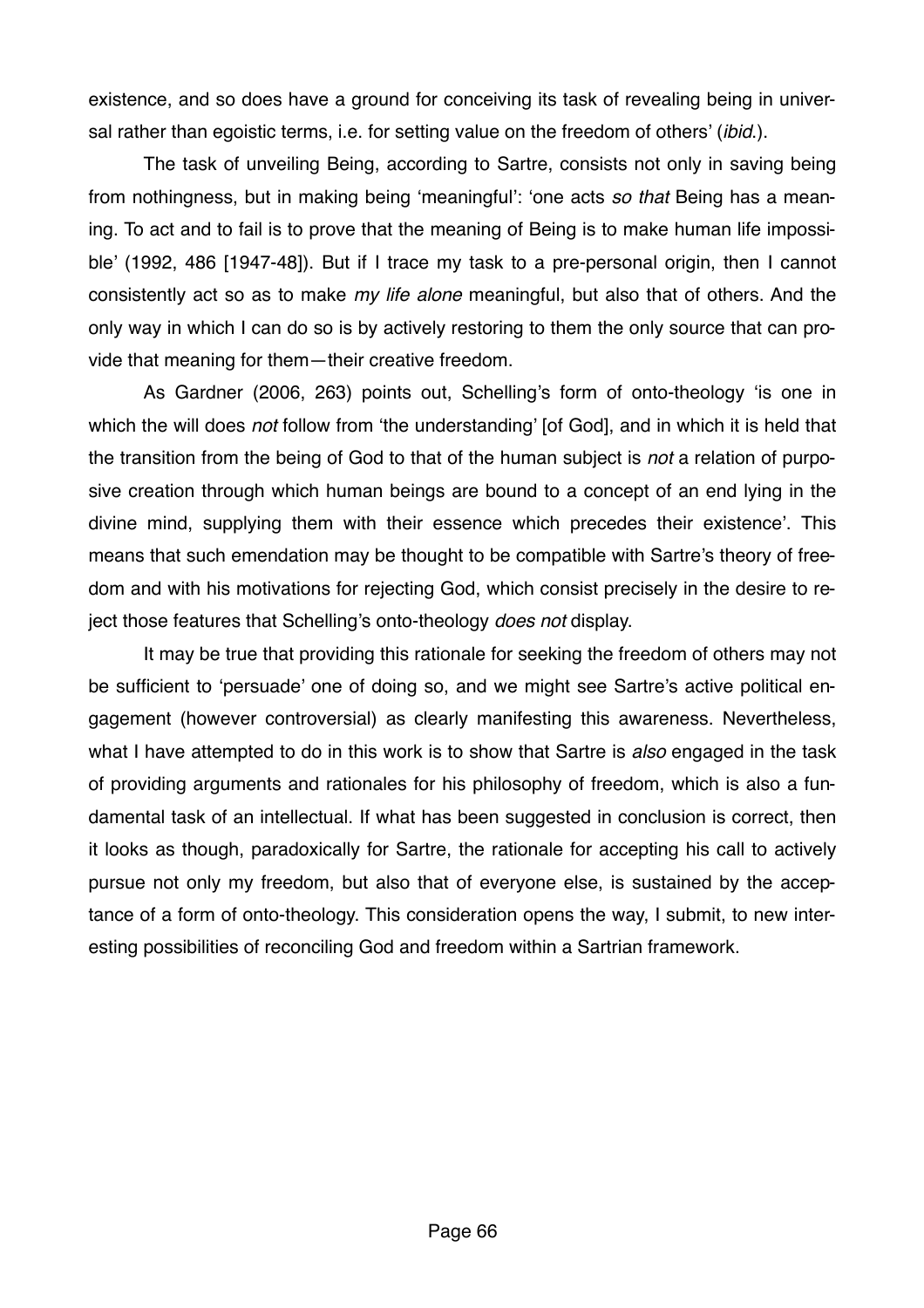## **Bibliography**

#### Writings of Sartre

Sartre, Jean-Paul (2004), *The Transcendence of the Ego* [1936], trans. Andrew Brown, intro. Sarah Richmond (London: Routledge).

Sartre, Jean-Paul (1970), 'Intentionality: A Fundamental Idea of Husserl's Phenomenology' [1939] , *Journal of the British Society for Phenomenology 1*(2), 4-5.

Sartre, Jean-Paul (20022), *Sketch for a Theory of the Emotions* [1939], trans. Philip Mairet with a preface by Mary Warnock (London: Routledge).

Sartre, Jean-Paul (1948), *The Imaginary* [1940] (New York: Philosophical Library) [*L'imaginaire* (Paris: Éditions Gallimard, 1986)].

Sartre, Jean-Paul (2003), *Being and Nothingness: An Essay on Phenomenological Ontology* [1943], translated by Hazel E. Barnes (London & New York: Routledge) [*L'Être et le néant. Essai d'ontologie phénoménologique* (Paris: Éditions Gallimard, 1943)].

Sartre, Jean-Paul (2007), *Existentialism is a Humanism* [Lecture 1945] (New Haven & London: Yale University Press).

Sartre, Jean-Paul (1947), *Baudelaire* (Paris: Éditions Gallimard).

Sartre, Jean-Paul (1992), *Notebooks for an Ethics*, originally published in French in 1983; written by Sartre in 1947 and 1948 (Chicago & London: The University of Chicago Press).

Sartre, Jean-Paul (1975), *[Autoportrait à 70 ans. Entretien avec Michel Contat](https://www.youtube.com/watch?v=OjIrPX0JNlY)* (URL: https://www.youtube. com/watch?v=OjIrPX0JNlY).

#### Secondary Literature

Anderson, T.C. (1993), *Sartre's Two Ethics: From Authenticity to Integral humanity* (Chicago: Open Court).

Atwell, J. E. (1972), 'Sartre's Conception of Action and His Utilisation of *Wesensschau*', *Man and the World 5*(2), 143-157.

Atwell, J. E. (1980) 'Sartre and Action theory', in *Jean-Paul Sartre: Contemporary Approaches to His Philosophy*, ed. by Hugh J. Silverman & Frederick Elliston (Pittsburgh:Duquesne University Press), ch.4.

Baiasu, Sorin (2015), 'Existentialist Freedom, Distorted Normativity, and Emancipation', *Oñati Socio-legal Series 5*(3), 874-894.

Baldwin, Thomas (1979), 'The Original Choice in Sartre and Kant', *Proceedings of the Aristotelian Society*, vol. 80, 31-44.

Baldwin, Thomas (1996), 'Two Approaches to Sartre' (Review Article), *European Journal of Philosophy 4*(1), 81-92.

Bell, L. A. (1989), *Sartre's Ethics of Authenticity* (Tuscaloosa, Alabama: The University of Alabama Press).

Bergson, Henri (1911), *Creative Evolution* (London: Macmillan), ch. 4.

Blair, R. G. (1970), 'Imagination and Freedom in Spinoza and Sartre', *Journal of the British Society for Phenomenology 1*(2), 13-16.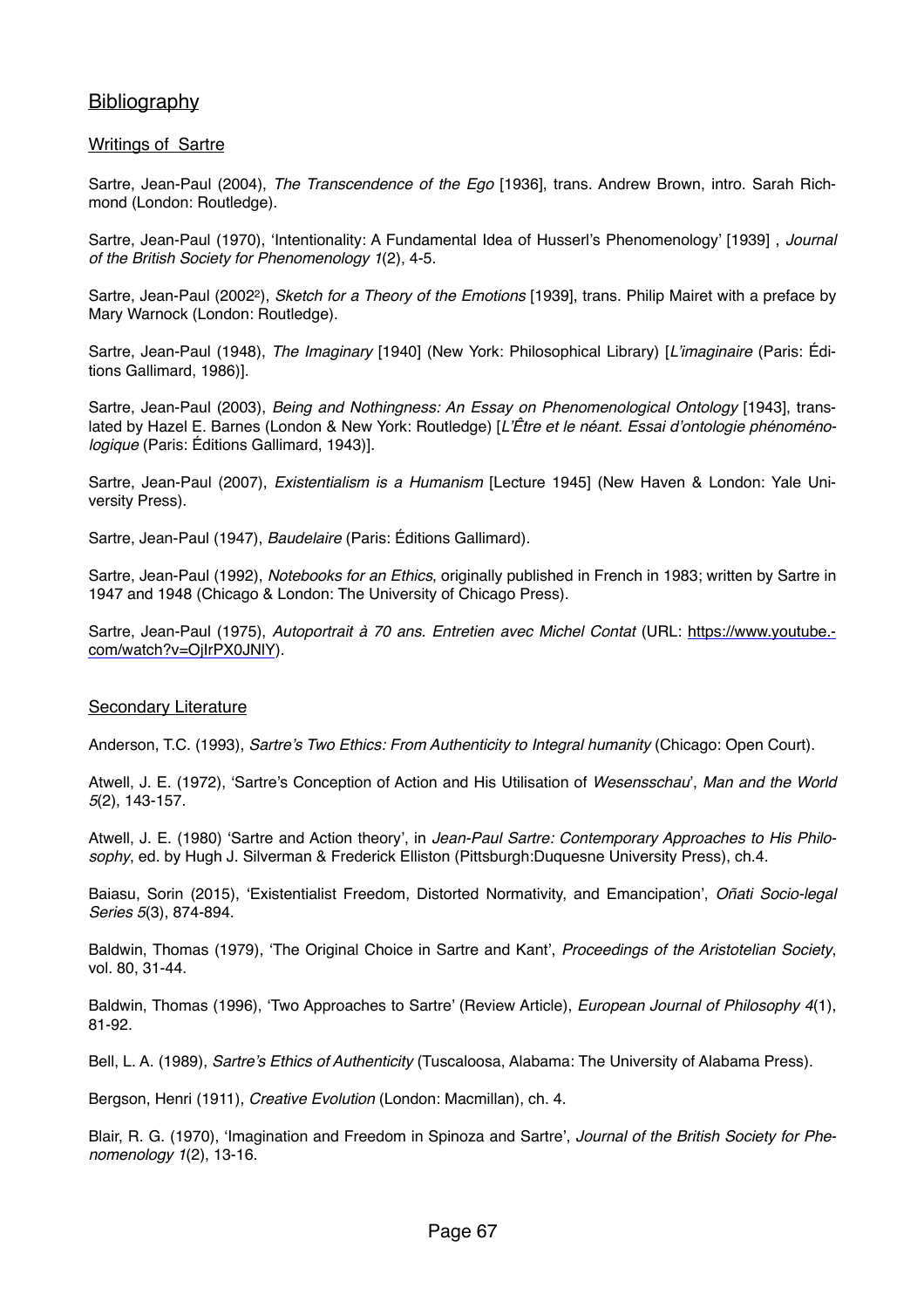Frank, Manfred (2004), 'Schelling and Sartre on Being and Nothingness', in *The New Schelling*, edited by Judith Norman & Alistair Welchman, (London & New York: Continuum), ch. 7.

Fell, J. P. (1970), Sartre's Theory of Motivation: Some Clarifications, *Journal of the British Society for Phenomenology 1*(2), 27-34.

Frede, Michael (2011), *A Free Will*, ed. by A. A. Long (Berkeley-London: University of California Press).

Gardner, Sebastian (2006), 'Sartre, Schelling, and Onto-Theology', *Religious Studies 42*, 247-271. Gardner, Sebastian (2009), *Sartre's Being and Nothingness. A Reader's Guide* (London: Continuum).

Gardner, Sebastian (2010), 'The Transcendental Dimension of Sartre's Philosophy', in *Reading Sartre: On Phenomenology and Existentialism*, ed. by J. Webber (Abingdon: Routledge), 1-30.

Grüne, Stefanie (2003), 'Sartre on Mistaken Sincerity', *European Journal of Philosophy 11*(2), 145-160.

Hobbes, Thomas (1999), 'Of Liberty and Necessity' [composed in 1645; first published in French in 1654] , in *Hobbes and Bramhall on Liberty and Necessity* , ed. by Vere Chappell (Cambridge: CUP), 15-42.

Hyman, John (2015), Action, Knowledge, & Will, Oxford: OUP, ch. 2.

James, Clive (2007), *Jean-Paul Sartre: The Nothingness at the Heart of His Philosophy* (URL: http://www.s[late.com/news-and-politics/2017/07/obamacare-repeal-is-the-first-step-in-scaling-back-entitlements.html\).](http://www.slate.com/news-and-politics/2017/07/obamacare-repeal-is-the-first-step-in-scaling-back-entitlements.html)

James, William (1897), 'The Dilemma of Determinism' [Lecture 1884, first published 1886], in *The Will to Believe, and Other Essays in Popular Philosophy* (Longmans, Green and Co.), pp. 145-183.

Leibniz, G. W. (1967), *The Leibniz-Arnauld Correspondence* [1686-1690] (Manchester: Manchester University Press).

Marcel, Gabriel (1948), 'Existence and Human Freedom' [1946], in *The Philosophy of Existence*, trans. Manya Harari (London: Harvill).

Markuse, Herbert (1948), 'Existentialism: Remarks on Jean-Paul Sartre's *L'Être et le néant*', *Philosophy and Phenomenological Research 8* (3), 309-336.

McCulloch, Gregory (1994), *Using Sartre. An Analytical Introduction to Early Sartrean Themes* (London & New York: Routledge).

Merleau-Ponty, M. (2002), *Phenomenology of Perception* [1945], trans. by C. Smith (Routledge: London), ch. 3.

Morris, Katherine (2016), 'Sartre's Method: Philosophical Therapy or Transcendental Argument?', in *Comparing Kant and Sartre*, ed. by Sorin Baiasu (Basingstoke: Palgrave Macmillan)197-216.

Olafson, F. A. (1967), *Principles and Persons: An Ethical Interpretation of Existentialism* (Baltimore, Maryland: The John Hopkins Press).

Olson, R. G. (1956), 'The three Theories of Motivation in the Philosophy of Jean-Paul Sartre', *Ethics 66*(3), 176-187.

Plantinga, Alvin (1958), 'An Existentialist's Ethics', *Review of Metaphysics 12*(2), 235-256.

Pleydell-Peirce, A. G. (1970), 'Freedom, Emotion and Choice in the Philosophy of Jean-Paul Sartre', *Journal of the British Society for Phenomenology 1*(2), 35-46.

Rosenberg, J. F. (1981), 'Apperception and Sartre's "Pre-Reflective Cogito"', *American Philosophical Quarterly 18*(3), 255-260.

Ryle, Gilbert (2009), *The Concept of Mind* [1949], (London: Routledge), ch. 3.